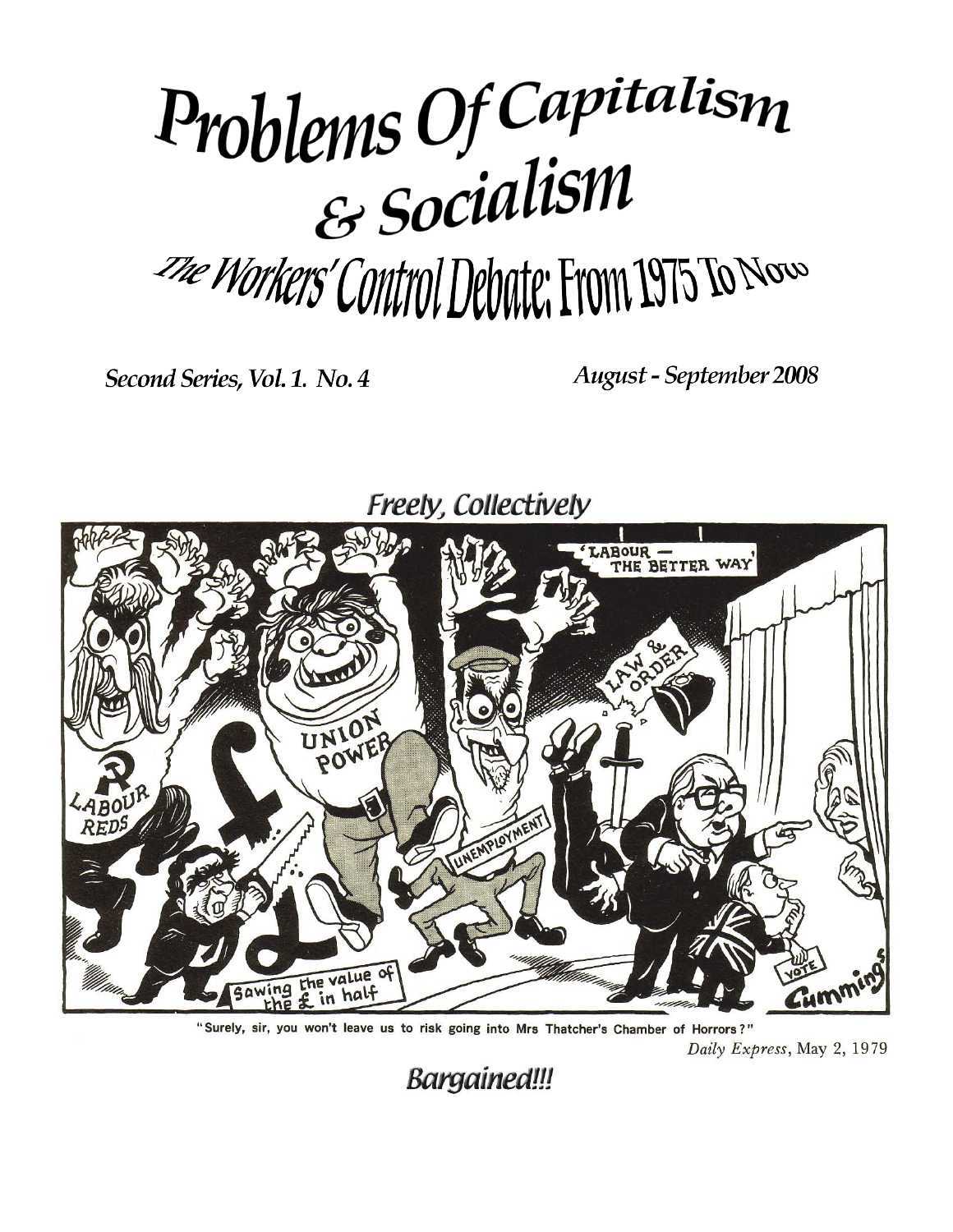# *Problems of Capitalism & Socialism*

*The Debate on Workers' Control. From Discussion to Denial. From Failure to Fallout. From 1975 to Now.*

*Multi-user subscription rates available from the editor.*

*Next Issue—Individuals wishing to ensure their copy of the next issue, please send £4; €6 (payable to Athol Books) to 33 Athol Street, Belfast, BT12 4GX, Northern Ireland.*

*Subscription to this magazine in PDF format is available, price €1.50; £1.00, per issue. See Athol Books website for details*

**Published by: Problems Of Communism** *Committee.*

> *Edited by: Joe Keenan 33 Athol Street Belfast BT12 4GX email: joe @atholbooks.org website: http://www.atholbooks.org*

| <b>CONTENTS</b>                                                    |                                           |                 |
|--------------------------------------------------------------------|-------------------------------------------|-----------------|
| <b>ARTICLE</b>                                                     | Author                                    | $P_{AGE}$       |
| Extract from "Union Man" on the<br><b>Bullock Report</b>           | Jack Jones                                | $\underline{3}$ |
| The Party's Over                                                   | Editorial                                 | $\overline{5}$  |
| Industrial Democracy In Britain-<br>Conflicting Trade Union Views. | Manus O'Riordan                           | 21              |
| Workers' Control Now (Evidence)<br>to the Bullock Committee)       | British & Irish Communist<br>Organisation | 27              |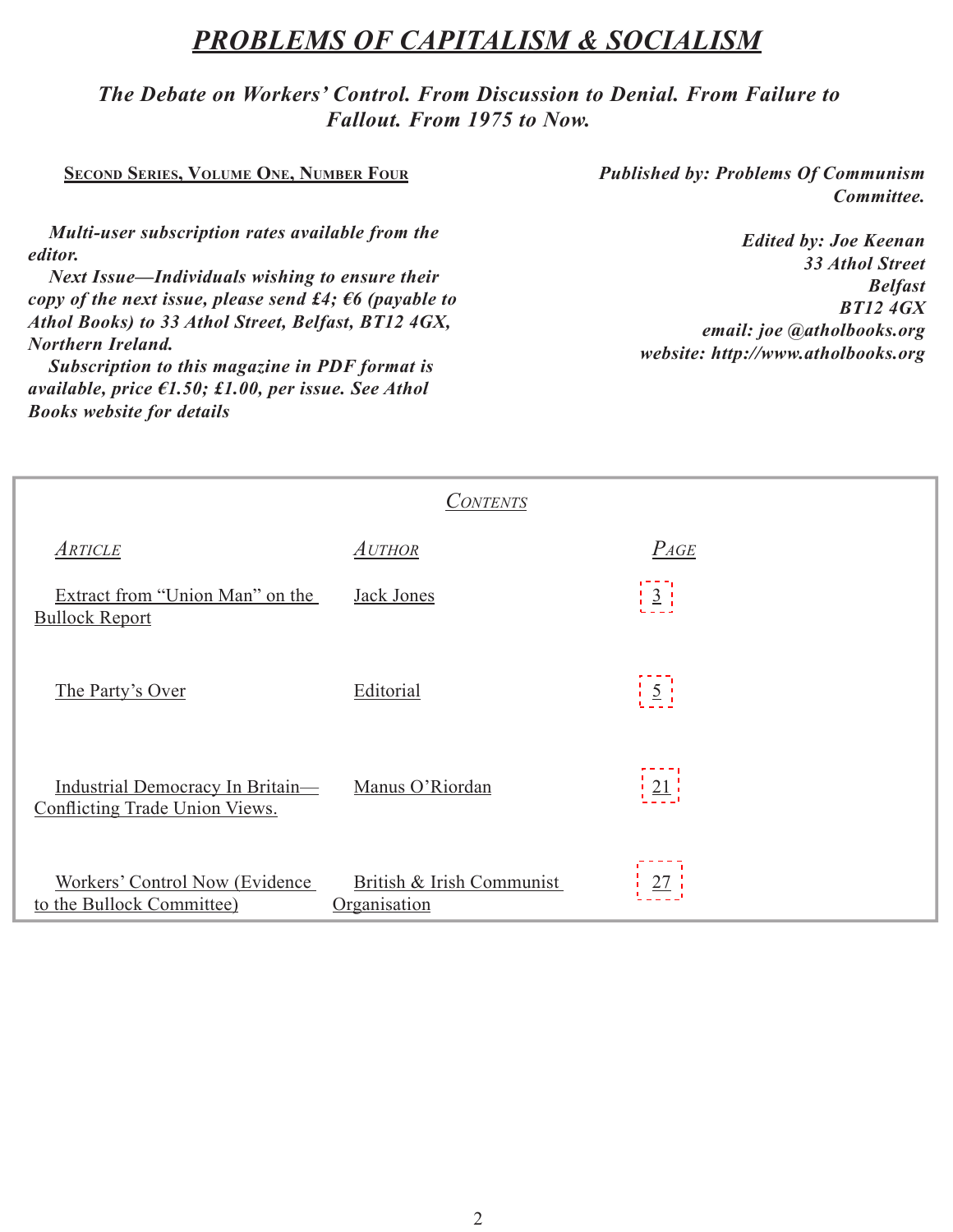# <span id="page-2-0"></span>**Jack Jones On The Short Life And Protracted Death Of The Bullock Report.**

*From his autobiography Union Man: Published by Warren & Pell Publishing (www.warrenandpellpublishing.co.uk)*

*Part of the Social Contract which was repeated in the Labour Party's manifesto of 1974 was a commitment to an Industrial Democracy Act 'to increase the control of industry by the people'. Closer contact with Europe through the EEC and the European trade union movement increased our interest in the subject. It meant a lot to me personally. From my youthful days I had been associated with the extension of collective bargaining. Now I saw the possibility of elected shop stewards taking their place in the boardrooms of private companies and publicly-owned industries.*

I wanted to avoid at all costs the sort of fiasco which occurred when Harold Wilson's Government of 1966-70 experimented with industrial democracy in the steel industry. When the idea was first considered I personally urged on Barbara Castle and Dick Marsh, the two ministers involved, the need to ensure that the worker directors should be elected and accountable to the shop stewards, and through them to the workforce. Their reaction was that my idea was 'syndicalist', if not 'anarchist', and could not be entertained. In fact, as it worked out, the procedure became meaningless and patronizing. The men who were appointed had to give up any active connection with their union. Indeed, in the early stages it was decided that the 'worker directors' should not operate in their own industrial group—as if a bus driver was appointed a director for the docks industry. As a result the 'worker directors' were virtually unknown to most of the workforce.

From the days of the Labour Party working party on industrial democracy in 1967, over which I had presided, practical policies had been worked out in the TUC and the Labour Party. I had anticipated quick legislation but it was not to be. Peter Shore, the Secretary of State for Trade, dragged his feet, eventually agreeing to set up a committee of inquiry. I felt let down by the attitude of many members of the Cabinet, who seemed anxious to avoid a clear commitment.

A private members' Bill introduced into the House of Commons by Giles Radice speeded up Government

thinking. The Bill was roughly in line with TUC policy for 50 per cent worker representation on boards of directors, having been largely drafted, at Giles's request, by Bill Wedderburn and David Lea of the TUC. David, an assistant general secretary of the TUC, was an able and devoted advocate of industrial democracy.

There began months of in-fighting, as leading members of the Government sought to evade action on the Radice Bill. Michael Foot and I fought hard to get the Government to legislate without delay, but our efforts were deflected by the Cabinet setting up a committee of inquiry. 'Whose side are they on?' I asked Michael. His reply was a mumbling defence of his colleagues, for there was none more loyal than he.

The battle was not over even then, as Len Murray, David Lea and I sought to secure terms of reference for the Committee of Inquiry which would be helpful to our cause. It seemed as though influential members of the Government, all of whom had benefited from the Social Contract, were doing their damnedest to circumvent the whole idea. An attempt was made to put terms of reference to Parliament without the agreement of the TUC and seemingly designed to weaken our approach. It took a direct appeal to Jim Callaghan before we could get agreement. Instead of pushing at an open door we experienced opposition as hard as any we would have expected from the Tories.

The TUC nominees on the Committee, David Lea,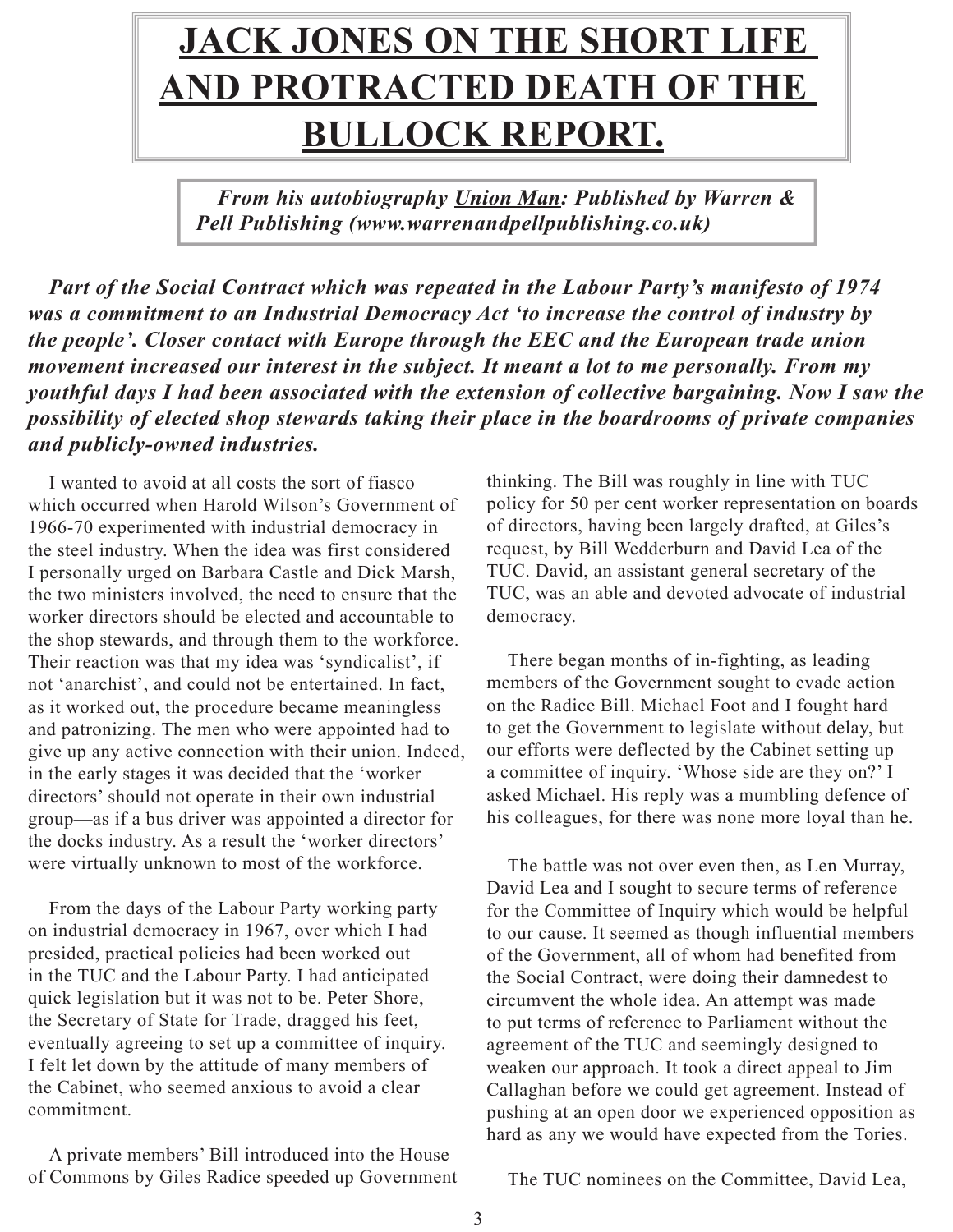Clive Jenkins and myself, did not expect to secure full agreement, but at the start there appeared to be a surprising degree of sympathy for some of our views from the employer members. One of them, Barrie Heath, then chairman of GKN, enthusiastically backed a visit to Germany to study the operation of supervisory boards. He was not afraid of worker directors, at least of the sort he had on the boards of his German companies.

Jim Callaghan, I think, had similar views. He certainly admired Chancellor Schmidt, who in turn was enthusiastic about the German co-determination system. They were both in Bonn at the time of the Committee's visit and arranged to meet us. Schmidt effectively refuted the idea that foreign investment would dry up if worker directors were introduced into Britain. On the contrary, it was clear to me that he thought the 'old school tie' was inimical to British interests and that worker directors would be a beneficial influence.

The basic difference of view on the Committee was exemplified by Jack Callard, Chairman of ICI, and myself. Jack favoured 'consultation and participation', but workers on the board? oh no, no! I pointed out that non-executive directors sat on the ICI board who had little or no practical knowledge of its workings. Why should they not be replaced by men and women who worked for the company and whose future was bound up with it? Callard muttered about the expertise of the non-executive directors but his answer did not satisfy me. The other idea I advanced, that the worker directors should be shop stewards elected through the trade union system, was met with hostility from him and Barrie Heath to a degree which I could not understand because in both their companies tradeunion membership was very high indeed. Maybe they were aghast at my other suggestion that worker directors should be paid the rate for the job they normally did. They certainly did not relish the idea and I'm sure they dismissed it in their own minds as just another 'anarchistic view'.

Alan Bullock, historian and biographer of Ernest Bevin, was the chairman of the Committee. He tried hard to reach a consensus. We could not have had a more impartial chairman, and, despite my well known doubts about academics, I formed a high opinion of his ability. Undoubtedly too, the two professors on the Committee made a considerable contribution. George Bain and Bill Wedderurn were quick to see the value

of the proposal that shop stewards should express workers' views to the board of directors and tell the shop floor about the board's discussions.

The majority report of the Committee in my opinion went a long way in seeking to transform the running of industry and to ensure joint agreement with the workforce in its operation. The CBI didn't agree; they were even critical of the minority report of the three employer members of the Committee, who wanted to settle for a small number of worker members on some form of 'supervisory boards' and without any relationship with the trade unions in the workplace.

After the Report of the Committee was issued, the forces of reaction combined to weave a tissue of half-truths and misrepresetation around it. I heard industrialists refer to the Report as the 'bollocks report'. One MP spoke of handing over power to trade unions 'representing only 40 per cent of working people'. Robert Carr, who had been Secretary of State for Employment in the Heath Government, spoke in the House of Lords of the Report 'disenfranchising many millions of workers'. These spokesmen showed not only ignorance of the Report but an abysmal lack of understanding of industrial relations in Britain. For one thing, the proposals only referred to companies employing over two thousand people and evidence was given in the Report to show that in such companies trade union membership was approaching 100 per cent.

Strong attacks on the Report also came from the Left. The Morning Star was highly critical and one delegate at the Labour Party Conference described it as 'a sop to workers' control which would smash the unions, destroy their bargaining powers and leave them as puppets of manangement'. Joe Gormley didn't want anything to do with it either. But my worst disappointment was the way in which Government ministers treated it, playing for time, failing to think it through, and refusing to face the challenge to the old ways of doing things. Albert Booth, the Secretary of State for Employment, fought manfully for the Report, but Edmund Dell, Secretary of State for Trade, was less than enthusiastic. Eventually Shirley Williams, Paymaster General and Secretary of State for Education, was appointed by Jim Callaghan to sort out the position. That killed the main thrust of the Report and eventually a puny White Paper was produced. Even that failed to get to the legislative stage. At the time of my retirement it was 'in the air', and what was left of the Bullock Report sank in the disaster of the winter of discontent. *(pp. 310 - 313)*.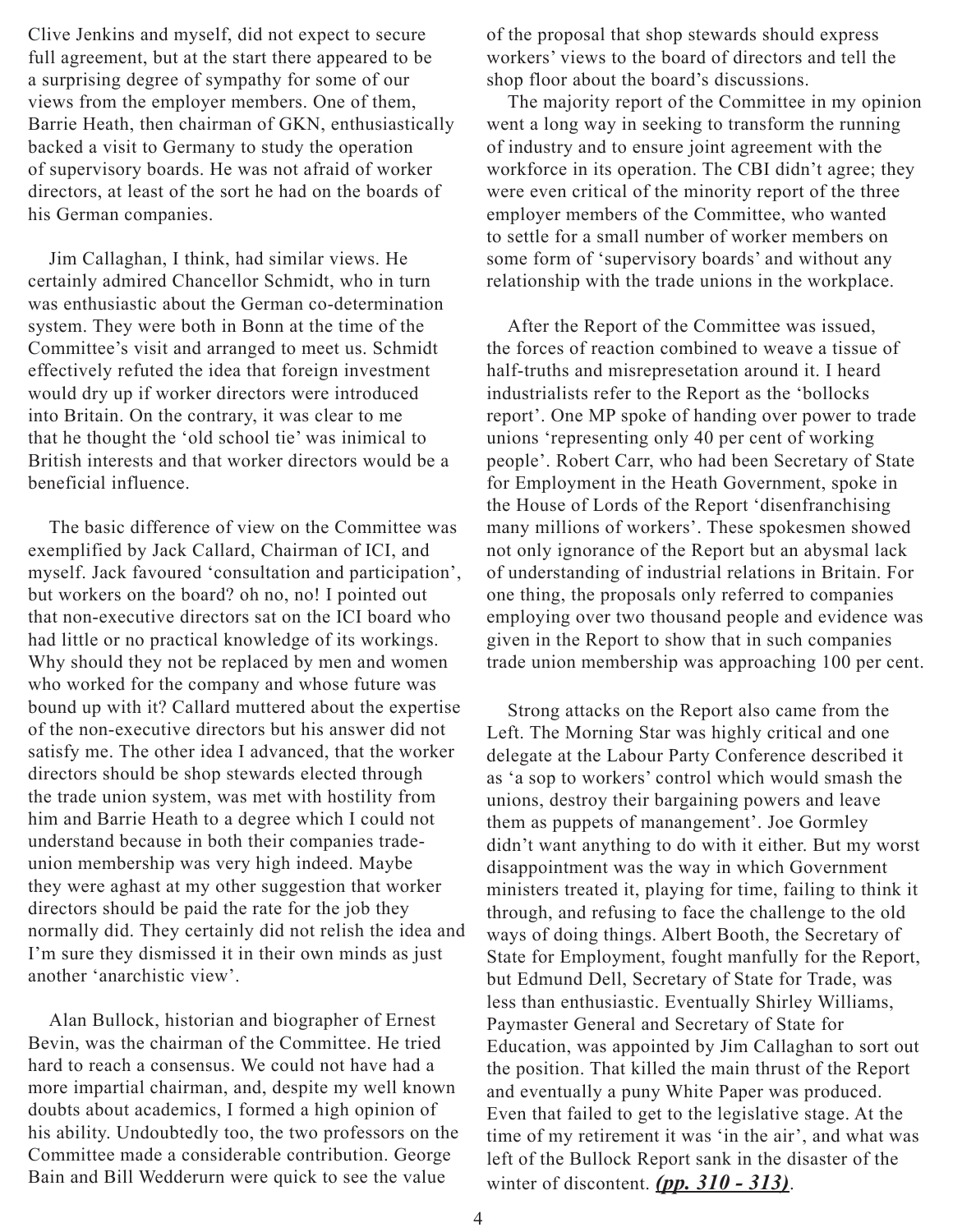<span id="page-4-0"></span>

#### **Editorial**

*Thatcher's favourite sons, Tony Blair and Gordon Brown, were able to put the socioeconomics of her political project into practical effect through their New (maybe now, New New) Labour Party because the trade unions were prepared to pay for it. None of what has happened to the Labour Party since John Smith died could have been done if the unions had been prepared to keep their hands in their pockets.* 

*A whole raft of anti-working class legislation, over a decade of making poverty pay for itself and fund its causes, the constant re-reforming to near destruction of the NHS, five or six wars and the Anglicisation of Europe—the British trade union movement has used its members money to pay for all that and more.* 

In the same period British business funded the individual entrepreneurs of Labour, those get up and go merchants, many of whom have now got up and gone into the cosy world of non-executive directorships, where its all payback and no comebacks. They've had the best of both worlds, those Champagne Socialists, coining it coming and going. Business as such never funded the Party as such. Business had no interest in that and no need to bother. The unions were happy enough to pay for their party to be used by hooray Henry's passing through, on their way to hell in a handcrafted handcart. Just thrilled to bits, those unions, to be funding their own destruction?

It's not that they were one and all on message, those union leaders who wrote the cheques for, as they made speeches and wrote articles against, New Labour's devastation of its social base. But it's not as if they weren't told before, and at every point during, Blair and Brown's anti-social Socialist crusade, precisely what was intended.

The most important thing about everything of consequence that Blair and Brown have done in government is that it was, all of it, projected, planned and announced in advance.

The Labour Movement was not in any way misled about New Labour. It is absurd to suggest that the Labour Movement was in any way betrayed by New Labour. Both wings of the Labour Movement were in it up to the last vote in their constituencies, the last penny in their political funds.

Talk of being misled and betrayed is rife now, now it is clear the New Labour phase of what Thatcher started is being phased out. It is all nonsense designed to save the jobs of the party and union hacks who spout it. (Thatcher was wrong about society. Society does exist beyond the mass of individuals and their families. But the Labour Party doesn't exist. Now that Blair has moved on and taken the substance, or the substantial illusion, of a New Labour project with him, there's just a frothing broth of individual MPs and their hangers-on, all of them very busy at the frothing and the hanging on. With none of them capable of, if even interested in, pulling the incoherent mess of it all together, for what could only be one last glorious snouts-in-the-trough feeding frenzy. Ah well. Too bad. Sad, innit?)

And there is only this much sense to it. The Party hacks who cheered in the lobbies and voted in the divisions had very little power in respect of what was happening. Single MPs, lonely, alienated, isolated creatures such as they mostly are, could do nothing to stop the New Labour juggernaut. All the unions had to do was stop paying for it.

The Labour Party, such as it was, even such as it has become, might be forgiven its part in the last eleven years (not that enough of it is going to survive long enough for Christian charity to become an issue). The trade union wing of the Labour Movement is way past forgiveness. Let the MPs go their own way, to any boards of directors as might have them, whatever chat shows might be prepared to talk to them. With their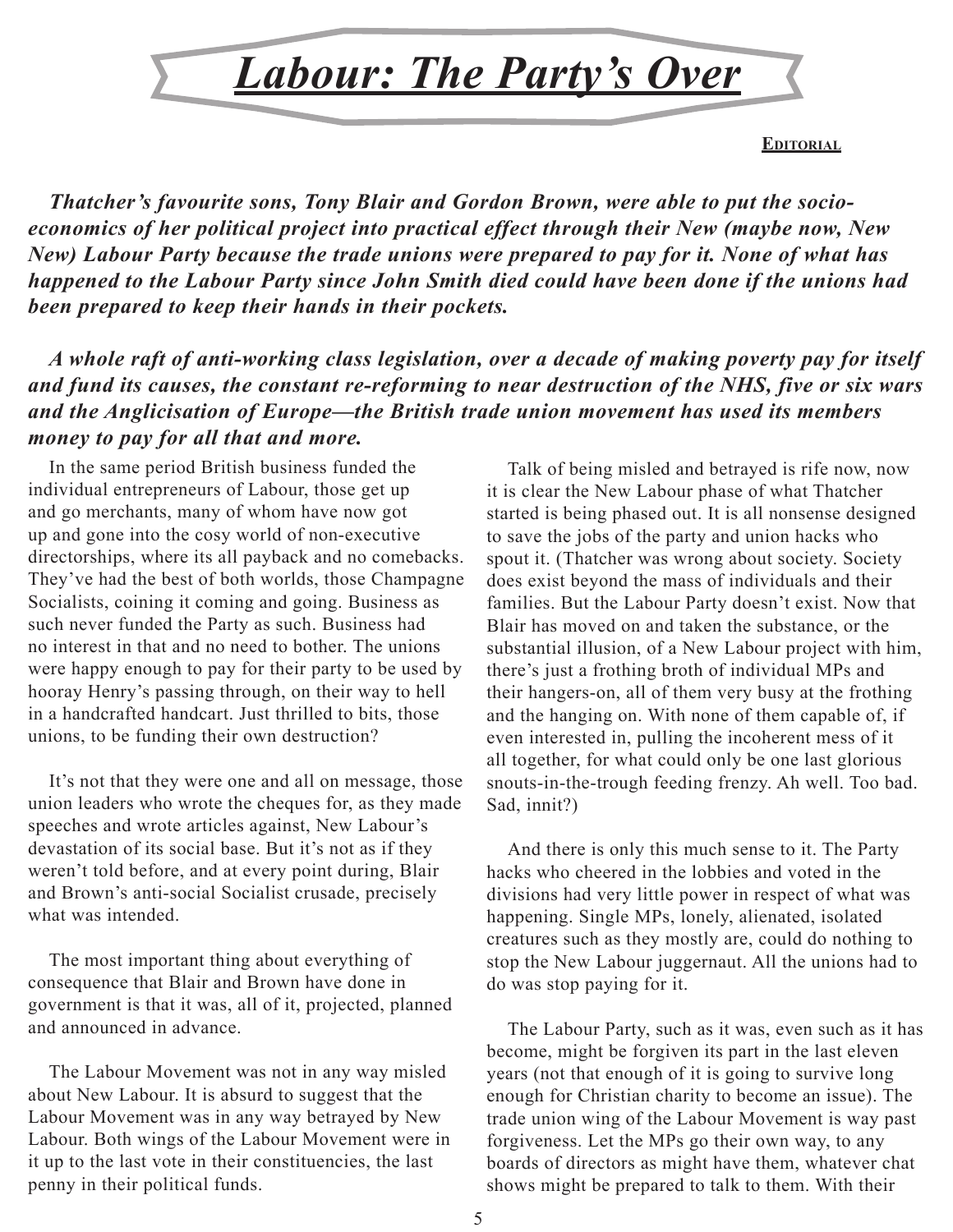party gone they are of no account. The trade unions are another matter. The trade unions and their role in working class politics will have to be considered now, debated for a while, and then rearranged.

Way back in time, before all this New Labour pushing came to incoherent shoving, the British Labour Movement was typified and exemplified, on each wing of the Movement, by Jack Jones and Barbara Castle. As far as the industrial wing went, as far as the political wing of the movement went, Jones and Castle were as good as it got. Each of them has written a political autobiography which brings the relationship between the unions and the party they founded and funded into focus for thought, debate and action.

#### **Jack Jones—Union Man**

So, now then, with no sexist nonsense here about Ladies First, straight back to Jack Jones and Union Man:

"One person who was never complacent was Barbara Castle. As soon as she was appointed Minister of Transport she moved like lightning. New experts were brought in, ideas and schemes tossed around, meetings called here, there and everywhere. Small as she was, she could command attention from the most reluctant audience. She proved herself a bundle of energy with a capacity beyond the normal to master a brief. Proposals and plans of the most detailed kind presented no problem to her. She would read and absorb them and, if acceptable, make them her own property, for which she would fight in any way she thought fit.

"During her days at the Ministry of Transport I was present at meetings with her in her cottage (Hell Corner Farm) in Buckinghamshire, her flat in London, her office and in the Commons. However fierce the debate she would stick to her guns. I pay this tribute to her although I was often on the other side. Sometimes our differences were deep but I never doubted her ability. If civil servants or anyone else stood in her way she would do everything possible to outwit them, but she always sought agreement with her allies. I recall spending most of a Sunday at her cottage talking about transport plans along with Chris Foster, an expert she had brought in from Oxford, Stephen Swingler and John Morris who were then junior ministers, and the late Professor Balogh. The latter was a favourite of hers and lived in the vicinity. 'Tommy' she called him, and when he entered he took possession of the room, insisting

on squatting near the fire. He immediately launched into a diatribe against car parking on both sides of London streets, based apparently on his experiences in Hampstead where he had his London home. I was not very polite to 'Tommy', which upset Barbara.

"After spending some time discussing transport integration and the plans for regional transport authorities, we turned to my views on industrial democracy and how they might fit into the machinery Barbara and her friends had in mind. The discussion was inconclusive, for Barbara thought my ideas 'way out', 'syndicalist', even 'anarchist'. I found her reaction incomprehensible, for I was simply urging that when she came to set up regional transport authorities, working people in the employment of the authority, such as busmen, should be appointed to serve on the board. She conceded that it would be useful to have people on the authorities with practical experience, but did not agree that they should **represent** the workers. Neither did she agree that employees should serve on the authority in which they worked. Her ideas prevailed in subsequent legislation.

"In my many dealings with Barbara Castle I found her anxious to do things **for** the workers but not **with** them. Her outlook was not all that unusual in politicians of the Left. On many occasions I have had to listen to politicians telling me what to do, although their practical experience of the subject was negligible. I found myself often feeling like a schoolboy when dealing with Barbara. She was indignant with me on one occasion because she thought I was trying to scotch her plans. A meeting had been arranged between her and the TGWU group of MPs to discuss amendments to the Transport Bill which I had persuaded the group to put forward. They all dealt with the subject of workers' representatives on the proposed regional organization in the passenger transport industry. When she arrived at the meeting she found me there among the MPs and much to her consternation I took a major role in the discussion. I took the view that we were all comrades and there was no harm in my action, but Barbara resented it just the same.

"Her views about my ideas were confirmed, for I was advocating that work-people should be elected, through the trade union machinery, to the policy-making authority and the executive board. 'This is the way to secure the wholehearted cooperation of the workforce,' I argued. 'Busmen, for example, are aware of the grumbles of the passengers, the technical faults of particular vehicles, difficulties over loading and routes. a man with trade union experience would be able to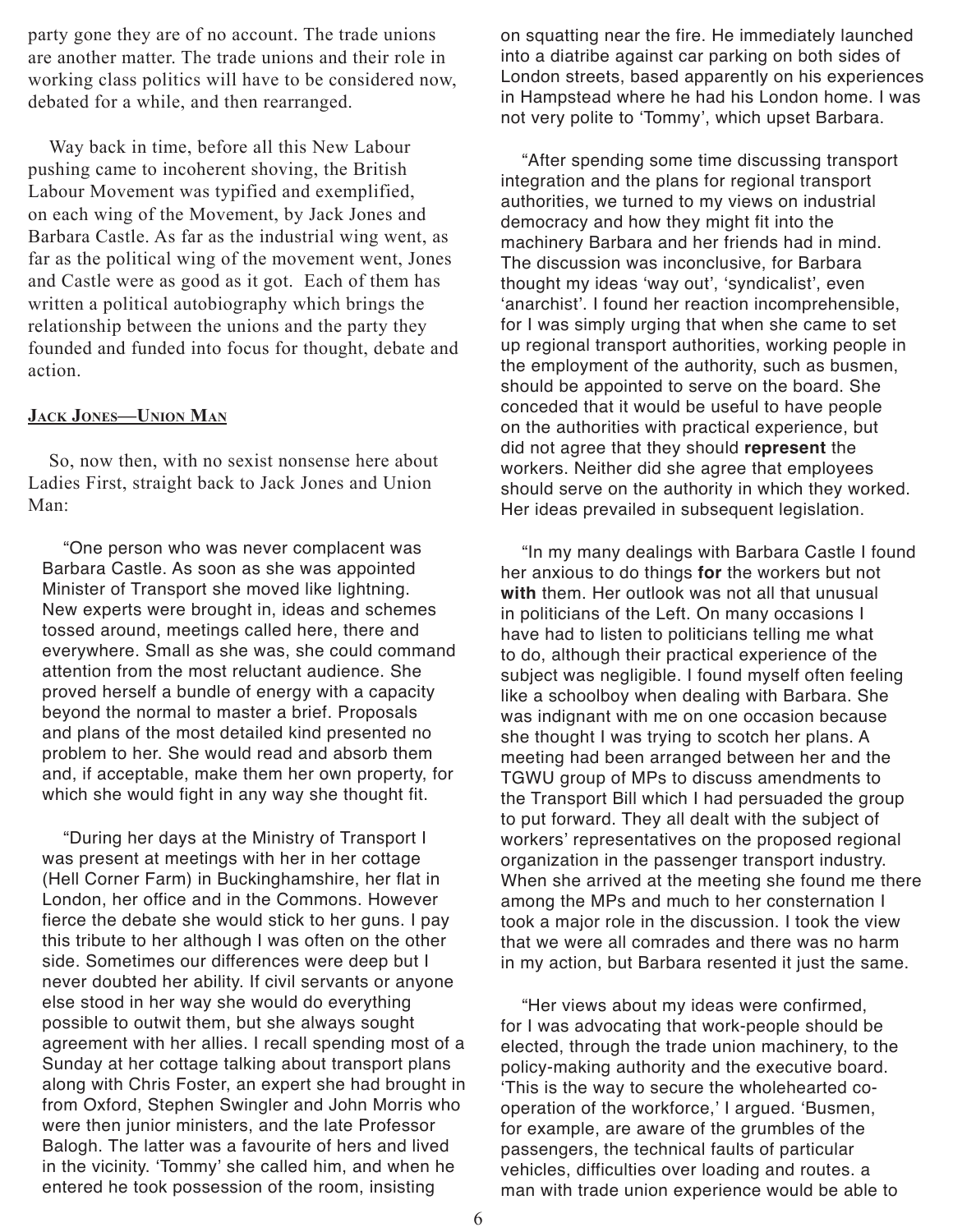bring his knowledge into management thinking.' Barbara's response was hostile. My ideas, she said, were unrealistic. She did promise to have the civil servants look into the details, but I knew from her manner that we would not make much progress.

"That evening I was also made aware of the shortcomings of the TGWU parliamentary group. Some of the members worked hard at putting the union's view; most, however, seemed to lack energy and interest. The original idea of supporting a group of MPs was that they should advance the union's views in the House of Commons and provide a means of access to Ministers and Government departments. The concept was splendid, but over the years too many members had forgotten their obligations to the union once a safe seat had been secured. I am sure that greater efforts should be made in the training of younger workers, so that they can play a useful role in Parliament. People with experience of being shop stewards could do a very effective job in the House." (pp. 192 - 194)

#### **In Place Of Strife**

Harold Wilson's first Labour government was elected in 1964 and re-elected eighteen months later in March 1966. The Royal Commission on Reform of Trade Unions and Employers' Associations, the Donovan Commission, was set up in 1965 and reported in 1968. In 1969, Barbara Castle, now Employment Secretary, sought to restructure British industrial relations to control unofficial strikes and demarcation disputes by law, as outlined in the White Paper, In Place Of Strife, which, Jones says…

"…caused much division and bitterness. It shook the Labour movement…

"The twofold nature of the Government's proposals put the General Council in a dilemma. Some proposals were favourable, but they appeared to me a sugar coating on a very bitter pill. The Government was determined to apply legal sanctions. It had tried it with the prices and incomes legislation and had failed, now it sought to control the trade unions by other means. This approach, the TUC declared, would 'worsen rather than improve industrial relations'.

"…The General Council responded to pressure from Frank Cousins, myself and others to seek a meeting with the Prime Minister. Meantime shop stewards were upset at what appeared to be a direct attack on them. Those of us on the General Council who had lived through the rough and

tumble of life on the shop floor knew there would be real trouble if coercive measures were applied.

"The meeting with the Prime Minister took place on 11 April 1969. He was accompanied by Barbara Castle. We told them that (except in wartime) there had been no criminal law in industrial relations for over a hundred years, and that we would not cooperate with the operation of legal sanctions. At this and later meetings Harold Wilson and Barbara Castle held stoutly to their views. Their criticism of unofficial and inter-union (demarcation) strikes was scathing, although to my mind they revealed a lack of understanding of working conditions.

"The gap between the Government and most of the members of the General Council sharpened considerably…but Harold and Barbara stuck to their guns, frequently maintaining that legislation on industrial relations would be a vote winner…

"…We had just returned from a trip to Jerusalem when a phone call came through from Vic Feather. He wanted me to attend a meeting with the Prime Minister at Chequers on Sunday, 1 June. He and Hugh Scanlon would be present. It was to be a personal meeting with the Prime Minister, stressed Vic, and absolutely secret. Fine, I said, but 'will the queer one be present?', making it clear that I thought it should be a meeting with Wilson alone. Vic in response gave me a firm assurance that Barbara Castle ('the queer one') would not be there. That pleased me because we all thought (maybe mistakenly in the light of diaries published since) that Barbara had made the issue her private property and Wilson was the less hard of the two.

"On Sunday afternoon I drove to Chequers. Vic Feather met me at the door and his first words were: 'She's here. Don't be difficult!' He went on to explain that it was a complete surprise to him. 'She got to hear of the meeting through civil servants and insisted on being present,' he said.

"Harold had laid on a good meal and the atmosphere was friendly enough though a little tense. I was still fuming about Barbara's presence because I felt it would inhibit the chances of getting an understanding. The niceties were soon over and we moved into the argument. I suppose we all felt that the fate of the Labour movement was at stake, so the atmosphere was pretty serious. Barbara was rather shrewish, trying to put Hughie and me in our place. We were told once again that 'The public is looking for action against unofficial strikers. Action must be taken by the Government; you've had your chance, boys!' The nearest thing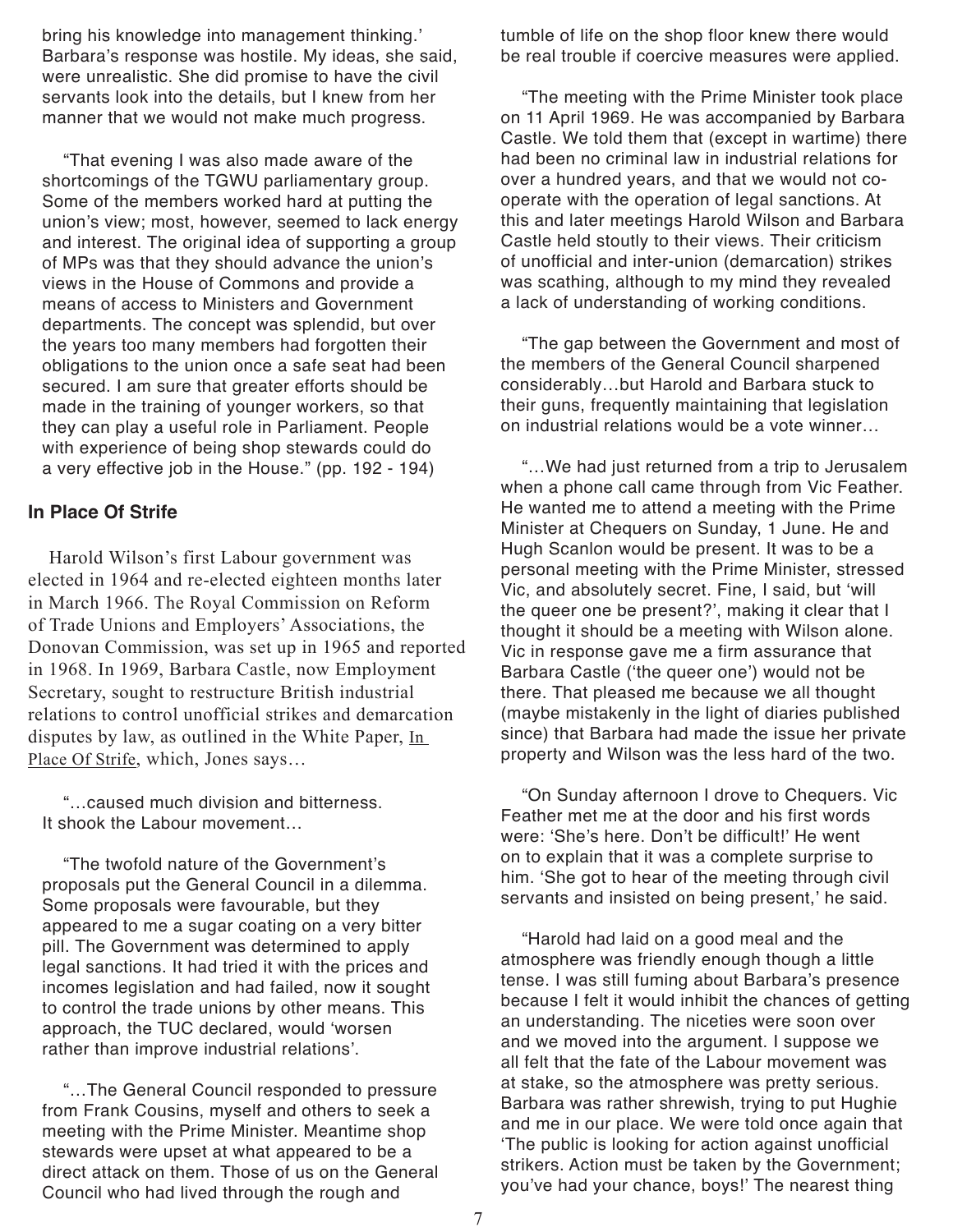to a conciliatory tone was adopted when they explained their attitude to 'criminal sanctions', as we called them. 'No,' said Barbara, 'people will not go to prison. Fines could be imposed but they would be collected as civil debts.' It was going over old ground but sometimes the argument was heated. I reminded Barbara that the idea of making procedure agreements legally enforceable had been around the Ministry of Labour for years and it had been put forward by the Department - not the Government - to the Donovan Commission in 1965. 'Why,' I asked, 'should a Labour Government peddle the anti-trade union ideas of top civil servants?' Hughie and I went on to outline the problems created by long-drawn-out procedure agreements and the need to revise them by negotiation rather than introducing laws to enforce them.

"Wilson and Castle were basically academics and it was difficult to persuade them to see things from a shop-floor angle. Hughie and I tried to explain why the idea of applying attachment orders on the earnings of workers not observing a 'conciliation pause' before some antiquated procedure was exhausted, seemed so ludicrous. It was simply not feasible for each worker to have his personal circumstances examined. Such action would lead to further strikes and probably violence…

"Shortly afterwards the Special Trades Union Congress took place…Ostensibly the main purpose was to discuss the General Council's proposals on the TUC response to the Donovan Commission, but everyone knew that the critical issue was the Government's declared intention to introduce, in the current session of Parliament, their Industrial Relations Bill containing penal clauses. Congress declared itself totally opposed…At the same time it took a constructive approach to the General Council's involvement in inter-union disputes and any 'unconstitutional stoppage of work which involves directly or indirectly large bodies of workers or which, if protracted, may have serious consequences'.

"Armed by this backing from the whole movement, talks were resumed with the Prime Minister…it was possible to spell out some aspects of trade union life which Wilson and Castle seemed not to understand. I found it necessary to explain how differences between unions over membership, for example, had been successfully dealt with by the TUC and that we were proposing to move along the same lines in dealing with demarcation and other strikes. It was this approach which finally prevailed, although Wilson and Castle were insisting, almost to the end, that if they withdrew their proposed legal

sanctions the TUC must draw up rigid rules, apply harsh discipline and take measures which might well have destroyed the organization altogether…

"…I frequently wondered why so many politicians who had reached the top in the Labour Party were opposed to trade union thinking; people like Roy Jenkins, Denis Healy and Dick Crossman. Barbara Castle was the same and she claimed to be a left-wing socialist. 'Why on earth is she so bitter against our people?' I often asked myself during our differences over **In Place of Strife**, and even more during the Ford strike which started in February 1969. There were times when I almost thought she was a company spokeswoman." (ibid, pp 203 - 208)

#### **Barbara Castle**

So much for the moment then of Jack Jones' view of Barbara Castle (and Labour politicians in general) on In Place of Strife (and unions in general).

In January 1974, in our Policy Statement On Workers' Control (which was republished in the previous issue of this magazine), the British & Irish Communist Organisation took the view that substantial measures of industrial democracy were then available to be taken up by the unions in return for their agreement to an incomes policy that was absolutely essential to the survival of British capitalism. It was very easy to show that the leading spirits of the Conservative Party understood that working class power would not allow wage restraint to be imposed on the unions and fully intended to do just that kind of a deal with them. There is nothing in Jack Jones' view of Heath (which I will quote a little later) to refute the position we took then. But we extended that position to the politics of In Place of Strife and quoted Castle along with Maudling and Heath as understanding that the power relations in British society had changed utterly. Jack Jones' account of his battles with Barbara Castle in 1969 are entirely at odds with the position adopted in the Policy Statement. What then was Castle's view of all that political economy, the unions and In Place of Strife?

Just why some terms originating in the political topography of the French National Assembly in the revolutionary period are expected to have retained the magic of their meaning over more than two centuries is a wonder and a puzzle. Mountain and plain have been demoted to geography but left and right are still used to denote something political that supposedly relates to, though it cannot possibly derive from,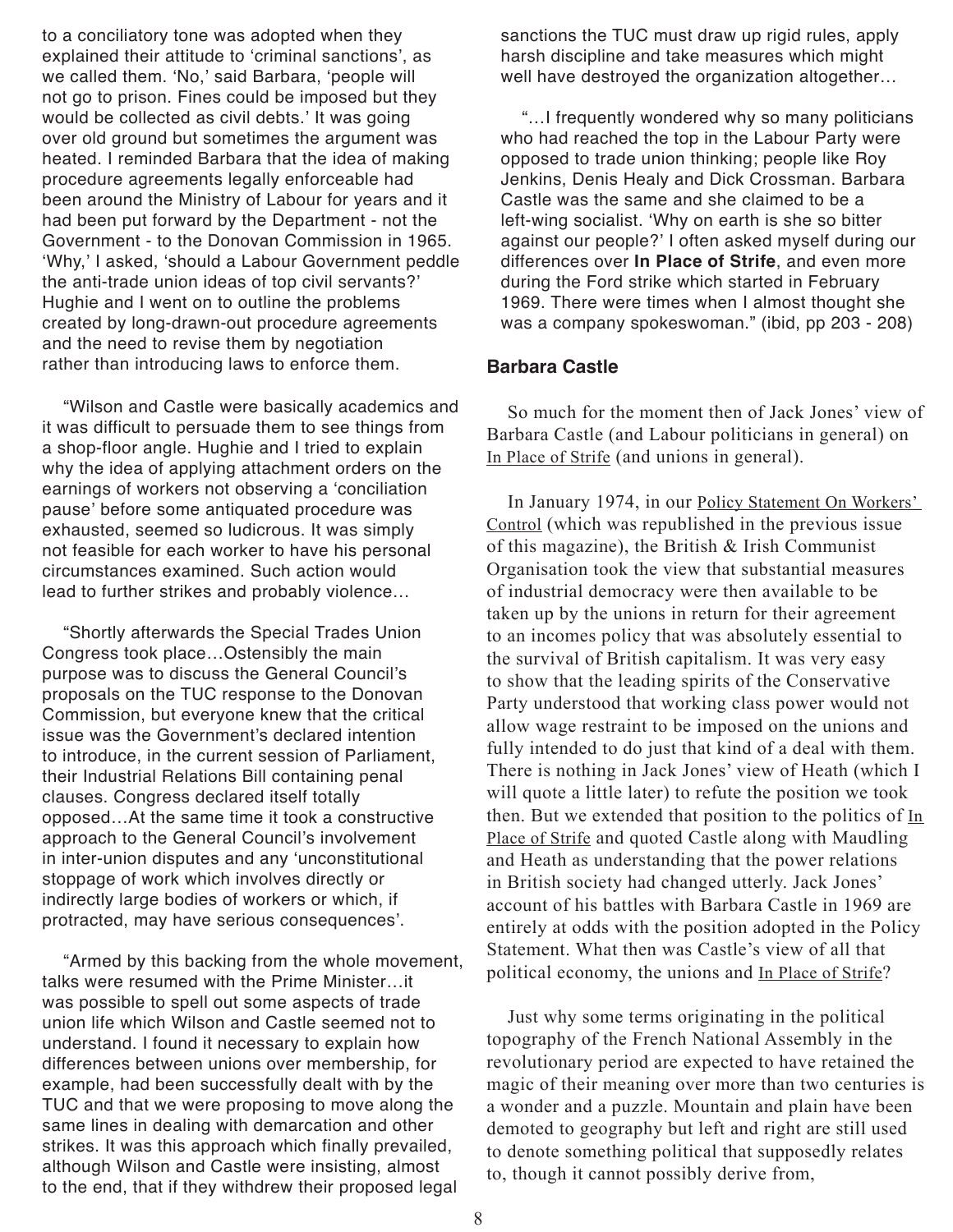eighteenth century Parisian squabbles. It's a mystery and a nonsense but one that we appear to be stuck with for the moment. And so…

Barbara Castle, in her autobiography "Fighting All The Way" (Pan, 1993), describes herself as having been Left-wing all her life, sometimes soft-Left and sometimes hard-Left but always Left. While the term meant anything she was a Bevanite. All along she was often suspicious, and always resentful, of the role of trade unions in politics.

"…unemployment was the biggest enemy of the rights the trade unions had struggled to win…trade unions cannot defend working people singlehanded. They need the support of a government whose aim is to bring unemployment down.

"It was in Manchester that I met the man who was to give direction to my political life and meaning to my personal one for the next ten years. He was William Mellor, who had edited the Labour Party's paper, the **Daily Herald**, until it was taken over by Odhams Press in 1931, when he became part of Odhams editorial management. I already knew of him as an influential figure of the left who had pioneered the concept of guild socialism with his close friend G. D. H. Cole. This movement reflected the disillusionment with parliamentary government among certain unions after the war - notably the miners and railwaymen, who were determined to achieve the nationalization of their industries, by industrial action if necessary. Mellor himself advocated direct action by workers - not revolution in the streets but the use of organized industrial action to fight the capitalist forces which dominated Parliament. Guild socialism did not have much political impact, but the influence of its ideas lingered on in the form of Labour's belief in the right of workers to participate in the running of industry and the economy. It also helped strengthen the links between the party and the trade unions, which were never (as cynics still like to suggest) just a marriage of convenience, with the unions bringing the party a substantial dowry. Loyalty to the trade unions among the Labour rank and file was fierce and genuine, particularly as the politicians in Parliament had so signally failed to deal with the economic crisis of 1931." (pp 64 - 65)

To begin with she was a member of the ILP. When it disaffiliated from the Labour Party in 1931 she joined Cole's Society for Socialist Inquiry and Propaganda which soon merged with ILP affiliationists to form the Socialist League.

"At home the Socialist League plans for stopping

Hitler were not going well. The NEC was dominated by the trade unions, which not only elected the trade union section of the NEC and effectively dictated the membership of the women's section by their votes, but had the right to vote for the constituency parties' nominees, thus ensuring that no one could get on to the NEC of whom they did not approve. They were for the most part cautious men deeply suspicious of left-wing ideas, and they proceeded to wheel out the party's disciplinary machinery against the Unity Campaign (launched in January 1937, along with **Tribune**, editor). In vain people like Harold Laski pleaded that the Labour Party should not rule out joint working-class action against Hitler before, as in Germany, it was too late. Cooperation with the Communist Party was forbidden. Some members of the NEC, including Clement Attlee, argued for tolerance, but were overruled. The NEC declared that membership of the Socialist League was incompatible with membership of the Labour Party. We faced the classic dilemma: to go into the wilderness as the ILP had done or to stay in the mass movement on the NEC's terms…

"…At the Bournemouth party conference that year the constituency parties won an encouraging victory when the trade unions were shamed into giving up their right to vote for the constituency nominees. The local parties promptly elected Cripps and left-winger D. N. Pritt to the NEC, but the trade unions were still in the majority.. They feared the communists more than they did Hitler, and to them all 'fronts' were anathema. The Popular Front was blacklisted, as the Unity Campaign had been. Cripps pressed ahead regardless, launching a Peace Campaign and a Peace Petition with the help of his allies, Aneurin Bevan and George Strauss. Shortly before the war broke out and with Hitler at our door, they were expelled from the party on the insistence of the NEC, together with other Popular Front enthusiasts like Charles Trevelyan." (pp. 86 - 87)

At the 1943 Labour Party Conference…

"I had taken very seriously **Tribune**'s diatribes against the domination of party conference by the block vote of the trade unions and had been working for some time with William Warbey, an ally in many left-wing campaigns, on the details of a new party constitution designed, not to exclude the unions from a share in drawing up party policy, but to ensure that their views were expressed democratically. We therefore proposed that union votes in future should be cast through the local parties by individually affiliated trade unionists instead of through the block votes of nationally affiliated unions, though we later amended our proposals to allow half the union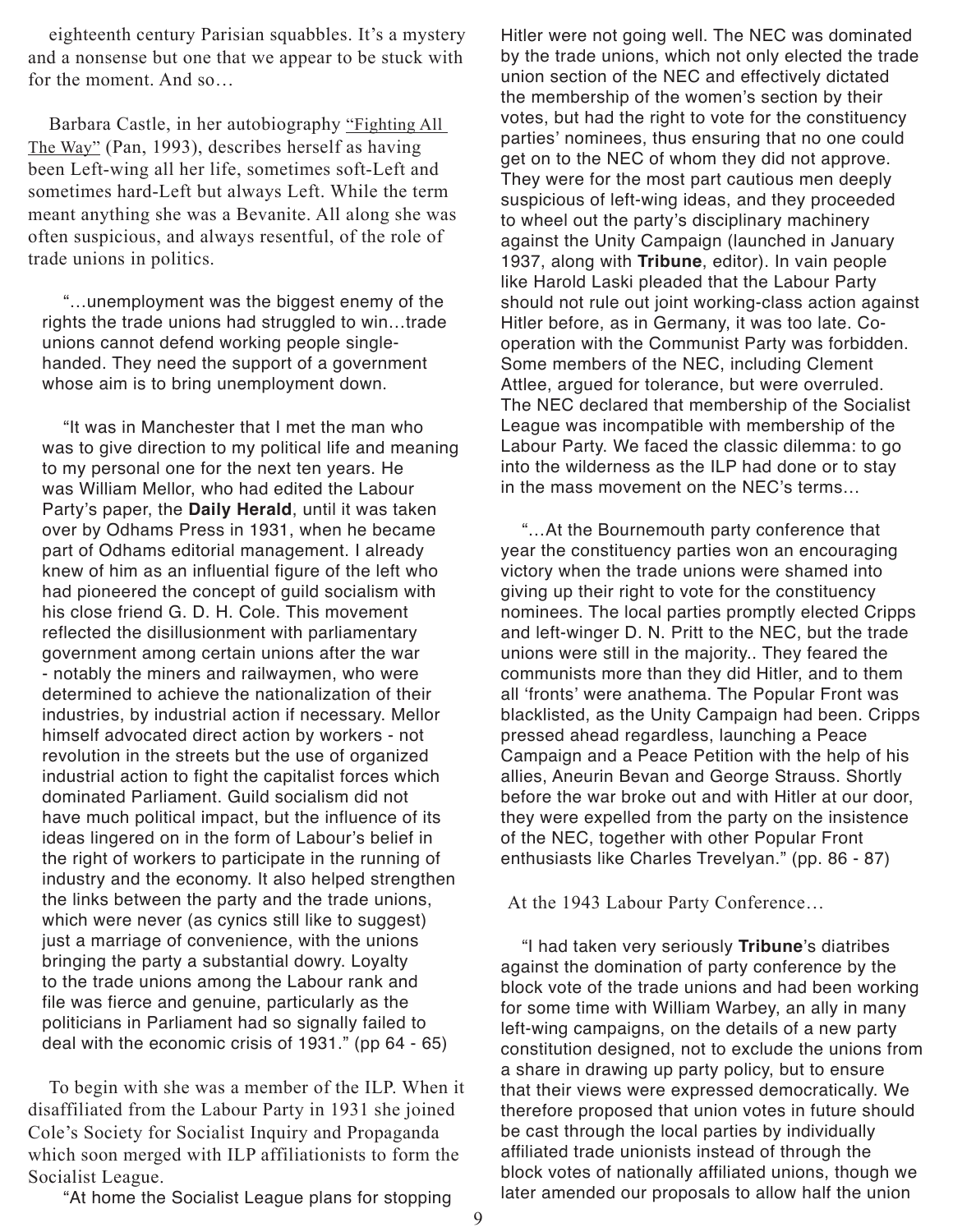votes to be cast nationally in order to preserve each union's corporate political identity…" (pp. 116 - 117)

In November 1947 Richard Crossman tabled an amendment to the King's Speech calling for the Labour government to pursue a socialist middle-way between American capitalism and Soviet communism. It was signed by 57 MPs…

"There were two consequences of this 'rebellion'. The first was that it drew an excited response from the rank and file in the party, many of whom wrote in supporting us. The second was the hardening of Attlee's right-wing enemies against him, particularly among the trade unions. He had already incurred their disfavour by the emollient role he had played in the 1930s during the rows between Cripps and Bevan and the National Executive. Now, with Attlee failing to slap down the 'rebels' on foreign policy, the Big Three of the trade union movement, Arthur Deakin, Bevin's successor as boss of the Transport and General Workers, Will Lawther of the Mineworkers and Tom Williamson, the compliant head of the General and Municipal Workers, decided he must be replaced by someone who would be tougher with the left, though they had to bide their time." (p. 157)

"…bitterness came to a head at the 1952 annual conference at Morecambe. Gaitskellite MPs and the Big Three of the unions were out for our blood and the litmus test of our support was the vote for the constituency party section of the NEC. A roar went up when the result was announced. Herbert Morrison and Hugh Dalton out, Harold Wilson and Dick Crossman in, giving us six seats out of the seven…

"What the result showed most of all was Hugh Gaitskell's unacceptability to the rank and file… The result highlighted a serious constitutional issue. Attlee's retirement could not be long away. The parliamentary party, which at that time selected the leader, would undoubtedly plump for Gaitskell as his successor, as would the big battalions of the trade unions…

"The trade unions' response at Morecambe was to redouble their ferocity against the Bevanites. Two of the Big Three lost no time in voicing their menaces. The message of Arthur Deakin of the Transport Workers was that the unions paid the piper and would call the tune. He retorted to a heckler, 'You know you would listen if you wanted to get money from the trade unions.' Sir William Lawther of the Mineworkers rubbed it in. You can have the happy assurance', he told delegates, 'that the block vote and the money that is provided will

be used in the direction that we think is in the best interests of our membership.'…" (pp. 205 - 206)

Following Tory victory in the 1955 election…

"Nineteen-fifty-five started badly for Nye (Bevan, ed.)…I noted that he was obviously restraining himself at conference, taking no part in the public debates and being goaded into an explosion only in the private session, when an inquest was held on the reasons for our defeat. Only a saint could have failed to react to the trade union bosses, led by Bill Webber of the General Council of the TUC, who declared that our defeat was due to the 'antics of the left'." (p. 237)

Then Left-winger Frank Cousins was elected General Secretary of the Transport and General Workers' Union.

"Looking back over Frank Cousins' long career, with which I was associated most of the time, I have no doubt that the greatest contribution he made to the Labour movement was to start the break-up of the monolithic power of the big union bosses…he was going to be governed by the majority decisions of his members and their delegates. Not for him Arthur Deakin's bludgeoning of his delegation, or the trading of block votes among a few top men in smoke-filled rooms…

"…Frank also pioneered acceptance by the unions of the importance and rights of the constituencies. It was a symbolic moment when he went to the rostrum and announced himself: 'Cousins, Sutton and Cheam Labour Party and Transport and General Workers' Union.' That, too, could not have happened in Arthur's day..." (pp. 251 - 252)

And so, the Great Beast having been tamed, with the Bevanite Left in government at last in the 1960s, it was time to conciliate the beast, to keep it mannered…

"All my ministerial life I remained a devotee of the 'beer and sandwiches' technique - though preferably not at Number 10. We gradually persuaded Harold that the Prime Minister ought not to become involved in these tortuous arguments, though there is no doubt that his cheeky-chappie accessibility kept him personally popular with our working-class voters and the unions, even when they were irritated by the policies of his government. Labour, I believed, had one of two choices: we could either treat the unions as our partners in a pluralist democracy, listening to them even when they seemed most unreasonable and spending endless time trying to win them round, or we could repress them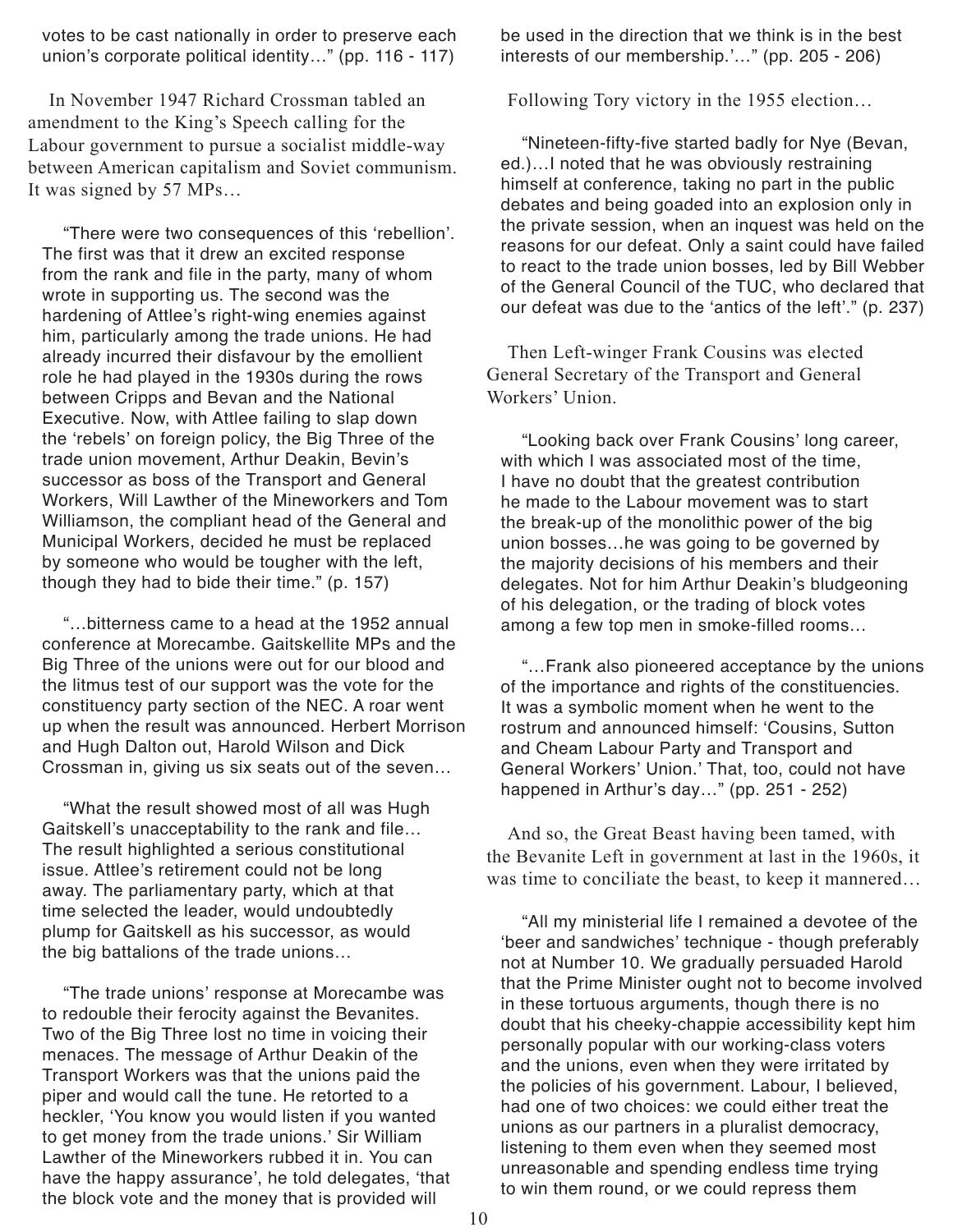saying, "We are the boss.' Edward Heath was the first to try this second method of running the country, and he failed disastrously." (p. 373)

The political content of the term 'Left-wing' in the real world is some kind or other of radical liberalism. It does not necessarily imply any commitment whatsoever to trade unionism in general or the working class interest in particular. So Barbara Castle was Leftwing, committed to all the wide range of Left-wing causes. In her world trade unions were a nuisance, the political power of which had to be curbed. The working class was a burden which Left-wingers had to shoulder to carry into some antechamber adjoining polite society where it could be done good to.

Barbara Castle's autobiography entirely confirms Jack Jones' account of her behaviour over In Place of Strife. It seems incredible that she could at that time have been involved in a pioneering mission to encourage workers' control of British industry.

Our 1974 Policy Statement view of Castle's activity in 1969 relied very heavily on a speech she made at the Institute of Directors' Annual Conference in 1969. We quoted the following from a report of that speech…

"Her words were: 'We have got to recognise, whether we like it or not, that real power now resides in the workshop and on the office floor. It has, if you like, returned to the grass roots from whence it came. We have got to accept, again whether we like it or not, that workpeople have a veto which they are increasingly prepared to exercise; in other words, that management these days can no longer function by the arbitrary exercise of traditional 'prerogatives', but only by winning the consent of its workpeople'…Among those listening to Mrs. Castle in 1969 there was a murmur of assent to this proposition, but a quite definite undertone of shock. For it put into blunt words, and appeared to welcome without reservation, a development that since World War II has led management in British industry to regard itself as increasingly powerless against first, the strength of the unions in conditions of full employment and second, the transfer of power from union officials to shop stewards and unofficial leaders operating outside the orderly, paternalistic system to which management was accustomed." (Industrial Relations, the Boardroom View by George Bull, editor of The Director, Journal of the Institute of Directors, pp. 16-17)

Now, as things stand, something here just doesn't add up. Obviously Castle made that speech and used those words. But it is completely at odds with her views and behaviour as a minister at the time, both as Jack Jones experienced it and she herself later described it.

#### **Bernard Ingham**

The answer is very simple and Castle supplies it in her autobiography:

"…Bernard Ingham. When on my move from Transport I lost Chris Hall and was looking for his successor, it was suggested to me that Bernard had been a very effective Information Officer at the PIB (Prices & Incomes Board, editor). Aubrey (Jones, former Conservative politician who was Chairman of the PIB, editor) did not want to lose him but could be persuaded to let him go. It was also hinted with departmental discretion that he was a Labour man. I found him a rather cuddly, but stolid Yorkshireman. I did not find his draft speeches exciting, except for a memorable one he drafted for me to deliver at the Institute of Directors' annual jamboree in the Albert Hall at which the captains of industry sit **en masse** with expensive lunchboxes on their knees. It was this stolid Yorkshireman who produced the phrase which was to shake this comfortable assembly… 'Power has passed to the shopfloor,' adding that management had better come to terms with it. My officials were not too happy about this, but I used it in my speech with dramatic effect. I decided this man had smouldering fires beneath his Yorkshire exterior." (pp. 429 – 430)

But it really doesn't seem to have been a matter of fires, smouldering or otherwise. More a matter of cool policy, coldly considered by the Civil Service in a conclave of sorts in a sort of place of retreat, Sunningdale.

In his own autobiography, Kill The Messenger, Ingham, who had been a journalist for eighteen years, in Yorkshire and London (with the Guardian), covering industrial affairs, an unsuccessful Labour local government candidate who was later to act as Press Officer for Margaret Thatcher, described how he was prepared for In Place of Strife:

"I took part in a conference at the Civil Service College at Sunningdale to lay the foundations for a new approach which in return for strengthening trade unions would require them to accept obligations, notably in securing the constitutional conduct of industrial disputes" (Fontana 1991, p. 112). That's all he says about it. And enough is as good as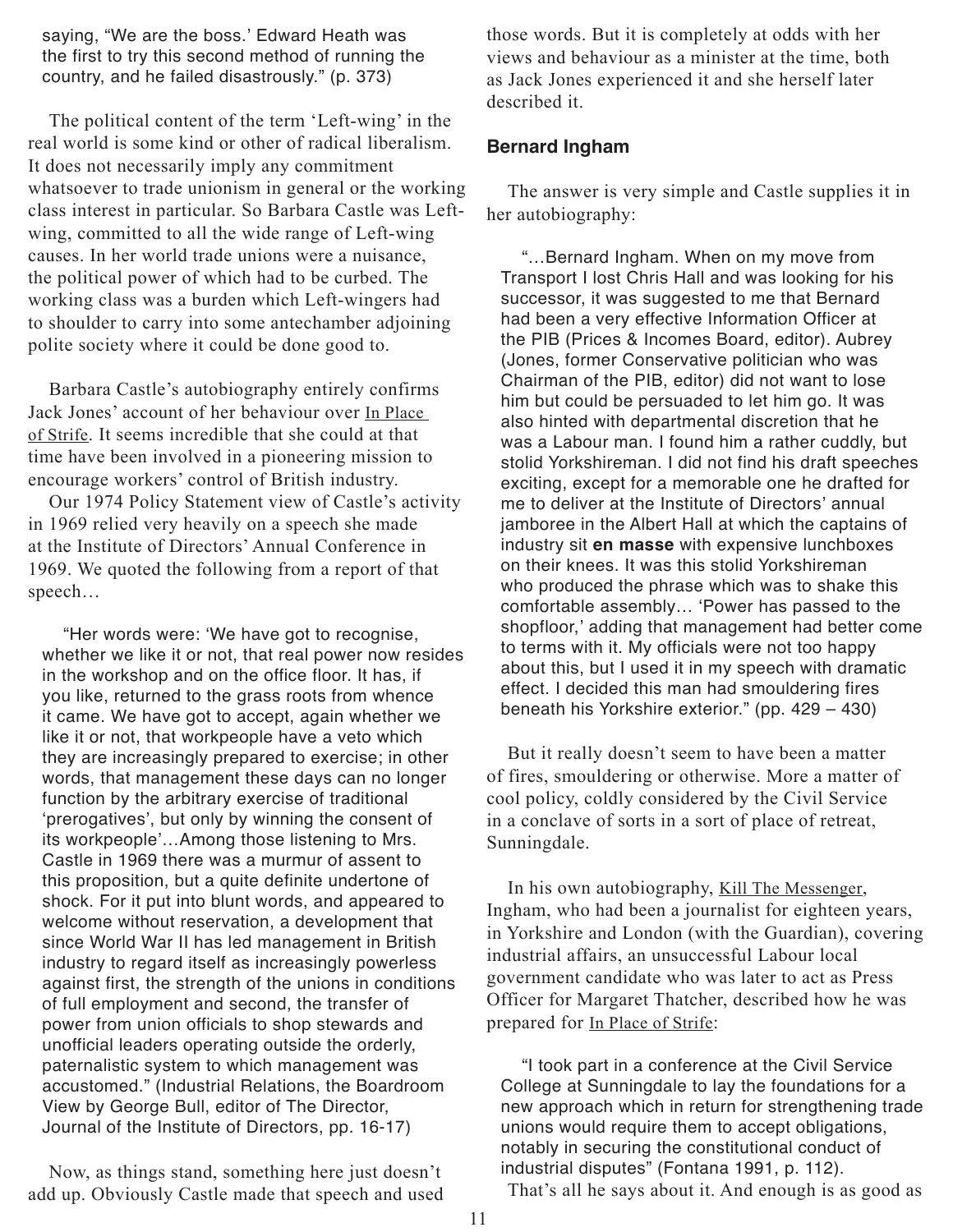a feast.

It isn't difficult to see how an objective civil service assessment of the balance of class forces in Britain at the end of the 1960's would have led Ingham, who had spent the best part of twenty years both in and reporting on the Labour Party and the unions, to produce the *'Power has passed to the shopfloor'* speech which it then amused Castle to deliver for *'dramatic effect'* to the Institute of Directors. The important point is that the analysis was a civil service one.

It is also not difficult to see how the Left-wing, ultimately Bevanite, view of trade unions as alien things to be tamed, at worst curbed and at best done good to, would have disabled Wilson and Castle from acting on the basis of such an analysis. Certainly there is nothing in Castle's autobiography to contradict Jack Jones' account of the In Place of Strife controversy.

And then again, it is, on the other hand, easy to see how the bred in the bone *'one nation'* wing of the Conservative Party, typified in this period by Edward Heath, Reginald Maudling and Robert Carr would have taken just such an analysis into the Industrial Relations Act imbroglio, even so as to carry it intact through defeat there into the Tripartite Prices & Incomes period.

And easy to see how the failure with In Place of Strife, the Industrial Relations Act and Tripartism will have confirmed the civil service in its view of irresponsible trade union power which had to be brought into an institutional relation with sense and thus preparing the ground for the Bullock Commission.

# **Ted Heath—Friend Of The Working Man**

But first a brief, and a little surprising, survey of Jones on Heath:

In 1972 Jack Jones met Ted Heath at Chequers to discuss increases in severance pay for dockers which had been recommended by a committee chaired jointly by Jones and Lord Aldington…

"Although I had known that Heath was not unsympathetic to labour from the days when I had met him as Minister of Labour, the exchange at Chequers strengthened my conviction that he genuinely wanted to get on with working people." (Union Man, p. 256)

"No Prime Minister, either before or since, could compare with Ted Heath in the efforts he made to establish a spirit of camaraderie with trade union leaders and to offer an attractive package which might satisfy large numbers of work-people. That was the case with his 'stage three'. He and his advisers offered a deal permitting limited free collective bargaining on top of threshold agreements to help the low paid and compensate for increases in the cost of living." (p. 259)

Heath's attempts, with the Industial Relations Act and Tripartite Prices & Incomes policy, to bring trade union power within a legal framework and plan the economy so as to achieve economic growth without inflation, were no more successful than In Place of Strife. But Heath's strategy was based on a clear recognition of working class power that had nothing of Left-wing paternalism. It fell at last because the TUC could not persuade the Government that the Miners could be treated as a special case and allowed a pay rise outside the limits of stage three of its Prices and Incomes policy without that award setting a precedent and becoming the inflationary benchmark for all subsequent pay claims. As Jack Jones explains it the Government was right to be sceptical of the TUC's case:

"The Government spokesmen made it clear that they would not allow their phase three counter-inflationary policy to be undermined. They resisted all efforts to establish that the miners had an exceptional case. The TUC General Council told the Government that it accepted

"…there is a distinctive and exceptional situation in the mining industry. If the Government are prepared to give an assurance that they will make possible a settlement between the miners and the National Coal Board, other unions will not use this as argument in negotiations in their own settlements.

"I was personally active in promoting this view, which was endorsed at a conference of chief officers of the unions affiliated to the TUC. The most active opponent of the approach was Frank Chapple of the electrical workers' union; he did not accept that a miners' settlement should not be cited in other negotiations. His attitude was ignored or discounted by most people in TUC circles, although it obviously didn't help in our efforts to persuade the Government to change its mind.

"It was a genuine attempt but all our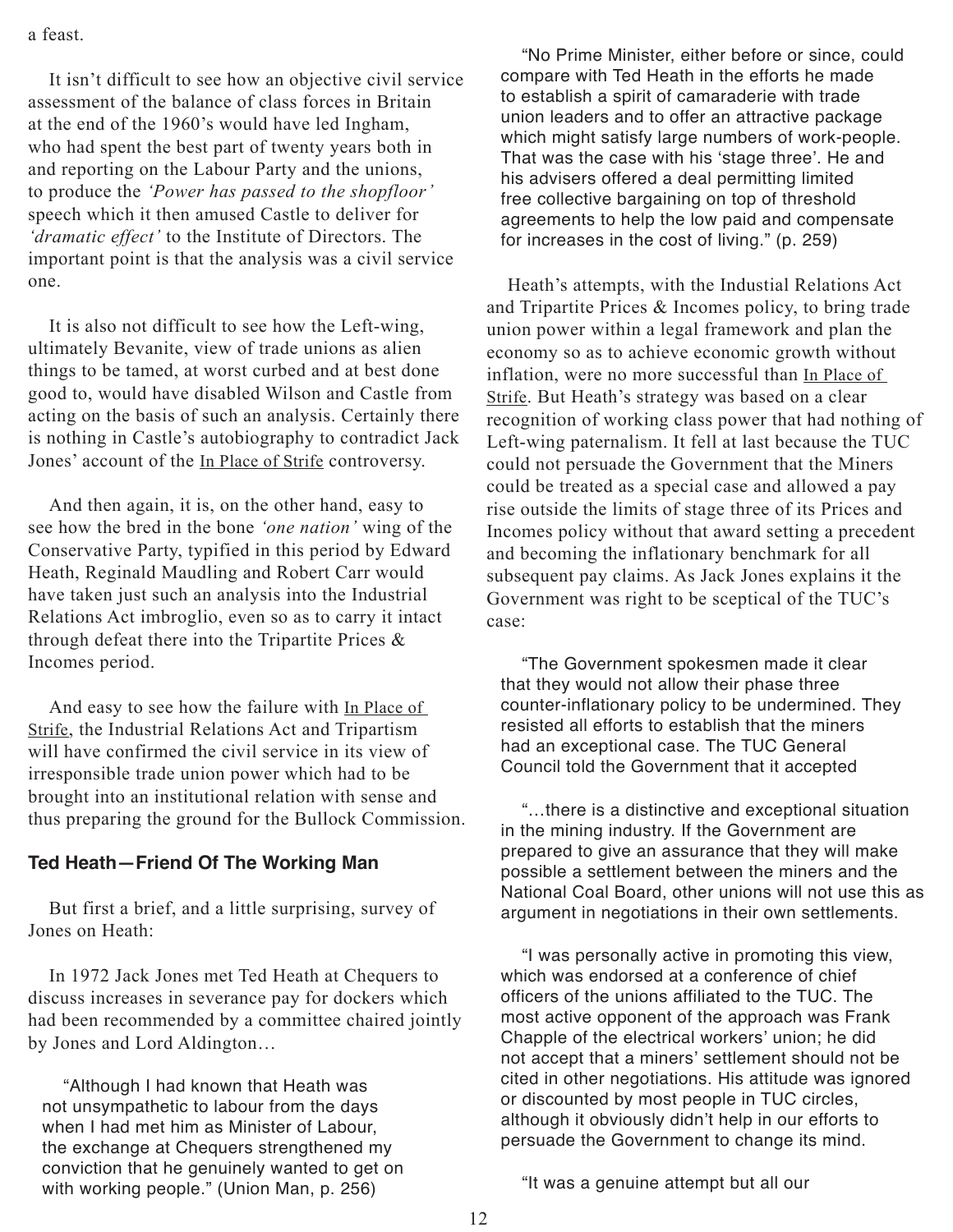#### efforts were negated…" (pp. 260 – 261)

The Miners went on strike. Heath went to the country. Labour went into government to implement the Social Contract between itself and the TUC.

In an interview shortly before his death, Campbell Adamson, General Secretary of the Confederation of British Industries, 1969 –76, said that there was an unofficial system between the CBI and the TUC for clinching deals. Adamson was in favour of tripartite arrangements between employers, unions and government. He said that Sid Greene, head of the railwaymen's union, NUR (1957-75), had approached him saying that the unions were in favour of treating the miners as a special case and that they would deal with mavericks like Frank Chapple. Greene was also Chairman of the TUC's powerful Economics Committee. This needed confirmation from the TUC to get the government to agree. He said that such confirmation would have been given by Victor Feather and would have stuck. But Feather's term was up during 1973 and he was replaced by Len Murray. Not only was Murray too weak to give the necessary guarantee but he was, in principle, opposed to tripartite deals. He was a pure trade unionist and not a very effective one. He liked to be liked. Murray thought that the trade unions, even at the peak of their strength, should not be contaminated by power arrangements with government. So the Heath Government rejected the case for the miners being a special case. The miners struck, Heath called an election and lost. Adamson had also been in favour of scrapping the Industrial Relations Act. With Feather and Greene gone and Scanlon and Jones going in 1978, the unions were left without powerful and purposeful leaders. In place were weak leaders like Murray at the TUC and Moss Evans at the T&GWU, along with squabbling ideologues like Frank Chapple of the electricians and Ken Gill of TASS. When Scargill's disastrous miners' strike happened in 1983, Murray was unwilling and unable to deal with it and instead resigned – three years before his time was up. He was replaced by Norman Willis, on whose watch such things went from worse to worser.

The Social Contract was not accepted by all the unions.

"The opponents of the Social Contract were led by Ken Gill of TASS, a section of the AUEW (which remained very much a loose federation), and Bill Ronksley of ASLEF. They urged eight specific preconditions before co-operation could be assured. Since the eight specifics were contained within the objectives of the Social Contract Len Murray gave assurances about them, but could not make them pre-conditions. This became the crux of a discursive and somewhat chaotic debate, with opinion clearly on the side of the Labour Government. The danger of losing the advantages we had already received, let alone prospects for further advance, if Labour lost the Election, concentrated the minds of a lot of people including Hugh Scanlon. He asked Ken Gill to withdraw his resolution. So strong was the desire for unity in the Congress that Gill agreed, against what he said was his better judgement. Next day he was condemned by the Morning Star (daily journal of the Communist Party of Great Britain, editor), which declared: 'The Social Contract is a re-vamped version of Phase Three wage restraint…it was wrong to withdraw the resolution under the erroneous conception of unity'." (p. 285)

Nor was it accepted by everyone in government.

The *"re-vamped version of Phase Three wage restraint"* was voluntary restraint. The unions were never happy about the restraint aspect of the thing. Wilson's and Callaghan's Chancellor of the Exchequer, Denis Healey, was very unhappy about its being voluntary. As Jones describes it…

"The Annual Congress of the Scottish TUC took place at Aberdeen in April 1975. I broke away from docks problems in London to speak to the Scottish trade union leaders. In the course of my speech I said 'My appeal is to respect the Social Contract, and to support it. To do this would mean advancing the interests of our members and keeping a Labour Government in power. Can we really afford to let this Government be thrown out? The Labour Government, for all its limitations, is two hundred times better than a Tory Government.' I added that the Social Contract was one means of laying down the policy on which the Government would move. 'How else but with unity between the trade unions and the Labour Government are we going to fight rising unemployment and the redundancies that are taking place?'

"There was no doubt the nation was in a serious state. The Chancellor of the Exchequer (Denis Healey) was uttering dire warnings and in the background were threats to use legal powers on pay once again. He was like an oldtime reactionary crying, 'Bring back the cat!' Prices in the shops rose week by week and this upset the budgets of working people, who were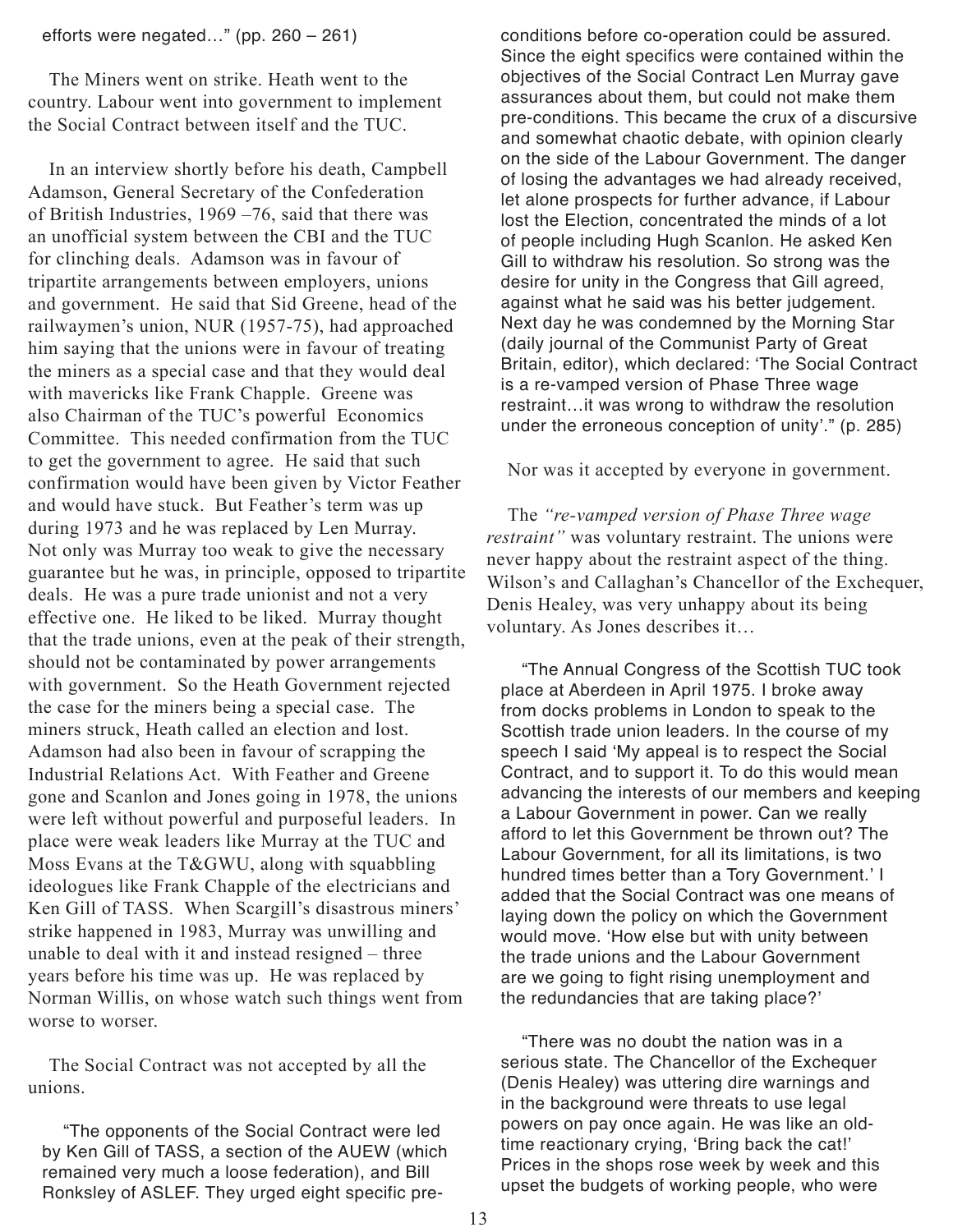constrained to seek wage increases to correct **their** economic position. Contrary to 'expert' opinion, I do not accept that wage increases are the root cause of inflation; they are a reaction to rising prices and, therefore, feed inflationary trends.

"I knew something had to be done…At a union rally in Bournemouth early in May 1975 I called for a new approach to be made, 'to provide for wage increases to be on a flat-rate basis. The figure should be directly related to the cost of living. The one figure should then apply to all people at work – MPs, judges, civil servants and other workers.

"I explained then, and in more detail in a series of articles I wrote for the popular dailies, the benefits of the flat-rate scheme. Flat-rate increases would mean that **everyone**, irrespective of occupation or position, would get the same amount of money in the next pay round. All would be required to make sacrifices. The lower the income, the smaller the sacrifice. They would be simple to apply and straightforward in effect. No one could get round them by plausible interpretation. **They would be seen to be fair**." (pp. 294 – 295)

At the T&GWU Biennial Delegate Conference at the end of June '75…

"The interest was intense. I did not have an easy task, for the opposition to any understanding about incomes was considerable. Statutory controls and the Social Contract were damned as one and the same thing. But this view did not prevail, and when the vote came support for the Social Contract was overwhelming, including for the proposed flat rate, to apply for the next twelve months.

"The whole project then almost foundered. There was a fall in the value of the pound and Healey panicked. He made an emergency statement to the House of Commons, proposing a 10 per cent limit on wage increases, the introduction of cash limits in the public sector to cover wage negotiations, and other similar measures. No one warned me; the Conference only knew what came to us by the media.

"There was consternation. Some delegates felt cheated. Confidence in my leadership was shaken. I thought, myself, that Denis had been ham-fisted, to say the least. The delegates who opposed the Social Contract demanded a fresh debate and submitted an emergency motion. It was opposed and defeated, but the spirit of the Conference had been upset.

"It was an amazing period…We would have made

a lot more progress if Denis Healey, for example, had not rushed to make speeches immediately the Treasury had persuaded him on some issue. Having made a public statement it was difficult for him to move away from it. Time and time again during the 1975 crisis it was all too apparent that Government leaders, and even the staff of the TUC and the Labour Party, had no conception that the support of rank-and-file members had to be won, and their confidence sustained.

"The TGWU Conference decision cleared the ground for an agreed policy in discussions between the Government and the TUC." (p. 296)

The final figure for flat rate increases (on salaries under £8,500 a year) was £6. This was both wage restraint and a previously unheard-of boost for the lower-paid. This was successful…

"…We proved that the trade union movement could deliver, and not one instance of a breach of the policy from the trade union side was reported. Within the twelve months of operation which had been stipulated, inflation fell by more than half, from 25 per cent to 12 per cent.' (p. 300)

#### **Denis Healey—So-Called Chancellor**

So was the Chancellor, for whom controlling inflation was the order of the day, pleased? Not especially.

In this editorial of autobiographies, one more can't do too much more harm. Healey's is "The Time Of My Life", wherein he writes on this period…

"In my two 1974 budgets I tried to deal with the inflation caused by the Heath Government and the increase in oil prices by cutting VAT, introducing rates relief, lending money cheap to the building societies so that they could keep mortgage rates down, and subsidising food and housing. I hoped that in return the trade unions would respond by limiting their wage increases to what was needed to compensate for price increases in the previous year, after taking account of what they had received already through threshold agreements; they had agreed to do this in their so-called Social Contract with the Government. Tony Barber's (his Tory predecessor's, editor) policies and the oil price increase had raised inflation to seventeen per cent by the time of my second budget in autumn 1974 and would have raised it higher in the following year. But if the unions had kept their promise, inflation would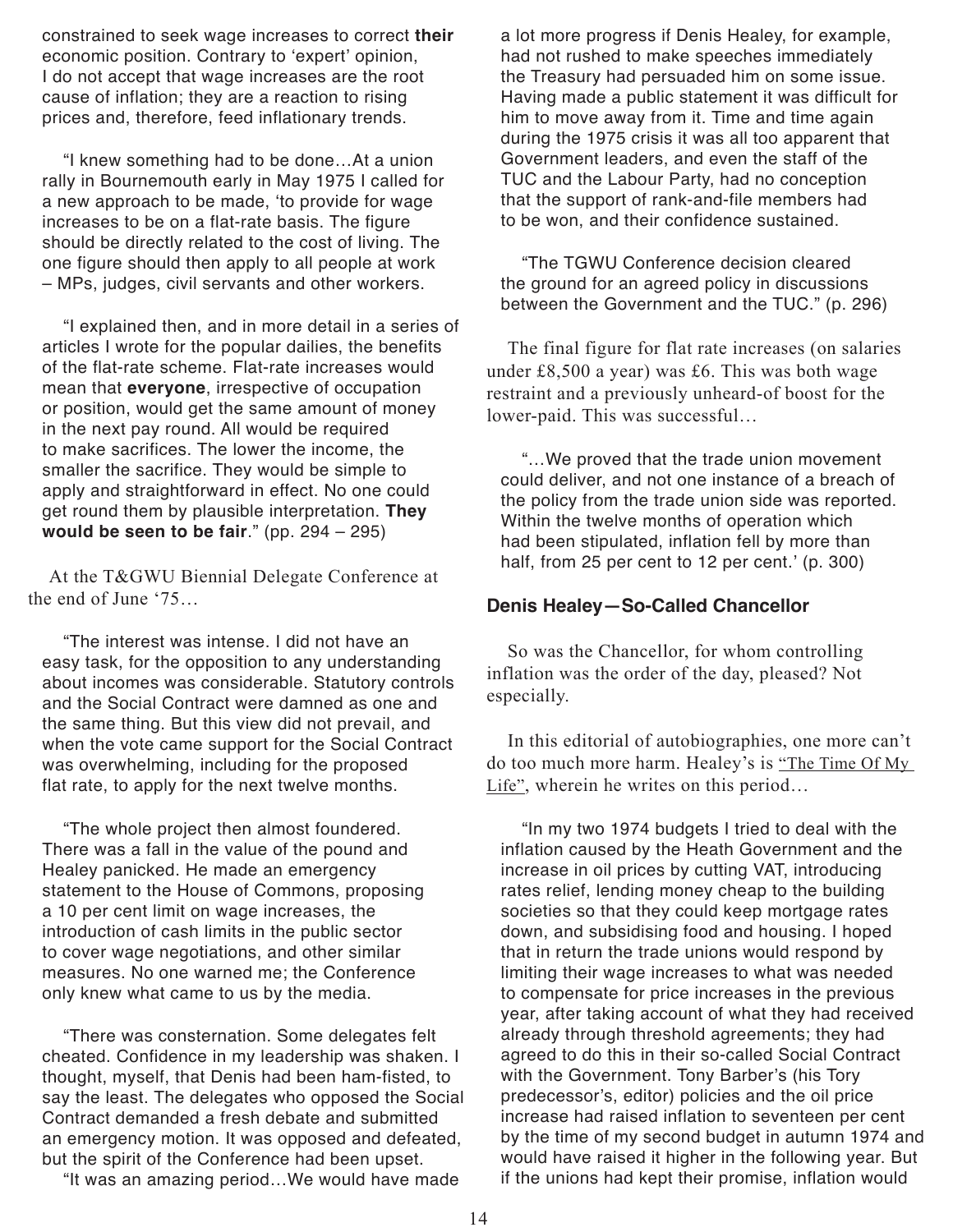have been back to single figures by autumn 1975.

"They did not…" (pp. 393 – 394)

Healey acknowledges that *"In its first year the pay policy was a resounding success. The rate of inflation was halved…"* (p. 396) and is happy to accept this as a credit to his negotiating skills and the good food and drink he served at 11 Downing Street to jolly those negotiations along.

After the first year things on the Prices & Incomes front just got more and more difficult as *"my overriding concern was to restore a healthy financial balance both at home and abroad."* (p. 400)

Healey decided that to do this he had to reduce the Public Sector Borrowing Requirement by raising taxes and cutting public expenditure, which had an inevitable impact on prices and incomes and got inflation going again. Just how much of that increased taxation and those spending cuts was justified is impossible to say as, according to Healey, the Treasury figures for the PSBR on which he relied were completely misleading. Oh dear.

After the second year things on the Prices & Incomes front just got more and more difficult as existing cuts in public spending notwithstanding…

"…the Conservative press was screaming for cuts in public expenditure; its frenzy was not discouraged by the Treasury's own misleading statement that public spending was taking sixty per cent of Britain's GDP and by the official Treasury forecast, which overestimated that year's PSBR by over £2 billion. In fact it later turned out that public spending actually fell by nearly two per cent in 1976/7, its first fall since 1969/70, when Roy Jenkins was Chancellor…" (p. 427)

Treasury forecasts for 1977/8 *"…also turned out to be much too high, but it was all I had to go on, and it was worrying the markets."* How Sad.

Healey then went to the International Monetary Fund and negotiated a loan of who knows how much on the understanding that he would cut public expenditure by a further £1 billion. And once again...

"…in a sense, the whole affair was unnecessary. The Treasury had grossly overestimated the PSBR, which would have fallen within the IMF's limit without any of the measures they prescribed…" (p. 432)

So never mind.

"The Labour Party Conference which followed gave me a standing ovation." (p. 432)

Well, that's all right then.

Healey sneered at the *"so-called social contract"*, the development of which he continually undermined, the benefits of which, as a so-called Chancellor who should have known better than the figures the Treasury fed him, he wasted. The core statement of his position in these years is summed up by him…

"Meanwhile my own international reputation was secure." (p. 437)

Healey was Chancellor in a Labour Government that was far from the worst the political contributions of trade unionists have ever paid for. To that point the history of the Labour Party, dominated as it was by Ernest Bevin, was a legacy that kept its heart, if only rarely its head, for the most part in the right place. What Bevin shaped was a legacy that allowed the Parliamentary Labour Party to pretend it was in a Burkean kind of relation with its constituents. Those Labour MPs who were not conscious mercenaries told themselves that they were representatives not delegates of the voters in their constituencies, but, when it mattered to their trade union paymasters, trooped into the lobbies as paid servants of the trade union movement. The business of leaders of the Labour Party was to mediate between the PLP's paymasters and the PLP's illusions.

Attlee and Wilson understood the delicacies of Labour Party politics and played them superbly. They were politicians who engaged in politics. Healey was something utterly different.

Healey was a very clever grammar-school boy who had the misfortune to get a first at Oxford and become an ex-communist intellectual. He fancied himself a statesman and had a knack for politicking. His account of his years as Chancellor is filled with economic theory that is often close to the mark. He says that he knew the problem with British industry was lack of investment. But nothing political followed from that knowledge. He *"concluded that the key to Britain's industrial performance lay in the efficiency of individual firms"* (p. 406). But nothing political followed from that conclusion. He says *"the central*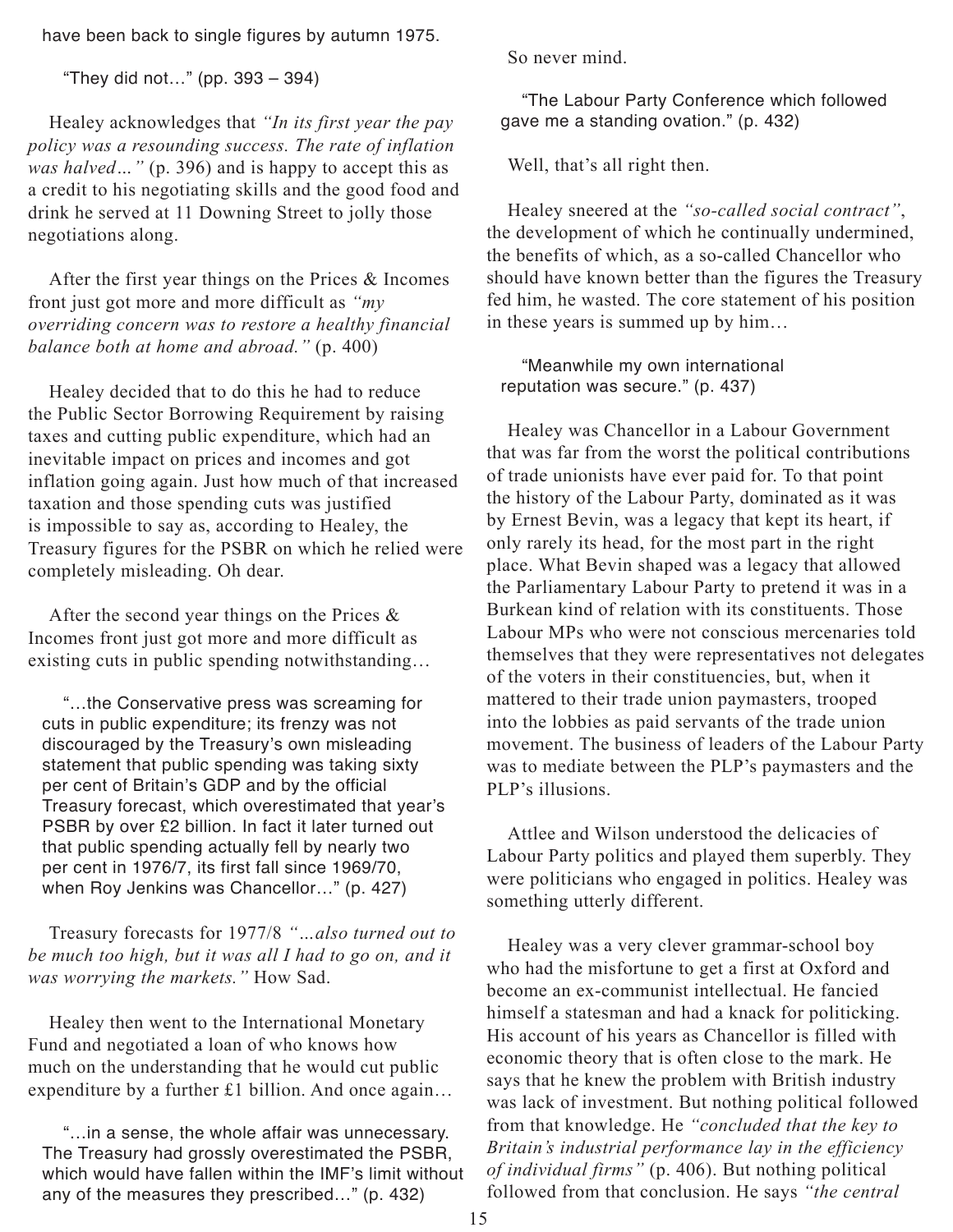*problem lay with management"*. And, yes, it did. But he did nothing about it.

His one reference to the Bullock Commission on Industrial Democracy which was central to dealing with under-investment, low-productivity and managerial inefficiency is this:

"Another issue on which the Government spent an inordinate amount of time, unfortunately to no effect, was the report of a commission chaired by my school-friend Alan Bullock on industrial democracy. This aimed at introducing into Britain a system not unlike the German **Mitbestimmungsrecht**. Bullock proposed that workers should have the right to be represented on company boards, provided that at least one third of all the eligible workers had voted in favour. Unfortunately, the trade union leaders insisted that they should represent the workers concerned, through their existing union structures, which could not be relied on to operate democratically. So the proposal ran into the sand. Genuine industrial democracy would in fact have undermined the power of the trade unions at national level. The employers were typically shortsighted in opposing it root and branch." (p. 459)

Mitbestimmungsrecht is really just an opportunity to use a long German word with the appearance of casual familiarity. Industrial democracy would have undermined the power of trade unions only by way of the truism that ultimate power is ultimately precarious (*'uneasy lies the head that wears the crown'*). And the employers only opposed it root and branch when it became clear that the unions themselves were fatally split on the issue.

Barbara Castle was frequently upset by the crudity and lack of manners of the union bosses who financed the Labour Party. Its not likely she could ever have found a good word to say for the likes of Arthur Deakin and Will Lawther. But she knew who the piper was that called the tune in those days. Lawther had only very occasionally to remind her, in words she remembered as well as his lack of manners, how *"the block vote and the money that is provided will be used in the direction that we think is in the best interests of our membership."* If Healey ever knew that, he forgot it quick enough to write that, as of 1970:

"The trade unions were now emerging as an obstacle both to the election of a Labour Government and to its success once it was in power.' (p. 346) But without the trade unions to finance it no Labour

Government could ever be elected. So the trade unions were both a precondition and an obstacle. Ah…theory!

#### **Joe Gormley**

In the extract from Union Man with which this magazine begins Jack Jones writes…

"Strong attacks on the [Bullock] Report also came from the Left. The Morning Star was highly critical and one delegate at the Labour Party Conference described it as 'a sop to workers' control which would smash the unions, destroy their bargaining powers and leave them as puppets of management'. Joe Gormley didn't want anything to do with it either."

In his autobiography (honestly, the last autobiography to be introduced in this issue, truly!), Battered Cherub (Hamish Hamilton, 1982) Gormley (who was Arthur Scargill's predecessor as President of the National Union of Mineworkers; he never lost a strike, Scargill never won one) commented…

"…I was pretty sceptical about the Bullock Report, and the idea of workers being involved in management, with trade unionists on the boards of companies and so on. How, for instance, could I honestly sit down as a member of the Coal Board? If there was an issue which I felt strongly about, on my members' behalf, but on which I was out-voted, how could I go back to my Executive and say, 'Ah well, we may be right, lads, but I was out-voted and therefore we have to accept it? It would be an impossible position to be in. But worker-participation, with everyone feeling involved in the decisions being made about their pit, is quite a different matter." (p. 204)

Gormley was no ideologue and that view is nothing more than a consequence of the confused debate in the trade union movement which Manus O'Riordan described at the time in articles in the ITGWU journal Liberty, which we have been reprinting in this magazine. The Bullock Report was specifically about industrial democracy in the private sector. It was not making any proposals about what should happen in nationalised industries, like mining (there was a parallel study about industrial democracy in the public sector which reported just as the Callaghan government was falling). Bullock's Report recommended that employee representatives be elected through trade union machinery, but left it open as to who they would actually be (officials, shop-stewards, people from outside the company that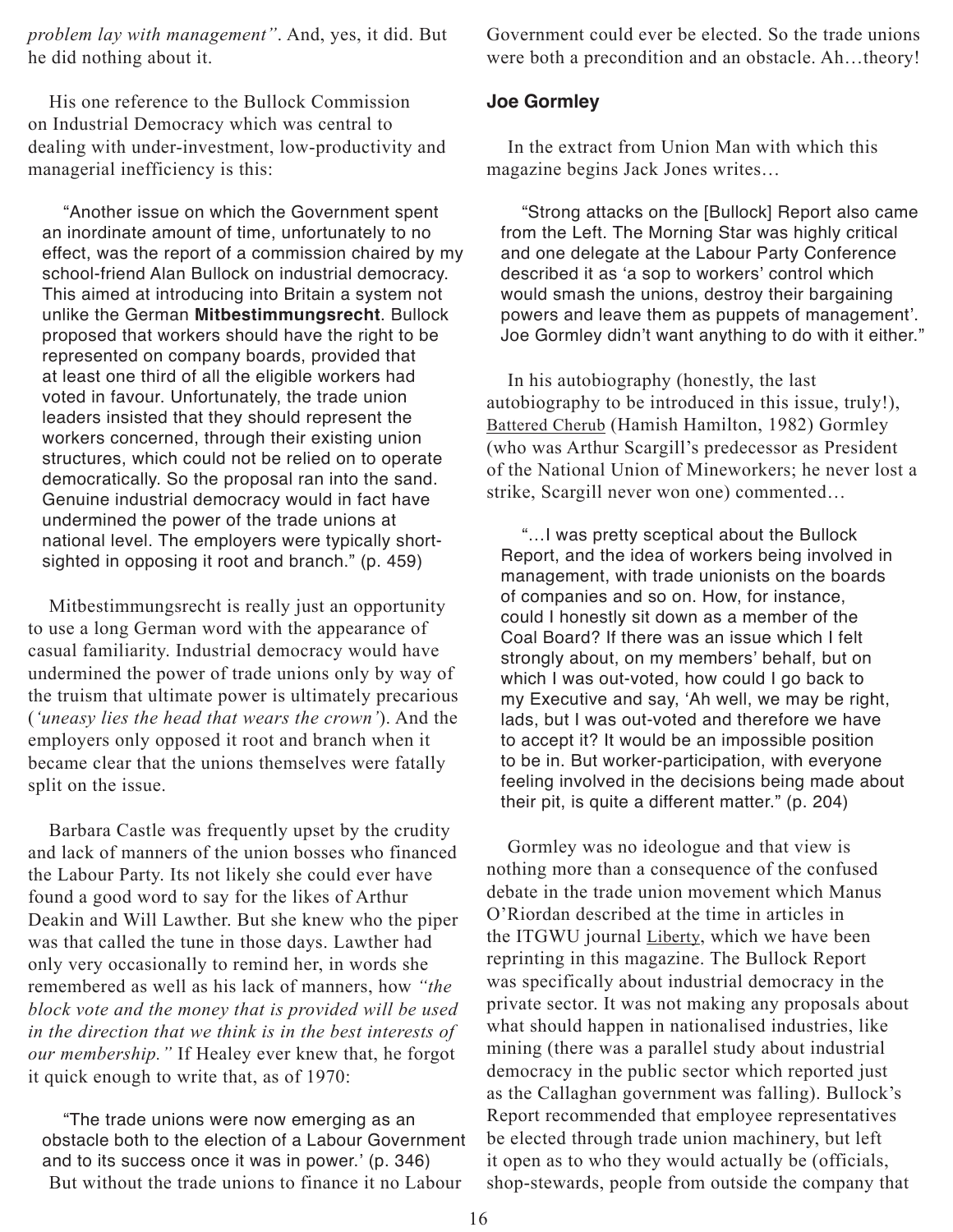the workers liked and trusted). Gormley could have stood for election as a worker-director if he chose to. Being a worker-director would not have required him to stop being or behaving as a trade unionist. Neither the worker-directors nor their unions were required to accept Board decisions. Anyway, Joe Gormley could have been head of the National Coal Board at any time he wanted. He didn't want it.

Earlier in the book Gormley described his involvement with the Labour Party:

"In the autumn of 1966, following the Labour Party Conference, and just two years after Labour had returned to power under Harold Wilson, I was elected Chairman of the Party's Organisation Sub-committee, one of the most influential positions in the Party…

"…As it is, of course, the bulk of the Party's funds come from the unions anyway, and unless and until alternative arrangements can be made, this is the way it will have to stay. That's why I consider it unfair when people attack the unions for the influence they have on the Party. For a start, we don't put pressure on to nearly the extent that some would believe. But, in any case, It is unreasonable not to expect those who are paying the piper not to want to call a little of the tune from time to time." (p. 68)

"…many people were attacking us for having too great a say in Party policy. It was an attack that had happened before, and has happened since, but this time there were many different organisations putting on pressure to water down any control that we still exercised.

"It was clear that the Labour Government, and in particular Barbara Castle, was not exactly out of sympathy with these pressures, so much so that I said publicly during 1967 that if this were the case, then the Trade Union Movement would have to form another political party, functioning in exactly the same way, and with exactly the same objectives, as was the case when the Labour Party was first formed. It caused quite a stir, but it was no more than a blunt statement of an obvious truth—the Union Movement **must** have a voice in Parliament, able to push for legislation to further its aims, and if the Labour Party was no longer prepared to be that voice, then it would have to be somebody else." (pp. 71 - 72)

Joe Gormley showing a proprietorial spirit there that has been sorely lacking in the trade union movement recently. That spirit is very badly needed now. Well,

the spirit certainly, but perhaps not the letter of it.

As Gormley said the Labour Party was formed by the trade union movement to go into Parliament and push for legislation to further its aims. It was formed as a Trade Union Party, but out of elements the most purposeful of which had broader political aims. These were the *"Socialist Societies"* (the Independent Labour Party, the Social Democratic Federation which dropped out within a year or so, and the Fabians) and the *"lib-lab"* MPs (mainly from the Miners' Federation which affiliated to the Labour Party in 1908) who had deserted the Liberal Party to win as Labour candidates in 1910. When individual membership of Constituency Labour Parties was permitted in 1917 they and the Conferences to which all the leading lights of the Societies and the CLPs gleefully trooped out for, with their foot-soldiers in dutiful attendance, became the battlegrounds of contests between more or less utopian Socialism and more or less hard-headed trade unionism.

The constant struggle between the Socialists of the Societies and the Trade Unionists came to a first conclusion in August 1931 when Ramsay MacDonald and Philip Snowden, leading Society Socialists whose politics had been formed between Liberalism, Non-Conformism and the ILP, at this time Prime Minister and Chancellor respectively, collapsed their Labour Government and went into coalition with the Liberal and Conservative Parties. This was a shock that was required to energise the trade unions, under Bevin and Citrine (General Secretary of the TUC, 1926 – 46), to rescue the party by re-asserting their control over it.

The immediate failure of the 1926 General Strike (more apparently devastating than really so) had disillusioned some of the Socialists and acted as a clarion call to others of them. Direction of the Party seemed up for grabs and individuals and groups were grabbing. Chaos was calling to crisis.

# **G. D. H. Cole**

The best of the bourgeois intellectuals in the Labour Party, in his Guild Socialist days, was G. D. H. Cole. In the late 1920s, when he succumbed to Fabianism, he was one of the worst of them.

After what he saw as the failure of the working class and their unions in 1926 Cole abandoned notions of workers control and took on a proper Fabian attitude to the role of experts and the state. He wrote in the New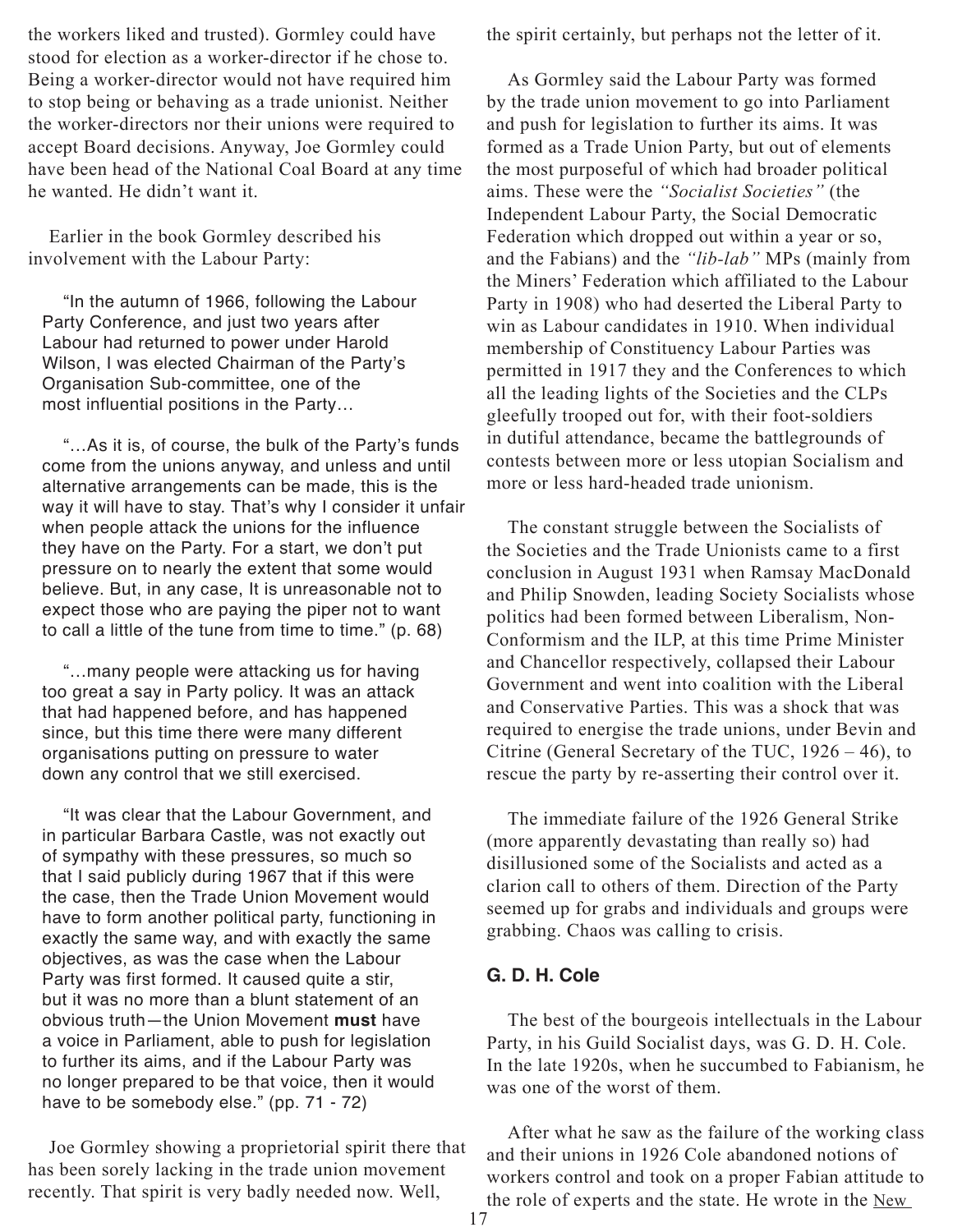Statesman in April 1929 that, *"a considerable increase in the strength of the non-Trade Union elements within the Labour Party is not only desirable, but absolutely indispensable if the Party is ever to attain independent political power"*. In "The Next Ten Years In Economic And Social Policy" (written in 1928, published, 1929) he advocated the militarisation of labour on a vast programme of relief work that a Fabian-run Labour Government would impose on trade unions. Social planning by coercion was at the core of his proposed ten year plan. Disinterested Fabian experts were to be at the head of it.

Oswald Mosley, frustrated in his premature Keynsianism had, in 1930, taken himself and four other Labour MPs into the New Party (soon to be the British Union of Fascists).

Elsewhere among the Societies the ILP, in which MacDonald and Snowden had grown up, had decided that its members who were MPs should follow ILP policy rather than that of the Labour Party. Discussions on this were ongoing when the old ILPers at the head of government provoked the crisis of August 1931. The ILP marched somewhat unctuosly to the moral high ground, waited less than a year, and took their opportunity to disaffiliate in 1932, with every (very mistaken) expectation of replacing a failed political entity in government pretty much upon the instant.

In the five years between the loss of the General Strike and the loss of the second Labour Government the intellectuals and icons of the Socialist Societies were taking advantage of trade union disarray to advance themselves and their ideological quirks. Things had to get worse before they could get better. MacDonald and Snowden provided the worse. Bevin and Citrine then exerted themselves to make it all better.

The 1945 Labour Government, the Welfare State, the NHS, all that was made possible by Bevin's reconstruction of the Labour Party after 1931. It may have all happened somehow or other without the shock of MacDonald's betrayal, but in the real world in which it actually happened it took that shock to get things, to get Bevin and Citrine, moving.

#### **Conclusion**

Joe Gormley must have been one of the first trade union leaders to feel the shock of In Place of Strife

coming (in 1967!). In Place of Strife was a shock. But there was no comparison between 1969 and 1931. In 1931 a Labour Government was seeking to manage rampant unemployment by cutting the dole. In 1969 a Labour Government was seeking to legislate a trade union movement onto the commanding heights of political economy.

Nevertheless, if Gormley had assumed the mantle of Bevin, had given Wilson and Castle their marching orders and started a new Labour Party from scratch, with it *"functioning in exactly the same way, and with exactly the same objectives"* as the old party, well then, you have to wonder how long it would have lasted before by functioning in exactly the same way, and with exactly the same objectives, the same problems would have come up again.

In this case it would have been a matter of no time at all. The problem Wilson and Castle tried to deal with by way of In Place of Strife was central to the functioning of British trade unions in an industrial situation of under-investment, low productivity and managerial inefficiency. Managements which were no longer actually, as opposed to legally (theoretically), reponsible to shareholders were both weak and incompetent. As Bernard Ingham wrote for Barbara Castle and dramatic effect at the Institute of Directors jamboree: *"real power now resides in the workshop and on the office floor. It has, if you like, returned to the grass roots from whence it came. We have got to accept, again whether we like it or not, that workpeople have a veto which they are increasingly prepared to exercise; in other words, that management these days can no longer function by the arbitrary exercise of traditional 'prerogatives', but only by winning the consent of its workpeople".*

With low productivity endemic, economic growth could only be achieved at the price of high inflation. Low productivity could only be turned around with the consent of the working class. That meant the trade unions taking at least a share in responsibility for production. And that meant at the least industrial democracy or workers' control at the most. And by and large the unions in 1969 (and later) weren't having any of it. Reconstituting the Labour Party on the same old, or any other, terms would not have changed the world's constitution one iota. The same old problem would still be there on the same old, or any other, terms.

As it happened trade union disquiet, alarm and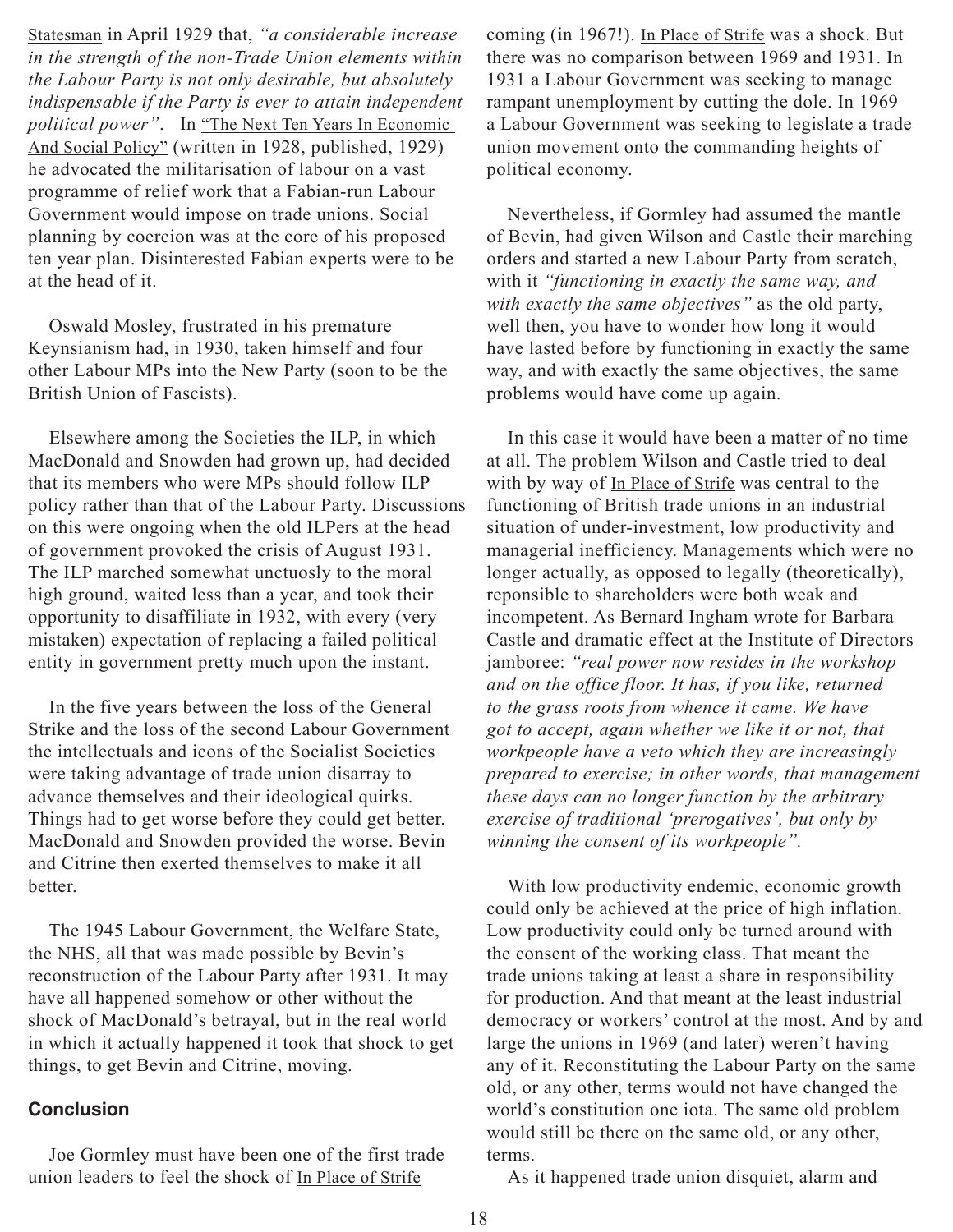fury at being asked in In Place of Strife to grow up and act like adults was a shock to the old Labour Party system. Once the immediate issue, which fed into Jim Callaghan's appetite for skulking and scheming and plotting, was buried in Cabinet, Harold Wilson on the one hand and Jack Jones on the other set about addressing the underlying question of working class power up-front, by way of giving scandal to the neighbours—which is what the Social Contract was built to do, and greater scandal yet in the Committee of Inquiry on Industrial Democracy.

But Harold Wilson resigned for reasons of health and Jack Jones reached retirement age. The Social Contract broke down. Bullock reported into the political vacuum that was Jim Callaghan's Cabinet (he couldn't plot against himself, could he? He wasn't, was he? What else could the poor man do? As Barbara Castle said, he wasn't all that interested in politics as such.). Winter was cold and wet and, as we remember it, discontented. Thatcher was promising a return to the security of comfortable old things, unfettered free collective bargaining and a reserve army of labour (though Reg Prentice smoothed the rough edges off signing on). She dealt with all the old industrial problems of under-investment and so on by allowing industry to decline and decay and cease and so on. Revenues from North Sea Oil were used to pay to make all that painless.

John Major was more of the same, with a smile.

Then Thatcher's children took over. Her abrasive brand of radical liberalism never sat well with the actual conservatives in the Conservative Party. The "wets" muddied her waters to the end. But the radical liberals in the Labour Party, Society Socialists, as Christian as old Philip Snowden, as personable as Ramsay MacDonald, took to her waters like a happy flock of Left-wing ducks.

And no shocks similar to 1931 and 1969 have rocked the trade union movement. There have been an awful lot of individual complaints but no forthright organised response. The closest thing to a parting of the ways has been the disaffiliation of the RMT. But that was initiated by the Labour Party, the RMT tried to fight it in the courts and Bob Crow has boasted that the RMT has more MPs in its parliamentary goup since being disaffiliated than it had before (it seems it has increased from 10 to 22, but to what point?). Eleven years of whining between elections has been more than matched by all hands rushing to man the pumps

at each election. Campaigning for Blair and Brown, canvassing for Blair and Brown and, above all else, paying for Blair and Brown.

Well the greatest shock of all would appear to be hurtling towards the Labour Party at tremendous speed. By-elections and local elections have so far only given indications of the annihilation of the Labour Party that is to come. Nothing is absolutely inevitable in politics and Brown and his advisers will thinking hard of how to avoid Gotterdamerung.

Their most likely trick is armageddon-lite, but their stock is so low, and their resources so stretched, that a quick little war giving a decisive victory with no British casualties, somewhere very very small with no allies or geopolitical significance, should prove almost impossible to arrange, particularly with the Conservative Party having no incentive at all to help.

So, in two years or so, the trade union movement will find themselves facing reruns of all the adverse legal decisions of the twentieth century with a deeply wounded party or no party at all to handle essential parliamentary business for it.

However deep the shock might be, from severe to catastrophic, it will be supremely difficult to recover from. It may well be impossible to recover from along traditional lines.

In 1931 the great bulk of the Labour Party and all of the trade union movement were innocent of what really could be described as a betrayal by elements of the Socialist Societies which had gotten above and beyond their wit and remit. In Place of Strife was only a betrayal of the timid complacency of the trade union leadership.

And now all talk of Betrayal is trivial and irrelevant. Eleven years and counting of a considered programme of anti-working class, pro-market, anti-social, pro-spiv measures by a group of like-minded people being true to their instincts is something altogether different. What the Labour Party has done is make a determined change in character and direction, attempting with no little success to build itself a new social base as radical liberals within the 'progressive' wing of the bourgeoisie.

From its Kinnock-led rebranding the Labour Party was no longer committed to the working class interest, so what was there of the working class for it that it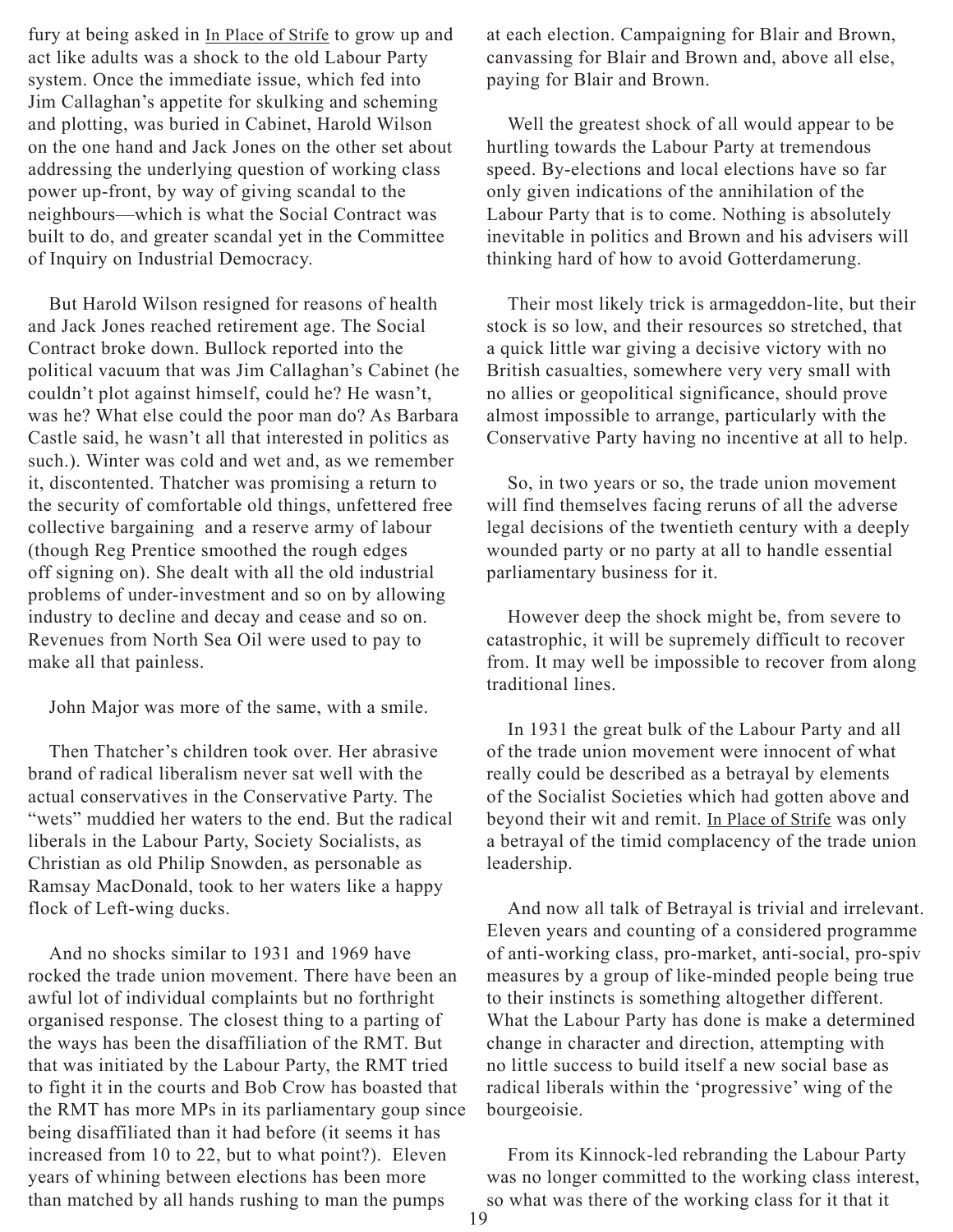could be said to have betrayed? The Left-wing which led the Labour Party to this pass believed in a variety of radical liberal causes which it could have betrayed, but has by and large been true to. It is only possible to betray your friends and things close to you that you care for, and New Labour hasn't done that. Those who feel betrayed by this Labour Party never meant anything at all to it.

1931 was a matter of character flaws and ideological hang-ups amongst the Labour Party leadership giving rise to a moral collapse in the midst of a crisis. It was a real classic case of a betrayal, complete with misunderstandings, misplaced loyalties, and broken promises. Centrally, in respect of the personnel involved and their real social weight in the party as opposed to the apparent weight given them by their positions in the government, 1931 was a Socialist Society storm in a trade union and labour pint pot.

Thus it was a situation which Bevin could recover easily, and more than simply recover, could use to further the working class interest in having a trade union party with a tame Left-wing of bright parliamentary performers.

Bevin and Citrine curbed the trivial enthusiasms of the Society Socialists and put their Left-wing to honest work among the bricks and mortar of the Welfare State, the NHS and the mixed economy their trade unions were determined to have.

Whereby hangs a tale, and a hell of a problem.

There is no sign today of any modern Bevin or Citrine. This crisis, even at the worst of its coming culmination, could be an opportunity for getting rid of dead wood and rebuilding effective links between the unions and the party. But who's to do the business?

After In Place of Strife Wilson and Jones moved on to the Social Contract and the Bullock Committee. Who is there could take those roles today?

And it has to be asked now, not only, can the old relationship between the pipers and the tune be reestablished, but also, should it be?

The Party's over. Somehow the heart and the soul of the Party, which were Bevin's legacy to his class, managed to predecease it.

Should it be resuscitated.? Can it be resurrected? Should it be recast on new lines and rebuilt entirely from scratch?

Answers please on anything from a postcard to an email or an A4 notepad. There's a lot to be considered. Lots more to be done. And not a lot of time for any of it.

*A website for this magazine has been set up at: http://www.atholbooks.org/magazines/probs/newseries.php*

*A Forum for discussion of issues raised in this magazine now exists at:*

*http://www.atholbooks.org/forum*

—————

*Anyone can read articles and comments posted on the forum. That does not require registration.* 

*To post articles and comments yourself it is necessary to register as <br>member of the forum. That is easily done. a member of the forum. That is easily done.*

- - -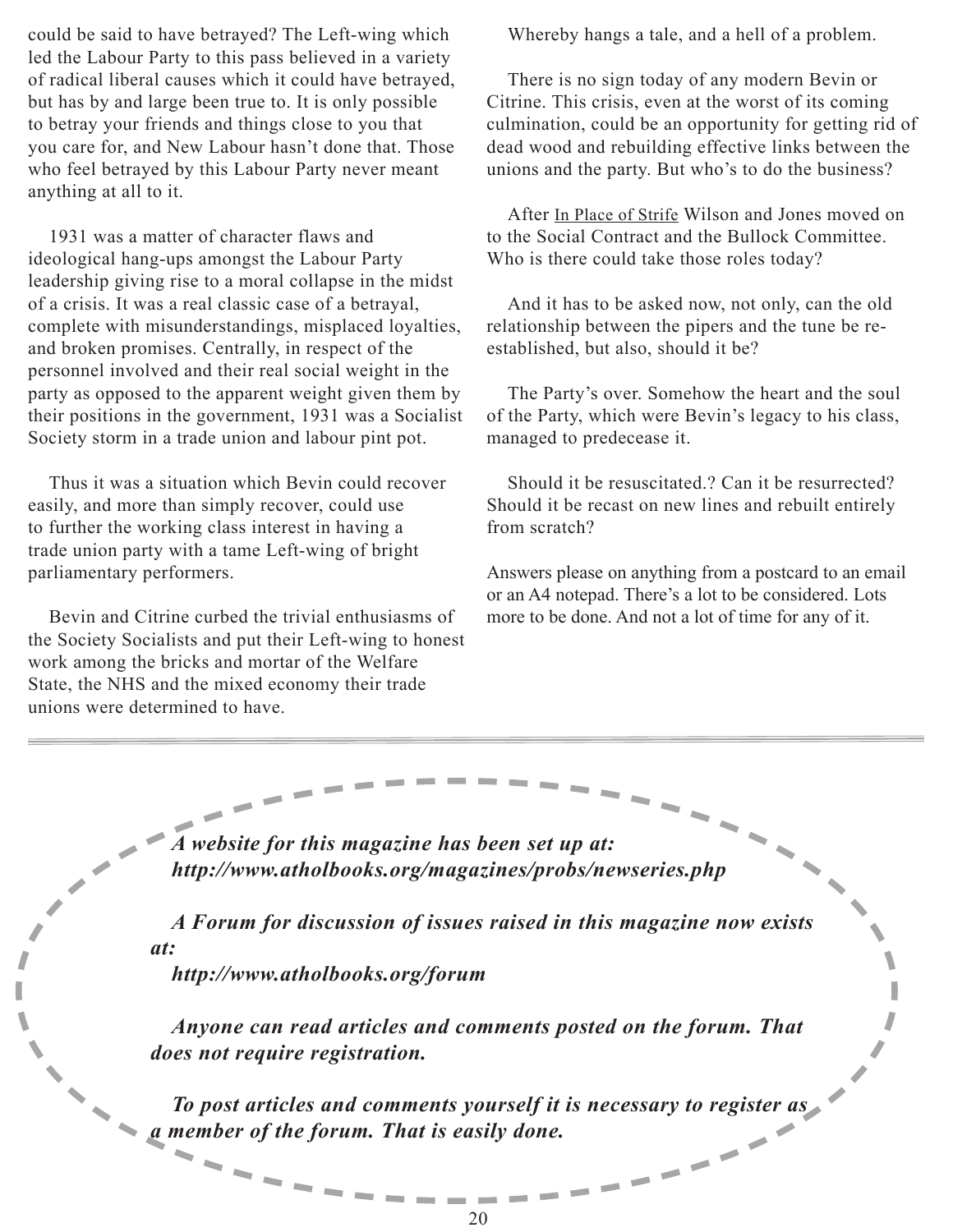# <span id="page-20-0"></span>**Industrial Democracy In Britain—Conflicting Trade Union Views**

*Originally published in Liberty, journal of the Irish Transport and General Workers Union, in August 1976*

*by Manus O'Riordan*

*In the July and August issues of Liberty we presented readers with the debate on worker directors at the 1974 Conference of the British TUC and indicated both the inadequate extent of that debate as well as the inconclusive nature of its outcome. It is perhaps this lack of thoroughgoing debate throughout the trade union movement which is the main drawback in securing meaningful advances in industrial democracy. In the January issue of 'Industrial Society' the General Secretary of the Amalgamated Union of Engineering Workers, John Boyd, highlighted this problem in the following way:—*

*"…The E.E.C. recently declared on company law and industrial democracy…Coupled with our Government's committee of inquiry with its terms of reference and its declared intention to prepare legislation for the 1976-77 session, this imposes on our British trade unions the responsibility of leaving aside all our sloganising, romanticism and hazy meanderings about workers' participation, workers' involvement, decision-sharing, industrial democracy and other such phrases…*

*"…All the signs are that our Government will legislate, and clearly a Labour Government will pay more attention to trade union thinking than any other viewpoint. It is true the TUC General Council issued, and Congress accepted, the document 'Industrial Democracy', and so one could claim that is the policy, these are our arguments and that's that. But such is not really the case. This document has still to be discussed with the mass of trade unionists, the majority of whom are not aware of it. It contains many revolutionary ideas not only for British industry but for the trade unions and their members, the implications of which are not fully appreciated by the rank and file.*

*"…the British working class is too mature, too sophisticated, too shrewd and pragmatic to have any sham or hypocrisy about industrial democracy. If change is coming it must be real. And this throws up the challenge to the trade unions…Do people want more orders, more direction, more* 

*involvement of our democratic institutions, including trade unions and Government, in all the things which affect the quality of their lives? I believe, on balance, they do. So the same people want the industrial democracy wanted by EEC, activated by the TUC, which will substantially change the role of trade unions in industry—or do they prefer the existing methods and relationships enlarged to cover more subjects? None of us can be sure."*

# *ENDLESS NEGOTIATIONS*

John Boyd's agnosticism was certainly not counteracted by the nature of the decisions taken at the 1974 Conference of the TUC. The General Council's Report demanding enabling legislation so as to give trade unionists the right to claim fifty per cent representation on company boards was indeed adopted by the 1974 Conference, but so also was Composite No. 17 which expressed opposition to any mandatory system of worker directors. It was the ambivalent nature of these decisions which, on the one hand, led the TUC General Council itself and such unions as the TGWU and APEX to conclude that they had been given the go-ahead by Conference to campaign for parity of board representation, while, on the other hand, unions such as the EETPU, the AUEW and the GMWU felt that they had been given the right to campaign against any such enabling legislation.

This is how matters have accordingly proceeded over the past year. The General Secretary of the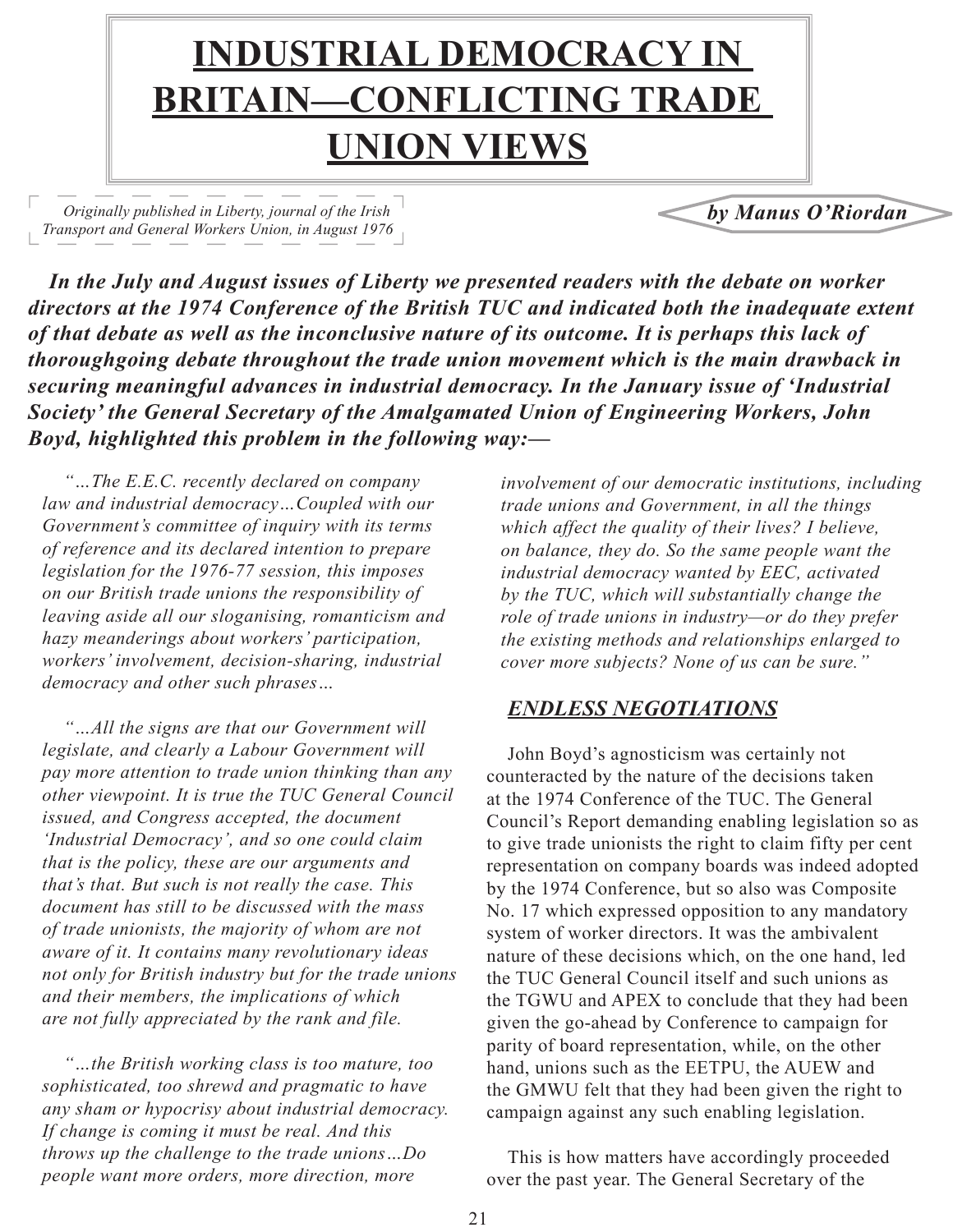Electrical, Electronic, Telecommunications and Plumbing Union, Frank Chapple, was a member of the Plowden Committee of Inquiry into the Structure of the Electricity Supply Industry in England and Wales, and the EETPU itself also made a submission to that Committee in outright opposition to the TUC's own submission. The Plowden Committee was accordingly unanimous in concluding:—

*"We received evidence from the TUC (…under whose proposals…) half the Board would be appointed by the Secretary of State and would be responsible to him. The other half would be trade union representatives, who would be appointed by, and would 'report back' to, the five national consortia of unions which negotiate with the Electrical Council…*

*"…We do not believe that such a body could have a common purpose or could work together to secure the overall good management of the industry. We fear that, if the TUC proposals were carried out the Board would be merely the forum for endless negotiations between two groups of representatives. Neither group would be responsible for taking the lead or could be blamed if things went wrong…In such circumstances, good management would be impossible…*

*"…Not all the unions involved in the industry supported the TUC. The strongest opposition came from two of those with greatest weight in the industry, who argued that a trade union's duty to represent its members' interests… could not be reconciled with even a share in responsibility for managing the industry."*

# *JOINT DECISION-MAKING*

This oppositionist approach stood in sharp contrast with the stand adopted by the Transport and General Workers' Union whose General Secretary, Jack Jones, had been one of the chief architects of the TUC policy. His views were particularly reflected in a number of TGWU submissions on Industrial Democracy in various sectors of industry, as for example the Energy Sector. The TGWU declared its full support for the TUC demand for 50 per cent direct trade union representation on policy-making boards and went on to argue:

*"Though in recent years there has been much* 

*more consultation with unions in corporate planning and in the evolution of energy policy, there is a fairly radical difference betweeen a system based on passive consultation, where trade unionists and their representatives are consulted on a range of issues only after the basic decision has already been taken; and a system which involves union representatives at all levels in policy formulation and implementation. The area of decisionmaking by 'joint agreement' must be extended to the point where there can be no unilateral application of executive action by management.*

*"We feel that the existing nationalised boards in the energy sector…should be reconstituted under new statute with parity representation for lay trade union representatives (shop stewards or equivalent) vis-a-vis the other Government-appointed directors…*

*"…We are aware that the Plowden Committee in its report rejected the TUC's proposals for greater industrial democracy in the electricity industry. We do not accept the arguments in its Report that TUC proposals would lead to the Board merely becoming the forum for endless negotiations between the groups who have no common prupose. Rather, we feel that the TUC proposals would have led to the Board being able to harness the abilities and expertise of the work force in the interests of the electricity industry as a whole. We welcome the Report's acceptance that 'employees at all levels should have a greater say in the control of their working lives' but believe this can only be achieved effectively by board level representation."*

# *EMPLOYER OPPOSITION*

The TGWU championed parity board representation in the private as well as the public sector and its General Secretary, Jack Jones, is at present a member of the Bullock Committee of Inquiry into Industrial Democracy, whose terms of reference are as follows:—

*"Accepting the need for a radical extension of industrial democracy in the control of companies by means of representation on Boards of Directors, accepting the essential role of trade union organisations in this process, to consider how such extension can be achieved, taking into account, in particular, the proposals of the Trade Union Congress Report on Industrial Democracy as well as experience*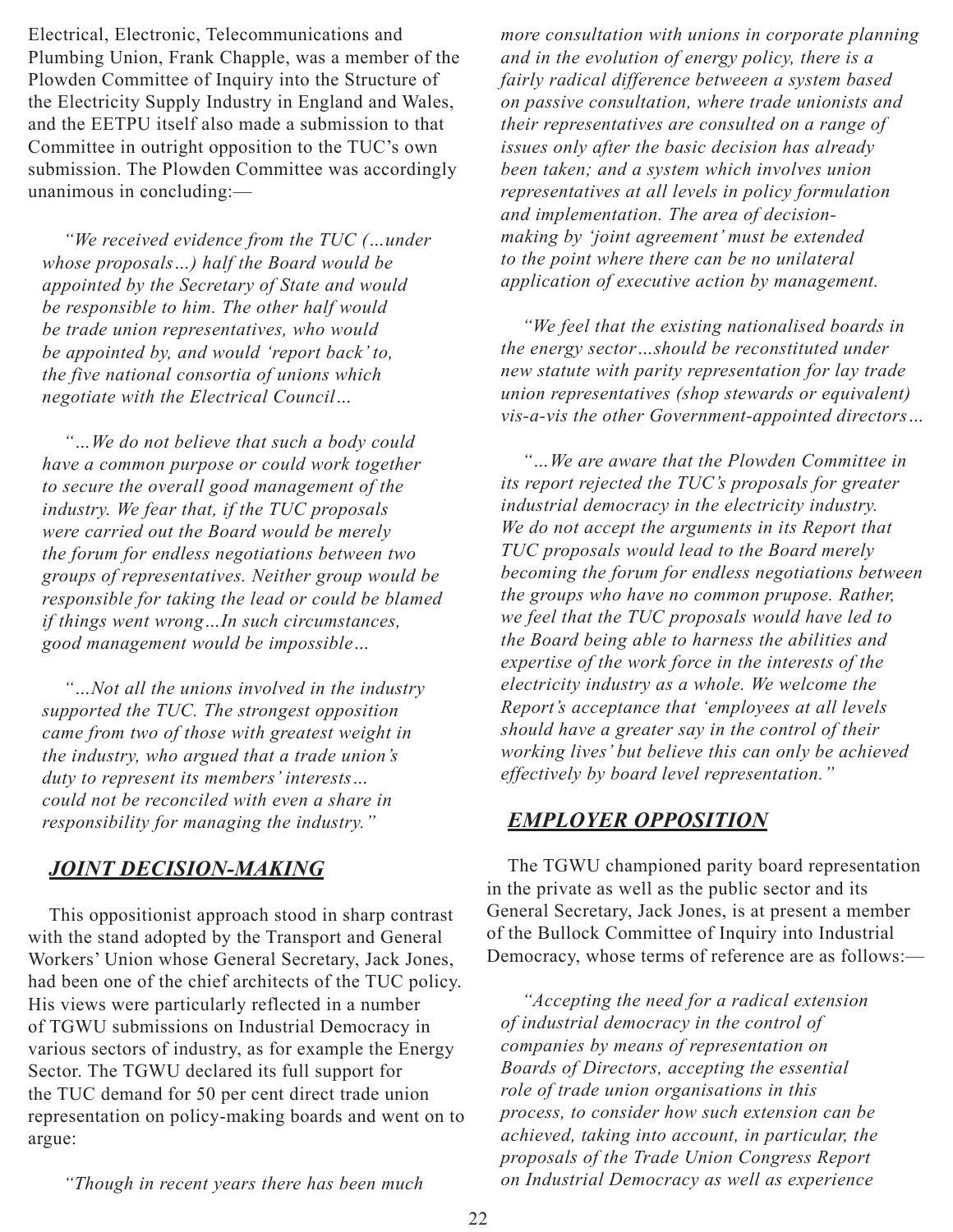#### *in Britain, the EEC and other countries…"*

The British employers' organisations have, however, bitterly attacked the TUC Report in their submissions to the Bullock Committee and have at times used rather strange arguments in the process. For example, the Confederation of British Industry declared that *"Any suggestion that employee participation necessarily involves employee delegates on the board is irrelevant and unacceptable"*. But the CBI also *"noted with approval"* Composite Motion No. 17 which had been proposed by the AUEW at the 1974 TUC Conference in order to oppose any system of worker directors by counterposing to it an extension of the scope of collective bargaining. The Engineering Employers' Federation, in turn, mentioned that:—

*"The position of employee directors must become critically exposed when a major issue arises threatening a conflict of interest between employees and those who must manage the company not only for employees, but also for shareholders, customers and the public. Employee directors will then either be unable to act as effective guardians of the special interests of their appointers, or they will be unable to act responsibly as directors in the overall interests of the Company."*

Having expressed such concern for traditional trade unionism, the EEF went on to argue more bluntly that if workers' representatives held half the seats on company boards there would be *"a deterioration in management performance"* because each board would be *"an arena for political manoeuvre and conflict, rather than a forum for taking realistic decisions"*. The CBI also contended that *"the principle that there should be participation only where desired by unions is unacceptable to British industry and those who manage it"*, while frankly revealing its fears that the TUC Report was *"concerned not with genuine participation but with control"*. The British Institute of Management, in turn, held out the prospect of *"deadlock…especially as union directors would be mandated to represent rather than participate"*.

#### *PROFIT-MAKING DANGERS*

It was not from the employers' side alone, however, that the TUC proposals on Industrial Democracy came under fire. The Amalgamated Union of Engineering Workers felt that the adoption of its Composite Motion No. 17 by the 1974 Congress gave it the go-ahead to

continue opposing TUC Policy on worker directors in the private sector, although by now it was prepared to accept them in the public sector. The AUEW submission to the Bullock Committee accordingly argued:

*"It seems to us that there are considerable disadvantages to the Supervisory Board system recommended by the TUC for the Private Sector… What appears to us to be unreasonable is the view that there is a point beyond which collective bargaining cannot develop. In Italy the Fiat workers have proved this assumption incorrect. Starting from the traditional role of making pure economic demands they have, by degrees, enlarged collective bargaining to the point where they have been able to insist that Fiat management invest in the depressed South on the workers' terms. They are now in the process of demanding a say in what management should produce. thus the TUC's assumption is not correct, but even if it were then it would seem to be dangerous to proceed beyond that point by some other mechanism. Collective bargaining represents advance and consolidation by the members, stewards and officials as one body. The introduction of Supervisory Boards does not run parallel to this process but could in certain cases, oppose it…*

*"…Given the need for Supervisory Boards themselves to be monitored, we believe that this can only be done effectively by the collective bargaining mechanism. In order to carry out such a task collective bargaining would have to reach company level on issues such as pricing, investment etc. Collective bargaining in the Engineering Industry has not yet developed to anything like this stage. Ironically, if Supervisory Boards are introduced it could be because of them that the extension of collective bargaining will be inhibited…Seeing no justification in the argument that there are areas which collective bargaining cannot reach, we view the way forward in the Private Sector as an unlimited extension of collective bargaining, which would ultimately embrace such issues as pricing, long term investment plans, location, forward planning, sales and profitability…*

*"…It is clear that there is a distinction between the private sector being run purely for profit and the public sector which should be run in the interests of the public and our approach should reflect that difference…In the nationalised industries*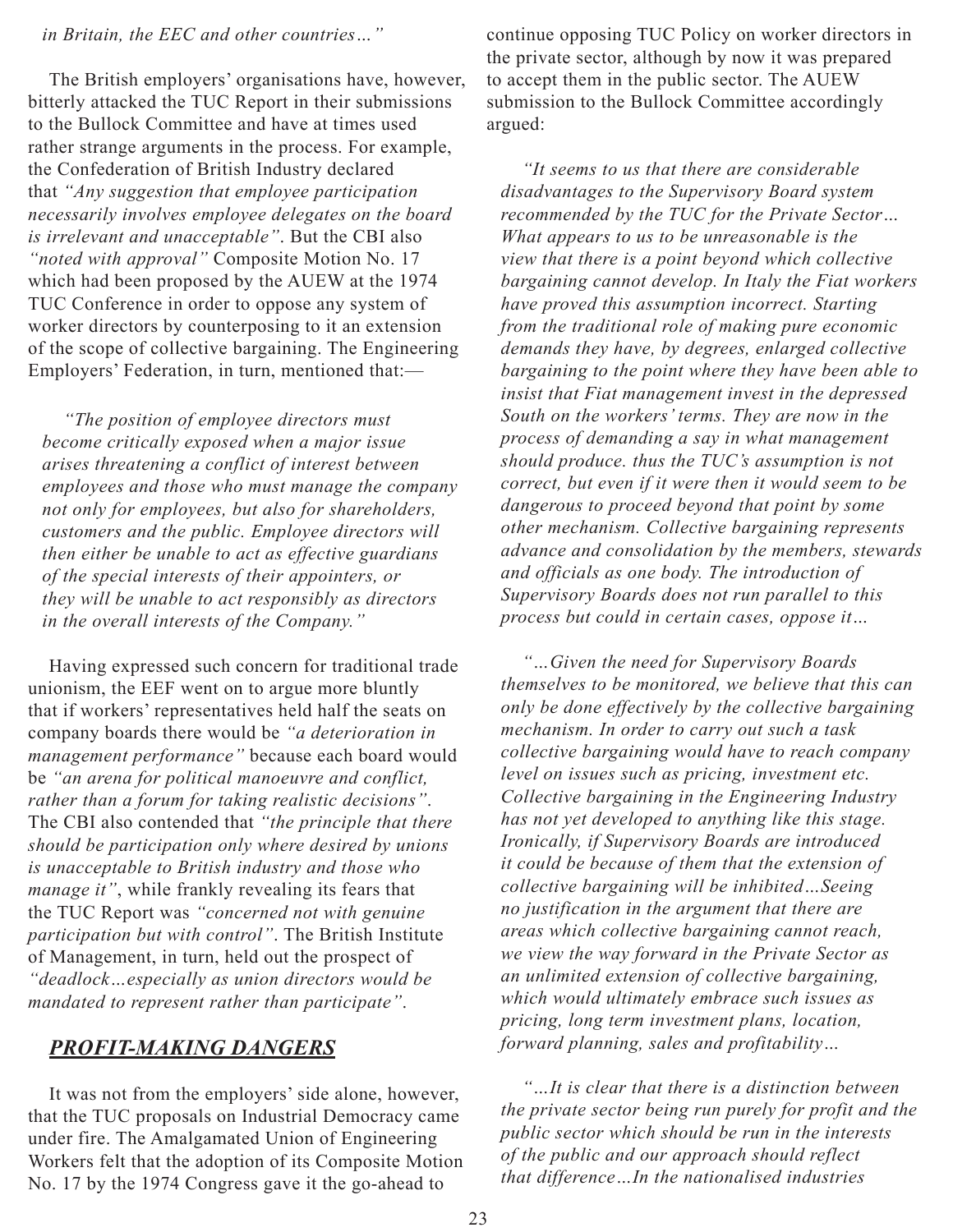*we should become involved in decision-making, seeking majority Trade Union representation at board level and effective controls at other levels".*

# *MERGER CONTROL*

A different approach was, however, adopted by another union in its submission to the Bullock Committee. The Association of Professional, Executive, Clerical and Computer Staff (APEX) declared its support for the TUC policy of 50 per cent trade union representation on company boards because it felt collective bargaining pure and simple would not be sufficient. It gave its reasons as follows:—

*"APEX, through its membership in many industries, has been involved in varying aspects of industrial democracy. In a number of companies which have been rescued by Government financial support, trade unionists have been involved in joint committees with management in order to examine the problems affecting the operation and viability of the company with a view to reaching mutually agreed conclusions on the steps to be taken to handle the problems concerned. It would be totally unrealistic to expect that trade unionists would be prepared to be involved in great depth in assisting the resolution of major problems affecting a company, and once that company was put back onto a viable basis that the trade unionists should be told that henceforth they would cease to have any further responsibility in this field. Once trade unionists have seen the need to work with management in their mutual interest and as equal partners, then they will clearly wish to retain similar rights and obligations in the future if only to avoid a repitition of the circumstances which led to the potential liquidation of their company…*

*"Below Board level APEX sees the development of industrial democracy as an extension of existing forms of collective bargaining in which APEX and all other independent trade unions are currently involved. In this sense, we wish to see developments at the grass roots' level, as well as at Board level since unless there are employee rights in relation to managerial decisions which affect employees directly at their place of work, no amount of formal democracy at higher levels will be capable of carrying through other broader reforms…*

*"…(But) do workers need representation at Board level? it is frequently contended by opponents of* 

*representation at Board level that a full extension of industrial democracy can be secured by an extension of existing forms of negotiations, and furthermore, that involvement at Board level requires trade unionists to sit on both sides of the table during the course of wages bargaining. Although there is considerable scope for an extension of bargaining between unions and employers there are certain issues that are not amenable to resolution by existing negotiation procedures.*

*"…(For example) the only people who can control a merger between two companies ultimately are the shareholders of both companies under the present law. It is not possible to conceive of an extension of negotiations between unions and employers that will give unions a veto over such matters. The trade unions may seek to influence such events but basically they are powerless to prevent their consummation…For these (and other) reasons we do not consider that an extension of collective bargaining alone can result in the introduction of effective industrial democracy".*

The strongest trade union opposition to the TUC Report came from the EETPU which refused to accept any concept of worker directors in either the public or private sector. In its submission to the Bullock Committee it argued:—

*"Our experience at our conferences, at our colleges, in our shop stewards' committees has been that there is little demand among the members for involvement in decision-making. It is acknowledged throughout the trade union world that it is difficult enough to persuade members of trade unions to get involved in union activity, let alone joining in a bureaucratic orgy of consultation and participation in management functions.*

*"…As is well known, the EETPU has disagreed with what has been represented as the majority TUC view on industrial democracy…Our alternative to reliance on worker directors is to dramatically expand the scope and range of issues dealt with by the collective bargaining process…The collective bargaining relationship is capable of organic development which will not be too dramatic for those affected by its decisions…"*

*"…"It is also unhelpful for the (Bullock) Committee to be required to concentrate primarily*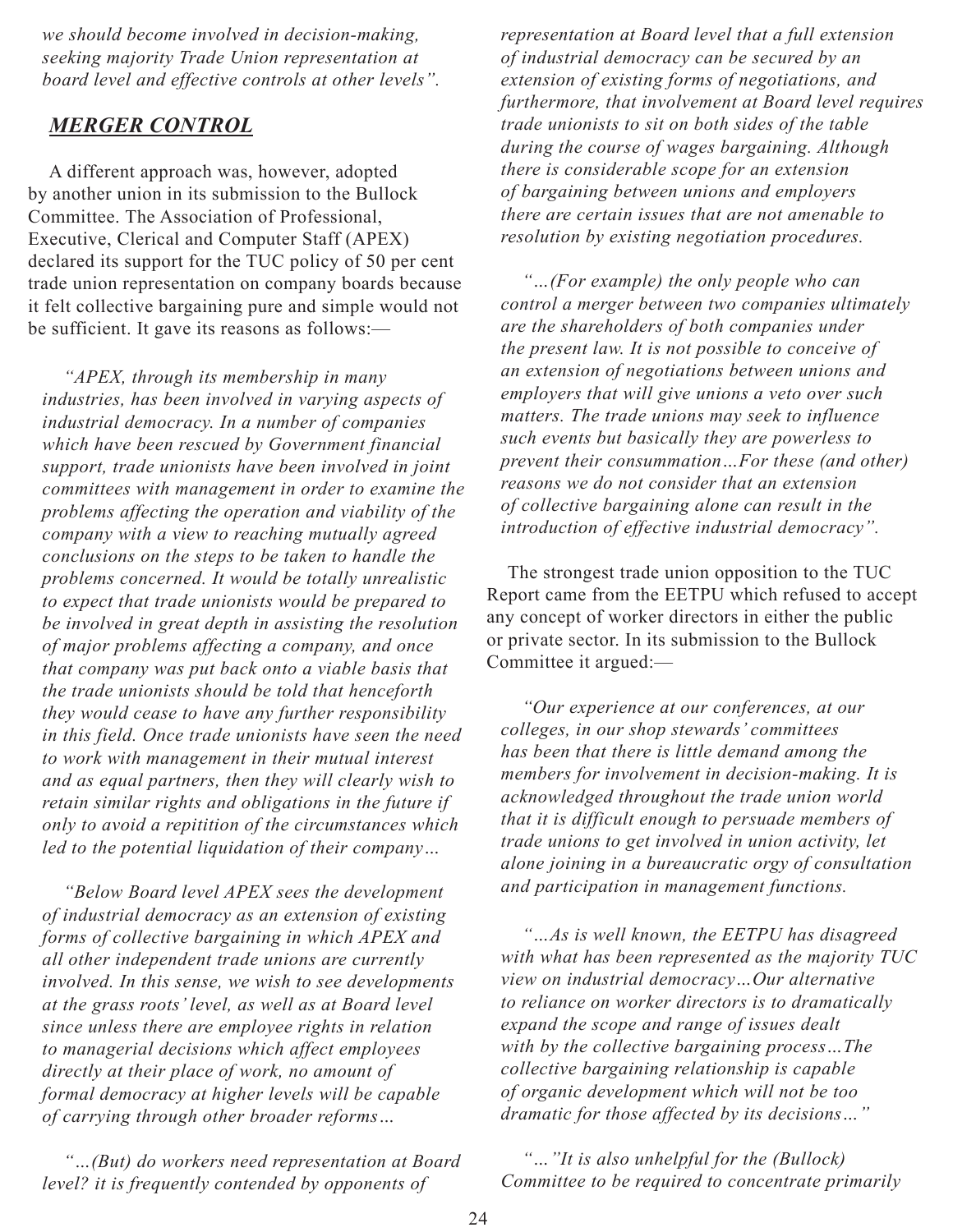*on the Trades Union Congress Report on Industrial Democracy. At the 1974 TUC where this Report was considered, there was a motion on the agenda which was carried and appears, on the face of it, to contradict certain elements of the TUC Report…We are aware, as must the Committee of Inquiry, that the TUC accepts that the mandatory imposition of worker directors would be unhelpful. Nevertheless, the TUC now appears to be suggesting that enabling legislation should be passed which allows the introduction of worker directors should the trade union organisation within a specific company require it…*

*"…We oppose the introduction of worker directors on wider grounds…The advocates of worker directors say that it is at board level that managerial decisions of an influential nature are taken, then worker directors should be there on the board to contest those decisions or prevent them being taken in the first place. The EETPU thinks that there are many profound difficulties inherent in such a situation. The belief that managers implementing the policies of a Board composed of 50 per cent trade union representatives will be more acceptable than the current exercise of the managerial function is an illusion. It could convey the impression that the management has captured or absorbed the trade unions…*

*"…Furthermore, it is not the responsibility of work people to manage the enterprise… Company decision-making will not be improved by worker directors promising more than they can deliver at election time…Failed candidates may pour their disappointment at losing a board election into their collective bargaining roles where the decisions of the Board may then be subject to less constructive criticism…"*

# *BOARD-ROOM POWER*

The TUC proposals, then, had come under strong attack not alone from the combined forces of the employer organisations, but also from some of its own affiliated unions. In its supplementary evidence to the Bullock Committee the TUC made the following response to such criticisms:—

*"Major developments in industrial democracy clearly can take place and indeed are taking place without any legislative back-up as the scope of* 

*collective bargaining is gradually extended to cover a wide range of isues which were previously regarded as 'managerial prerogatives'. Nevertheless the company law aspect is still important because company law at present precludes certain developments in the area of industrial democracy…*

*"It is increasingly evident that the major issues determined by boards of directors are of close interest to work people…(such as) the appointment of top management, disposition of resources, mergers and the acquisition and disposal of assets. Work-people should have a right to a say in such decisions, at present reserved to shareholders.*

*"Board level representation is certainly in no way a substitute for collective bargaining. Trade union organisation is now strong enough in Britain to reduce to the minimum the fear that trade union strength might be weakened. But it is in fact nevertheless of vital importance that board-level representation is based on trade union machinery and that workers' representatives must be seen to be in touch with the feelings of their fellow workers…*

*"…The TUC advocates parity trade union/ shareholder representation at board-level in order to avoid a situation of trade union representatives being given responsibility without a real share in decision-making. It is the TUC view that it is unrealistic to expect 'equal responsibility' without 'equal representation'. Nothing could be more damaging than having to accept responsibility if the shareholders' representatives had an entrenched majority. Only with a system of parity representation can trade union representatives be expected to feel any sense of collective responsibility for board decisions…(at the same time) the primary responsibility of trade union members would be to their constituents; they would indeed be 'workers' representatives on the board' rather than simply 'worker directors' responsible only to themselves…*

*"…We believe that though this could not be apparent overnight, the companies with workers' representatives on the board would over a period of time be in a better position to respond to the changing industrial environment and be more efficient than those without…The major gain in efficiency would derive from the creation of a new approach to policy-making in companies, particularly in relation to new products and*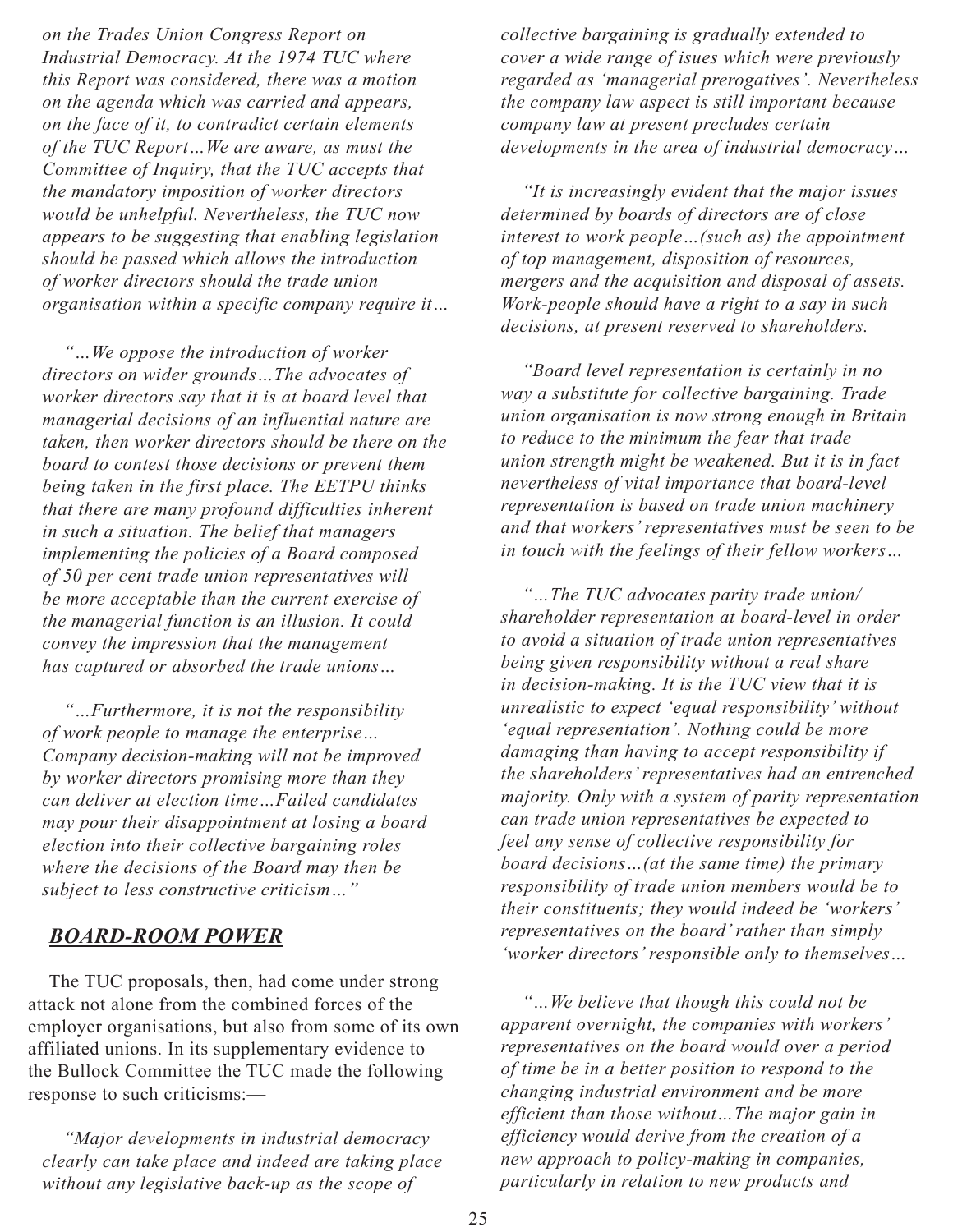*new methods of work…and the acceptance and implementation (of future policy) would in general undoubtedly be assisted, given the greater confidence in the work of the policy board and the systematic reporting back to established stewards and office committees of the board's work…"*

# *OPPOSITIONAL RHETORIC*

The major handicap facing the TUC in the pursuit of its policy aims nevertheless lay in the ambiguity of its 1974 Conference decisions. If further progress was to be made the issue needed to be resolved when industrial democracy was again debated at this year's TUC Conference on September 8. On the previous day the TUC General Secretary had taken the argument into the camp of those opposing the Congress Report when he wrote in 'The Morning Star'"—

*"…We say 'yes' to the extension of collective bargaining and 'yes' to parity representation on policy boards. Neither one is a substitute for the other.*

*"Some people are prepared to accept the logic of shared responsibility for board decisions in the public sector, but not in the private sector. The public sector is different, they argue, in that it is not dominated by the profit motive and the potential for conflict between management and worker interests is less great. But let us be clear that those who argue this way are no longer saying that representation at board level is an inherent contradiction of trade union functions.*

*"Let me illustrate the point. Can we say that workers in British Leyland (now publicly owned) shuld have the right to parity board level representation, but that Chrysler workers should not? I think the shop-stewards at both British Leyland and Chrysler would be the first to say 'no' to that distinction. Through the National Enterprise Board, firms under public ownership will increasingly be operating alongside firms in private ownership, and the justification for using 'public' or 'private' sector labels to justify or exclude board representation will become less and less sustainable…*

*"…In accepting their share of responsibility* 

*for jointly-made board decisions trade union representatives will not be accepting some new and alien form of responsibility as is sometimes implied. Every time a union representative signs a collective agreement he is assuming responsibility for a decision. That decision, while possibly not ideal, represents the best bargain that can be achieved at that particular point of time.*

*"These are hard facts of industrial life which are all too often buried under abstract rhetoric about unions as independent oppositional bodies totally uncontaminated by any shared responsibility for company policy. All that can be achieved through a totally 'oppositional' role is a de facto right of veto over management decisions, which unions are increasingly realising isn't always the best way to further membership interests. Trade unions want to be in a position to have a decisive say not just over what they don't want but on what they do want."*

The line of reasoning pursued in that article on September 7, set the framework for the TUC debate on the following day. Conference narrowly adopted a vague motion from the EETPU rejecting *"any form of participation in management which would tend to weaken trade union independence"*, after Len Murray had declared that the General Council found its terms unexceptionable. This was the sort of resolution that meant all things to all men and Len Murray and Jack Jones would argue that their policy for board representation fully complied with such terms by virtue of being a further advancement of the power of the trade union movement.

The really crucial votes centred on a composite motion moved by the National Union of Railwaymen which backed up the TUC General Council Report and called for worker participation at all levels including the board-room in both the private and public sectors, and an amendment to that motion from the AUEW which sought to prevent workers serving on the boards of private companies. The 1976 TUC Conference at long last grasped this contentious nettle by heavily defeating the AUEW amendment and overwhelmingly carrying the NUR pro-General Council resolution against the combined opposition of the AUEW, the EETPU and the GMWU. It now remains for the Bullock Committee to make up its mind.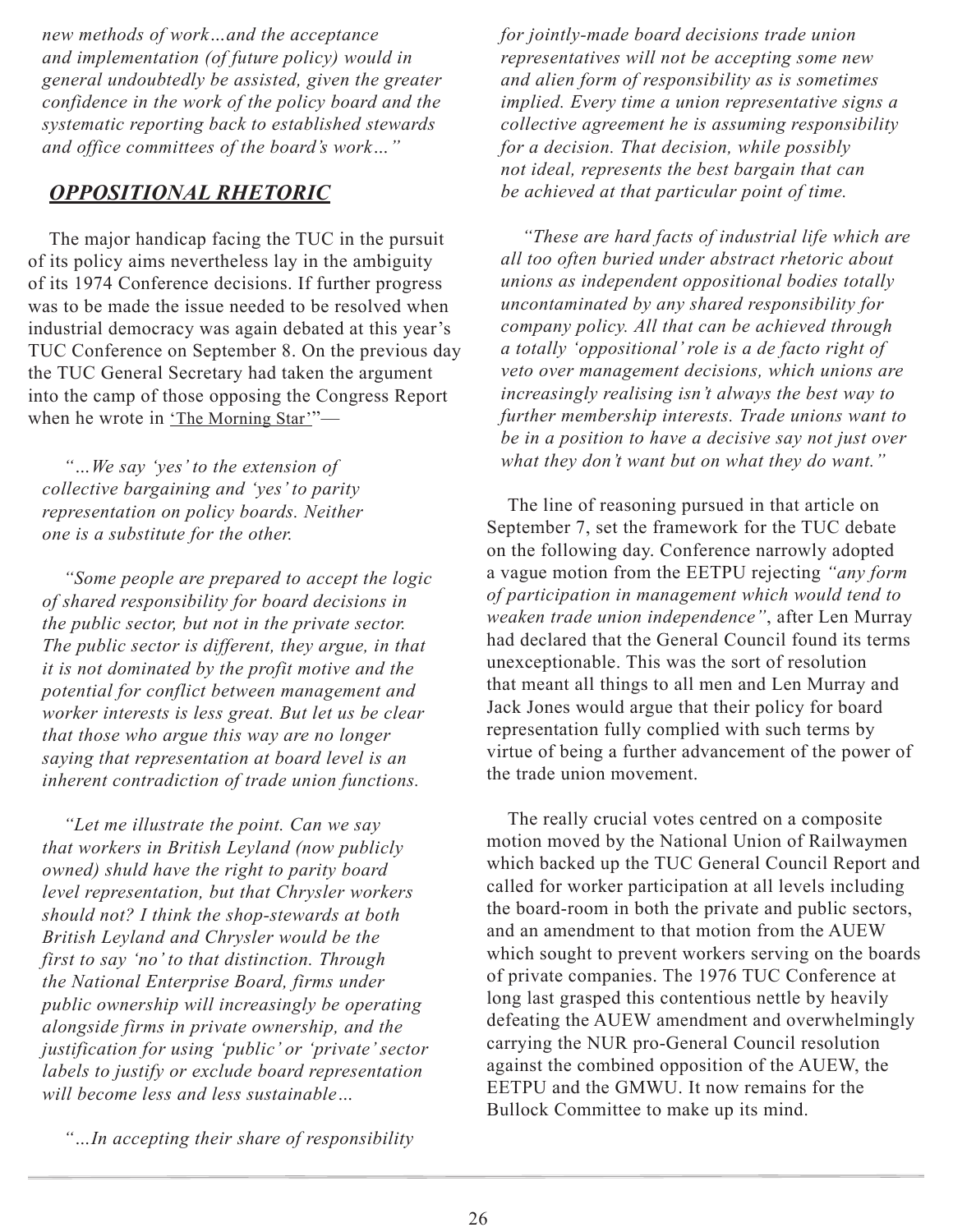# <span id="page-26-0"></span>**Workers' Control Now** *Evidence To The Committee Of Inquiry On Industrial Democracy Submitted By The British And Irish Communist Organisation*

# **INTRODUCTION**

*Contrary to current left-wing propaganda the British working class does not live in a vacuum. It cannot act as though capitalism were not in crisis, cannot behave now as it did when the economy was healthy and expanding.*

*The roots of the current crisis have been with us throughout the post-war period.*

**Since 1945 the two main things affecting the survival of the working class are**

**1. the tendency for the level of investment to be too low to ensure sufficiently extended accumulation, thus threatening the continuing development of the productive forces. (One of the consequences of this is that working class consumption cannot increase sufficiently, as there is nothing additional to consume.)**

**2. the inability of management to organise production on the shop floor efficiently so as to maximise the productivity of labour and capital in the production process with the result that both labour power and capital are wasted and thus there has been comparatively less produced to be available for consumption and investment. (Workers' Control in Britain, B&ICO Policy Statement, January 1974)**

In that statement we argued that these threats to the jobs and living standards of the working class can only be overcome by workers taking control of industry. The bourgeoisie cannot do the job for us. It is no longer capable of forcing the development of the productive forces to allow for economic expansion, greater efficiency and productivity.

As G. D. H. Cole, one of the most perceptive of British socialists pointed out sixty years ago:—

*…at some time before the wage system is ended, it may become necessary for Labour to take a hand in the running of industry, and to accept what is sometimes called 'a common responsibility with capitalism'. There may come a time when owing* 

*to Labour pressure, capitalism and the capitalist state are no longer enough to control industry alone, and, at the same time, the workers are not strong enough to assume complete control…*

*…it is certain that the time for such a partnership is not yet. It could be acceptable only when the fabric of capitalism had been undermined by the perfection by the workers of their control over labour… (*Self Government In Industry*, 1917)*

Sixty years on, in terms of its political and economic organisation, British capitalism has grown progressively weaker and less able to compete in the world market. The managers of British industry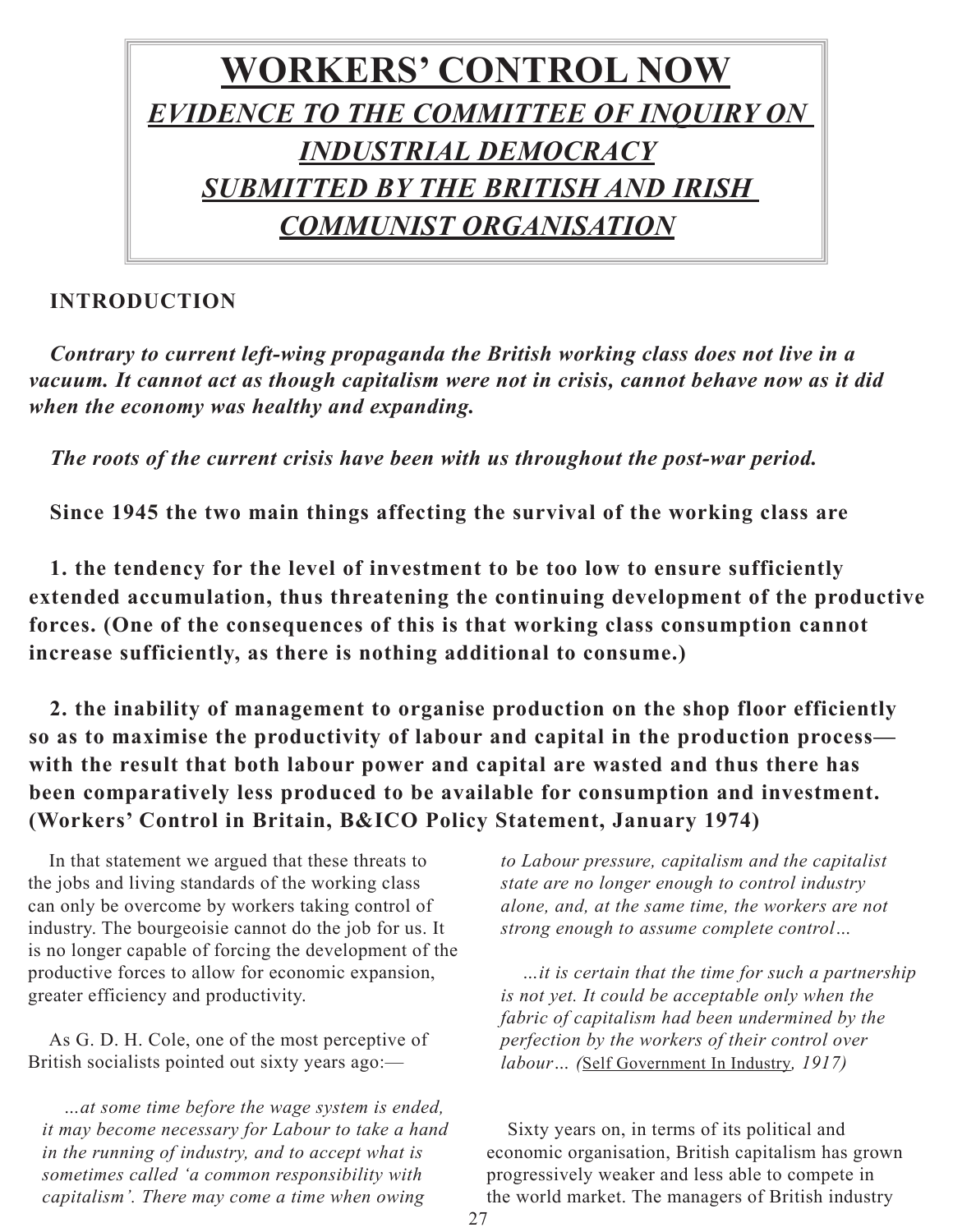have grown ever more inept and incompetent. British industry today is characterised by gross waste and inefficiency.

As the working class has matured the bourgeoisie has degenerated to the point where it has no answer to the current crisis and can only call on the working class to restrain itself. It has no answer within itself to the problem of how increased resources for investment, from profits and public funds, can be used efficiently. Only the working class can ensure productive use of resources. To do so it must back up its acceptance of wage restraint with determination to involve itself in what have been up to the present straightforward managerial decisions; taken by capitalism's representatives in the interests of capitalism. The working class must take responsibility for decisions on manpower and capital allocation, on the whole range of questions affecting production.

The time for a common reponsibility with capitalism is now. The situation of social stalemate and dual-power in industry which Cole described sixty years ago has finally come about. Owing to working class pressure, capitalism is no longer strong enough to control industry. The industrial power of the workers is such that only they are capable of controlling industry.

Legislation on industrial democracy is necessary to provide an effective framework within which workers can use their immense industrial power constructively to restore direction and purpose to decrepit British industry.

Not only is this the only way in which the working class can immediately protect its jobs and living standards, in the longer run it is the only coherent strategy for advance to socialism. As Cole pointed out:—

*A class that becomes atrophied is doomed to decay. The power of any class in any stage of human society rests ultimately upon the performance of functions. These functions may be socially useful or anti-social; an anti-social function may be just as good an instrument of survival as a social function. But as soon as a class is left without functions, the decay of its power and prestige can be only a matter of time. It was the deprivation of the noblesse of France of all social functions that made possible the overthrow of the ancien regime; and we, in our day and generation, shall* 

*succeed in overthrowing industrial capitalism only if we first make it socially functionless.*

*This means that before capitalism can be overthrown, there must be wrested from it both its control of production and its control of exchange…*

*…new conditions must germinate within the old, by the gradual assumption by Labour of functions which now are the preserves of the employers. Before Labour can control it must learn how to control; and this it will only do by actual experience of control. (*Self-Government In Industry*)*

The working class can only advance to socialism in Britain by assuming those valid functions which the employing class is no longer performing competently; by itself determining the goals of society and directing all social and economic activity to their achievement. Industrial democracy is the first step along that road to socialism.

The past ten years, since the Donovan Commission reported in 1966, have seen a growing awareness within the Labour movement that working class power must be extended from the shop-floor and be brought to bear in the boardroom; that policy decisions must be determined in the interests of the workers.

Since 1966 there has been the development of interest in, and a committment to, industrial democracy within the most progressive wing of the Labour movement. Both the Government and TUC are now committed to the development of worker representation on the boards of public and private industry as a means to upset the balance of power in industry and resolve the current stalemate in favour of the workers.

At the same time the employers have rediscovered a common will to assert themselves against the working class. Following on the fall of Heath they have abandoned the conciliatory attitude which marked their involvement in the tripartite talks. All thought of compromise has gone out the window as the bourgeoisie gathers itself to defend management's right to manage without interference from the shop floor. The employers have declared class war and must learn to live with the consequences of that action. Unfortunately for them, they have backed down so often and so far in the past that they are now too weak to prevail. They can make progress difficult but not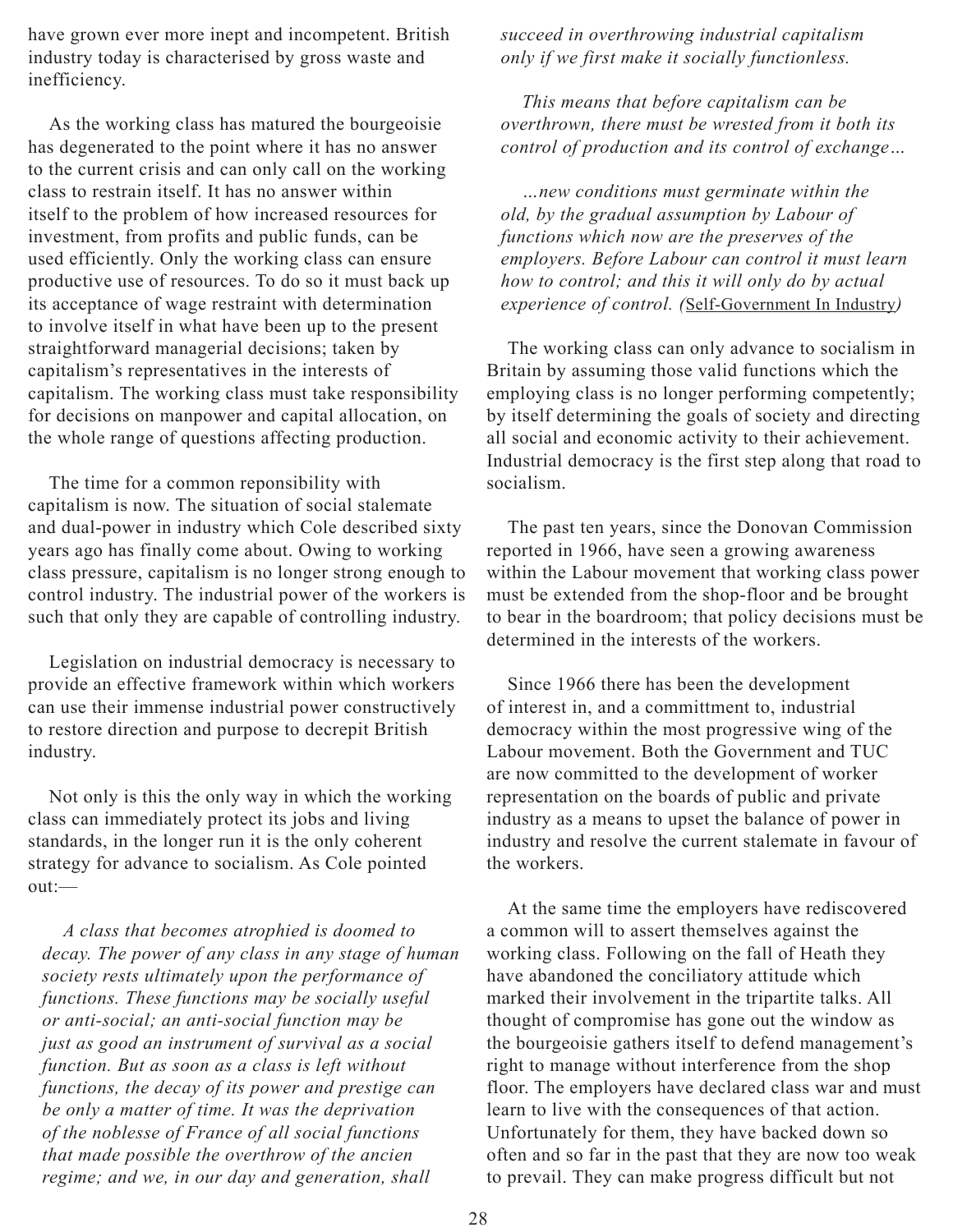#### impossible.

The development of workers' control could only have gone smoothly had the employers realised that their best hope for survival as a class was to make themselves useful to the workers. Had management accepted that in future they would be responsible to workers rather than shareholders the establishment of industrial democracy could have signalled a period of peaceful transition of power. As it is the employers will have to be and will be defeated as a class, not only on the immediate question of legislation, but also on operating and expanding the law in every enterprise in the country. Now the development of workers' control will lead to excitement and dislocation of the economic fabric of Britain. But there is still no alternative.

Workers cannot afford to stand idly by while the most incompetent managements in Europe play meaningless games with their jobs and living standards. Only the working class itself can halt the drift by itself taking on responsibility for Britain's economic performance.

# *THE TUC*

Britain's industrial structure badly needs shaking out. The TUC's proposals for changes in Company Law and the Statutes of Nationalised industries to allow for worker participation in previously unilateral management decision-making are certainly a step in the right direction. The TUC has recognised that while…

*…Collective bargaining of course provides a de facto control and involvement in management decision (it) has no legal foundation in company law. Moreover the scope of collective bargaining normally excludes managerial decisions such as future investment programmes. (*Report on Industrial Democracy*, 1974)*

In the TUC's view industrial democracy means…

*…the achievement by working people collectively of a greater control over their work situation. To be relevant, schemes of industrial democracy must be seen to be effective by workers at their own place of work. Yet some of the most basic aspects of the work situation, and the security of that employment, stem from decisions taken at extremely remote levels.* 

*This applies particularly to decisions on closures, redundancies, mergers and major redeployment. It is for this reason that any policy for the extension of industrial democracy must operate at all levels from the shop floor to the board room, and indeed affect the process of national economic planning itself.*

While trade union strength at the shop floor and the scope of collective bargaining should certainly be extended the TUC recognises that there is ultimately no substitute for worker representation on the policy making boards of companies. Britain will continue to decline until the working class takes on responsibility for industrial production. But there can be no question of responsibility without a corresponding share in control.

Essentially, although the TUC has chosen to attack the very basis of the employers' power, their right to manage, it underestimates the revolutionary implications of its proposal for 50% worker representation on the board. In the first place should the workers at any stage determine an alternative set of policies and press for them enthusiastically the employers can ultimately have no choice but to permit their implementation. While workers retain the power and the will to withdraw their labour and are prepared to use that weapon to back up their board room representatives parity can at any point be converted to control. All that is required is that workers and their representatives should develop the requisite economic skills to devise efficient and realistic policies which promote the interests of both the workers and society at large. Given involvement in decision-making and increasing familiarity with the wide range of information which the TUC suggests should be made freely available to employees, the workers cannot fail to develop these skills.

The potential effects of the TUC's proposals on the traditional role of trade unions as negotiating agents are also tremendous. In collective bargaining workers can only modify or reject management's proposals; they cannot suggest, and then insist on the implementation of, alternatives. Yet the TUC underplays the significance of this when it says, in its Evidence to Donovan, and again in its Report on Industrial Democracy, that…

*…a distinction needs therefore to be drawn between the negotiating function of the employer and the overall task of management. Once this*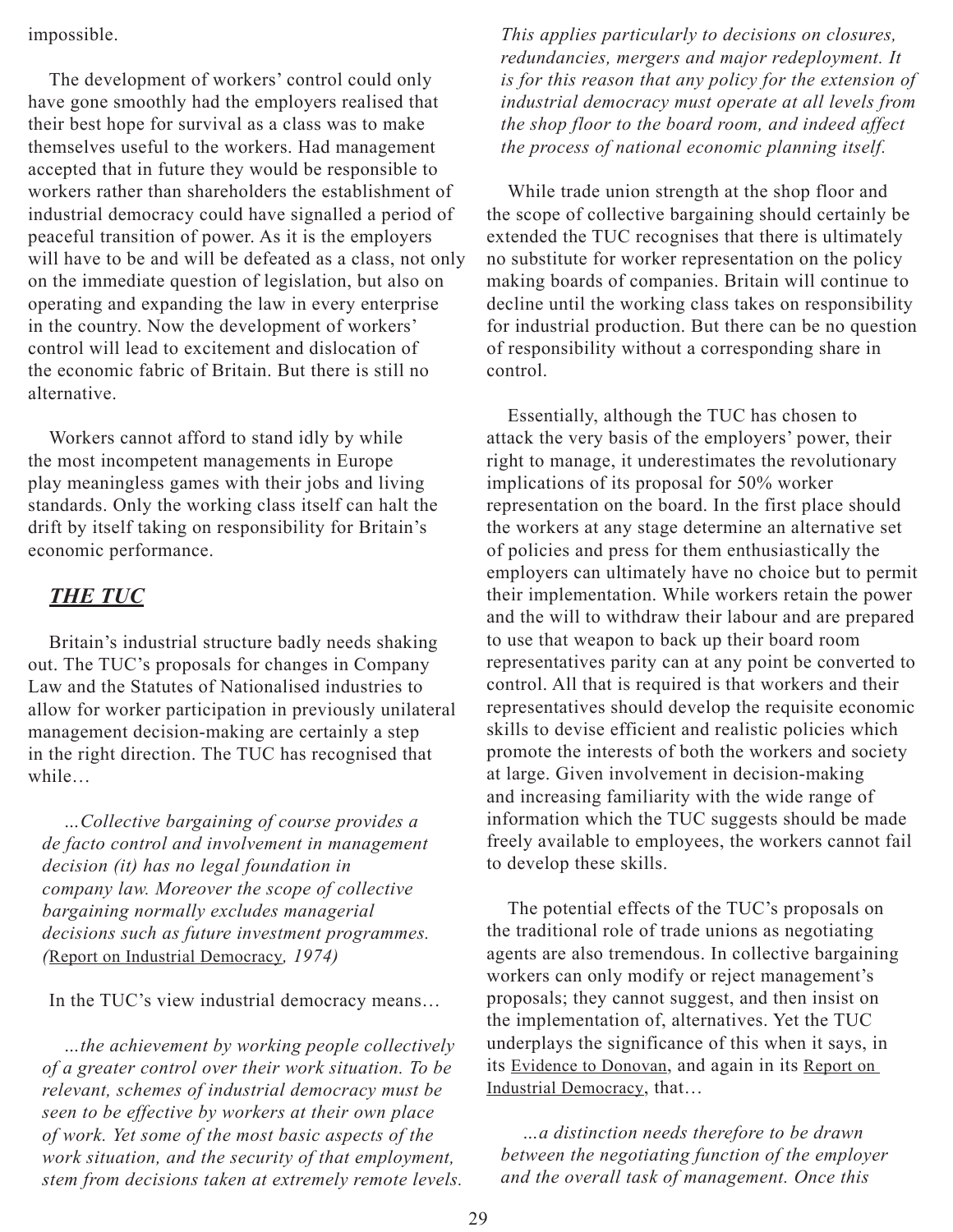*distinction is established, it can be seen that it does not detract from the independence of trade unions for trade union representatives to participate in the affairs of management concerned with production until the step is reached when any of the subjects become negotiable questions as between trade unions and employers.*

In fact, the development of worker representation can in practice lead only to an extension of the role of trade unions and a lessening of the importance of collective bargaining as the main expression of working class power. It leads inevitably to a decisive shift in emphasis—from negotiation to dictation, from de facto to de jure, from negative to positive control.

There is no reason why any of the matters with which workers' representatives will concern themselves should ever become subjects for negotiation. The employers' representatives can argue their case and that's that. The workers' representatives can argue their case and back it up with strike action. All those weapons in the workers' arsenal which are at present only used in support of collective bargaining can, given vigour and determination, be used to establish workers control throughout British industry.

If that doesn't shake our doddering managers out of their cosy lethargy then nothing will.

# *CONSERVATIVE UNIONS*

As the TUC points out in its report:—

*The traditional British trade union attitude to schemes for 'participation' in management of private industry has been one of opposition. It has been considered that the basic conflict of interest between the workers and the owners of capital and their agents prevents any meaningful participation in management decisions. The reasoning behind this opposition has varied from the claim that the trade unions' job is simply to negotiate terms and conditions and not to usurp the function of management, to the proposition that trade unions should not be collaborationists in a system of industrial power and private wealth of which they disapprove…*

Change has been a long time coming. In 1944 the TUC's attitude to worker representation on the boards of nationalised industries was purely negative.

*It does not seem by any means certain that it would be in the best interests of the work people of a nationalised industry to have, as directly representative of them, members of the controlling board who would be committed to its joint decisions…trade unions should maintain their complete independence.*

The 1953 "Interim Report On Public Ownership" went on to say…

*Joint consultative machinery is essentially advisory as distinct from executive in its scope… this limitation which is inherent in the policy of Congress must be recognised and accepted, and joint consultative machinery must not be expected to give executive power to workers representatives.*

By 1966 the TUC had reassessed its position. In its evidence to the Donovan Commission it said…

*The experience of the last twenty years at home has stimulated new thinking on all aspects of industrial organisation and there has also been the experience of a whole variety of developments abroad. A new approach to industrial democracy in the nationalised industries can now be based on the experience of running these industries. There is now a growing recognition that at least in industries under public ownership provision should be made at each level in the management structure for trade union representatives of the work people employed in these industries to participate in the formulation of policy and in the day to day operation of these industries.*

A 1970 Congress resolution called on the government to introduce legislation providing for trade union representatives on the management boards of all nationalised industries. In 1974 Congress adopted the "Report on Industrial Democracy" which advocates legislation in both the public and private sectors to allow for 50% worker representation on the boards. Now the government has set up the Bullock Commission which is charged to report within terms of reference dictated by the TUC.

The problem is that the change reflected in this line of development has not taken place within the body of the trade union movement on the basis of a vigorous and wide-ranging discussion. It has taken place purely and simply in the heads of some progressives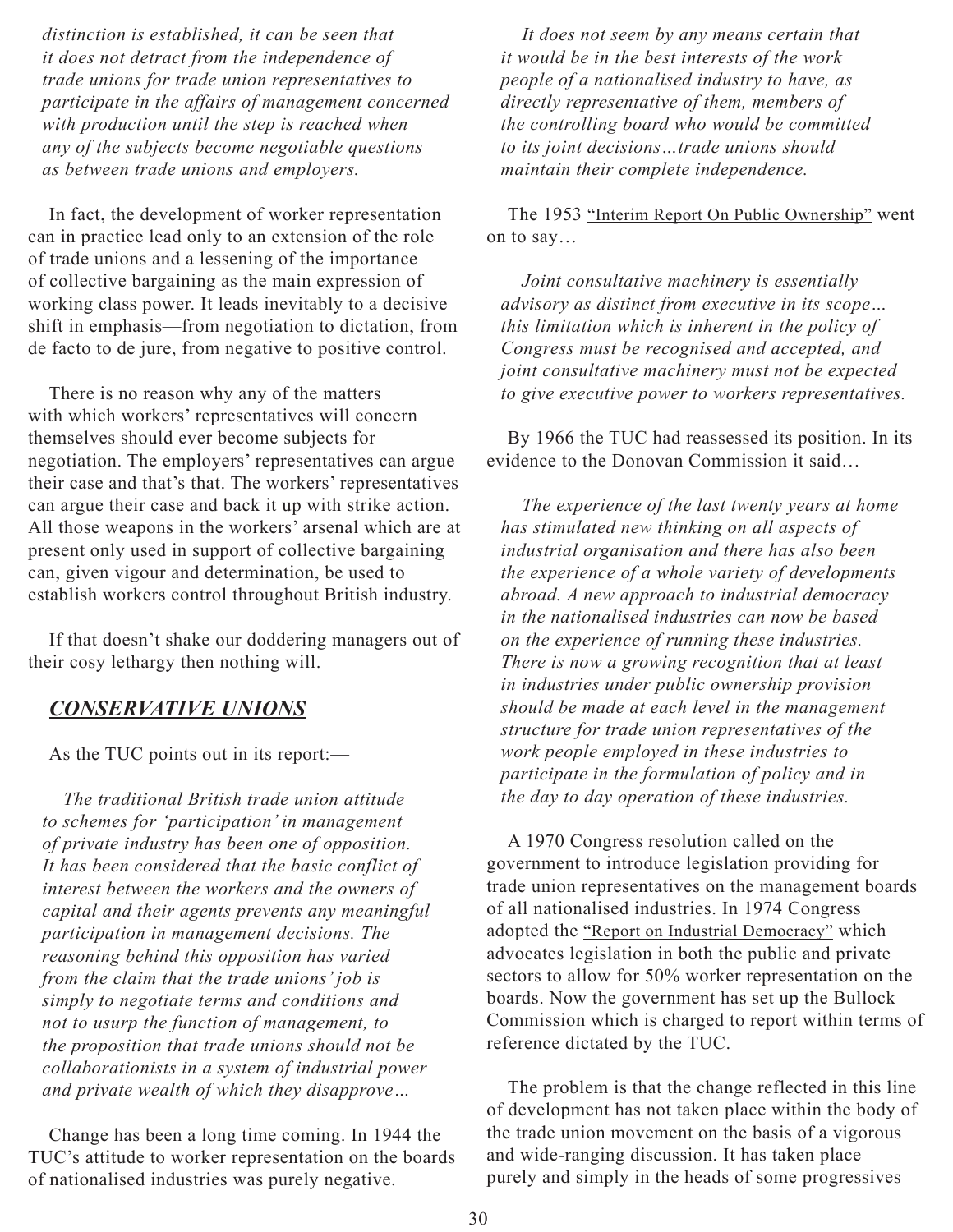on the General Council (Jones, Murray, Lea) who manoeuvred skilfully to carry their more pliant brethren along with them. It is, consequently, hardly surprising that the TUC's present line has not been fully endorsed by all its members.

At the 1974 Congress the General and Municipal Workers Union and the Electrical Electronic Telecommunication and Plumbing Union, in alliance with the Communist Party of Great Britain, opposed the Report on Industrial Democracy and introduced the following resolution, which was adopted…

*Congress reaffirms that the overriding role of the unions is the advancement of the interests of their members. It therefore requires that any extension of trade union participation in industrial management shall be, and be seen to be, an extension of collective bargaining and shall in no sense compromise the unions' role as here defined.*

*Recognising that the best way to strengthen industrial democracy is to strengthen and extend the area of collective bargaining giving union representatives increasing control over elements of management including dismissals, rationalisation etc., Congress rejects the mandatory imposition of Supervisory Boards with worker directors, and calls for a more flexible approach giving statutory backing to the right to negotiate on these major issues, but relating the control more directly to collective bargaining machinery.*

More recently the TUC has attempted to dissuade the dissident unions from putting their own, contradictory, evidence to the Committee of Inquiry by stressing that legislation to allow 50% worker participation should only be put into operation with the approval of the unions concerned.

Again, following the 1974 Congress, the GMWU and EETPU opposed the TUC's evidence to the Plowden Committee, arguing that…

*…a trade union's duty to represent its members interests, including those of members employed outside the electricity supply industry, could not be reconciled with even a share in responsibility for managing the industry. (*Plowden Report on The Structure of the Electricity Supply Industry in England and Wales*, 1976)*

When, after the Plowden Committee's Report, the Secretary of State for Energy, Mr. Anthony Wedgwood Benn, told the TGWU Executive that it was…

*…essential that those who work in the energy industries should have a full opportunity to contribute to the development of policy. (*Financial Times*, 4.3.76)*

…the GMWU and EETPU, along with NALGO and the EPEA wrote to him endorsing Plowden's recommendations (which ruled out the development of any real form of industrial democracy) and rejecting any system of industrial democracy involving worker directors.

The attitude adopted by these unions is one of straightforward conservatism. They are refusing to recognise that the situation in British industry has changed drastically and requires fresh organisational and tactical responses from trade unions. Workers can no longer leave management to get on with the job and expect automatic increases in their standard of living as that management, by some god-given reflex, manages efficiently and well. The plain fact is that management is incapable of managing. The employers' right to manage as they see fit is not only not sacred, in practice it is non-existent. There is no such thing as a right that is not, and cannot be, exercised.

A trade union's duty to its members goes far beyond simply representing them in negotiations. To be effective in this day and age, unions must involve themselves, on behalf of their members, in running industry efficiently and profitably. Productivity and efficiency are not matters for negotiation and compromise. In such areas it is a simple matter of telling management what to do and forcing it to do the job properly. Here there can be no substitute for workers in the board room to monitor progress and report developments to the shop floor.

The Amalgamated Union of Engineering Workers has also taken a stand against the TUC's proposals but its case is more substantial than the simple-minded, anti working class, conservatism of the leadership of the GMWU and EETPU.

In the first place the AUEW is in favour of workerrepresentation on the boards of nationalised industries. Its objections apply to the extension of the TUC's proposals to the private sector where, according to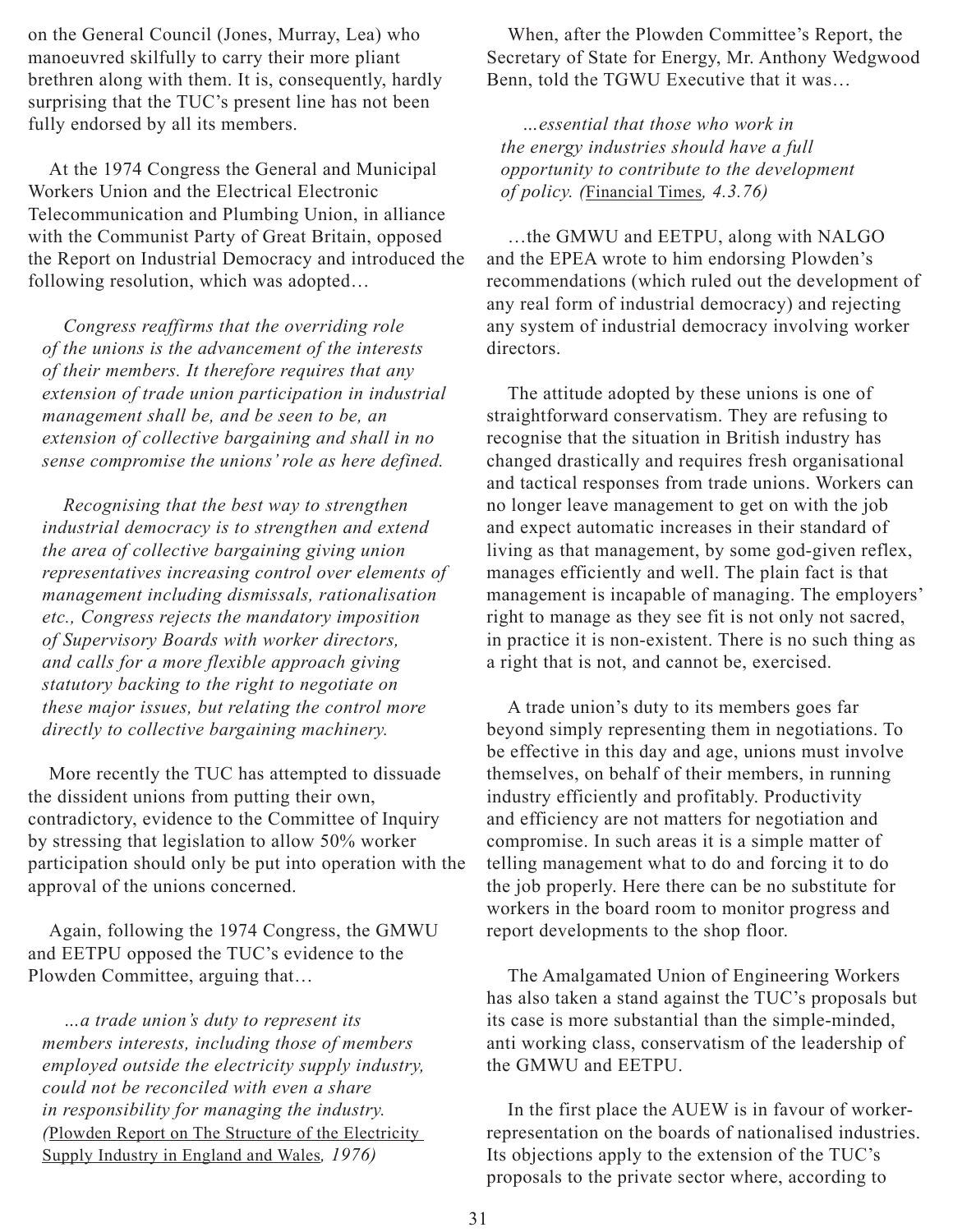Hugh Scanlon, it's…

*…management's right to manage. (*Financial Times*, 18.2.76)*

The AUEW's opposition is based on a fear that workers on the boards of private companies will collaborate with employers to do down their fellow workers; that they would at the very least become enmeshed in management's machiavellian schemes to wring the last drop of sweat out of an unwilling workforce.

This attitude is not at all realistic. It is not, after all, as though the TUC were advocating that existing trade union machinery should be dismantled. In the unlikely event of workers representatives deserting to the enemy the workers themselves will still have the ability, lessened not one whit by participation in management, to down tools, go slow, ban overtime, etc.

Unless the working class en masse deserts Hugh Scanlon and Ernie Roberts and goes over to the employers there is little danger of collaboration amounting to anything worth worrying about.

There is no longer any objective need to keep the roles of management and unions separate and clearly defined. That was the case when the working class was weak but now that it is the employers who are on the defensive it is in the workers interest to let such distinctions blur and take on for themselves the functions and prerogatives of management. In this new situation advocating that management should be left in sole charge of policy making is tantamount to treason; giving aid and comfort to a beleaguered and almost helpless enemy.

It is high time that the immense strength of the workers, built up through and based on the development of collective bargaining, was used positively in the struggle for power. That the struggle involves in its initial phase a formal sharing of responsibility with capitalism is unavoidable. If the working class is to safeguard its living standards, let alone strengthen its economic and political base, it must immediately invade the board room. There is no way round that simple fact. Parity of representation on the boards of both private and public industries is an opportunity to be seized and used, not a danger to be avoided.

# *CONSERVATIVE COMMUNISTS*

It is not perhaps surprising that the Communist Party of Great Britain has taken an uncompromising stand against progress and working class advance. The CPGB has never had any reputation as a radical innovating party pushing forward to boldly go where no man has gone before, but this time it has excelled itself.

Opposing immediate implemetation of industrial democracy, a substantial step towards workers control and socialism, the CPGB say…

*…full workers' control can only be developed in a socialist society. (*CPGB Evidence to the Committee of Inquiry on Industrial Democracy*)*

Just what they mean by *"full workers' control"* and *"socialism"* and just how they see the relationship between the two is left conveniently unanswered. The phrase seems to have been thrown in purely to provide a supposedly radical gloss to what is essentially a conservative position. Also the CPGB always has to keep something in hand to recommend its *"socialist"* wonderland to workers. All other aspects of its programme, bureaucratic nationalisation in a little England context, have been discredited. Only the slogan *"workers control under socialism"* retains any idealist potential for the CPGB, simply because it refuses to examine the real implications of the steps necessary to achieve such a desirable situation.

The CPGB's stated reasons for rejecting the TUC's proposals for 50% worker representation on the boards of private companies are downright dishonest. They say…

*We are completely opposed to the concept of Worker Directors and the Supervisory Boards. Such a concept runs counter to the whole experience of the labour movement in Britain and does not offer anything that could not be achieved by the extension of collective bargaining and the strengthening of the trade unions.*

*Secondly we believe that this concept embodies a number of dangers and could in fact lead to a restriction of industrial democracy. Among the supporters of this method are to found individuals and organisations with a history of opposition to the*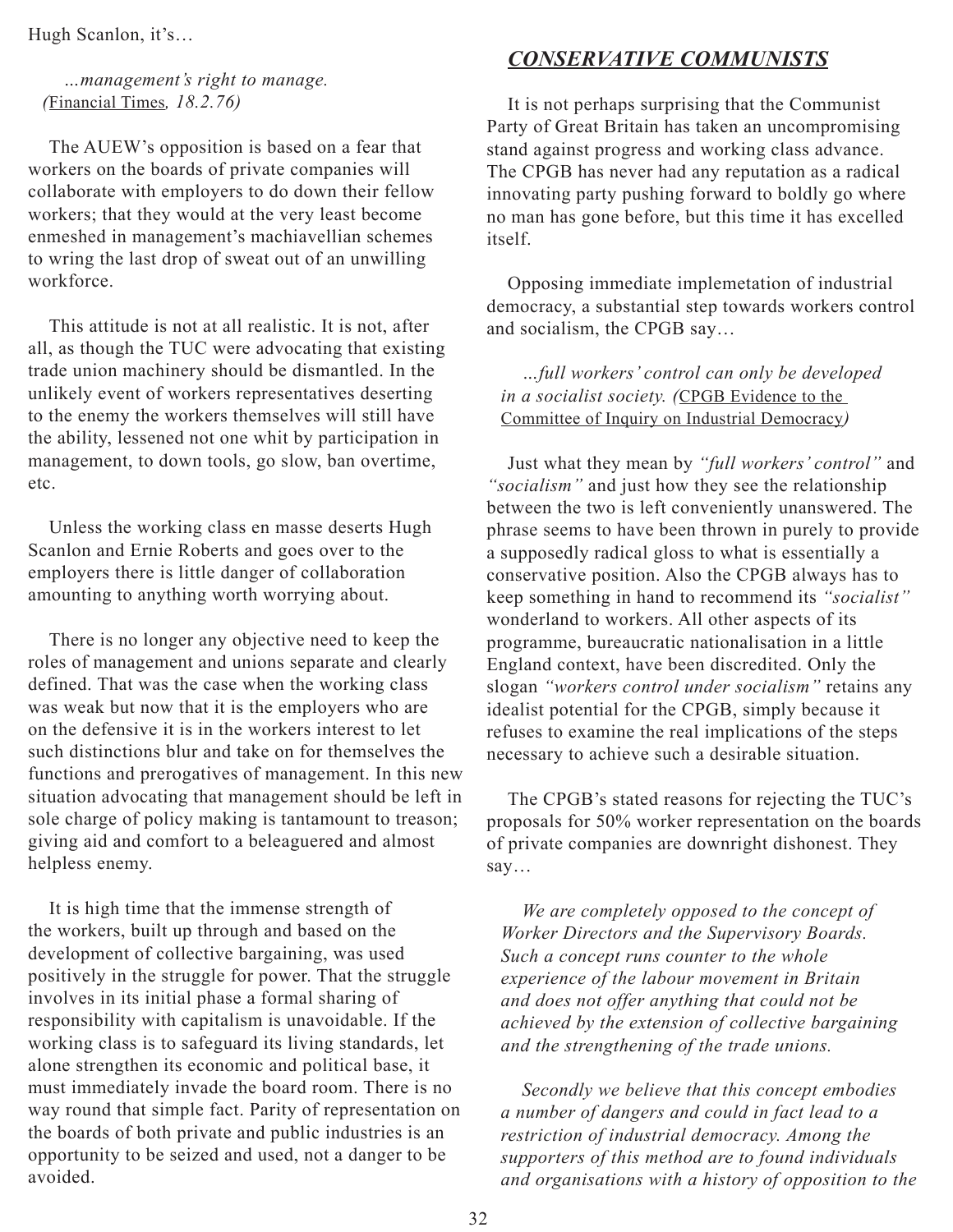*trade unions and collective bargaining and who see the worker director system as a means of enmeshing the workers in the running of private industry based on production for profit. They imply that differences of opinion between private capital and the work force can be resolved by discussion and vote.*

*We would also note that encouragement of this concept of democracy is coming particularly from the Commission of the EEC in their Draft Statutes for the European Company and the Draft Fifth Directive—a body notorious for its bureaucratic approach to problems.*

*Likewise we would note that in the country with the greatest experience of this form of industrial democracy, the German Federal Republic, it has not notably improved the workers power to influence or change decisions, it has led to the weakening of the trade union organisation at factory level…*

Whether the EEC Commission is more or less bureaucratic in its approach to problems than the CPGB is open to debate, what is clear however is that there is no comparison between the TUC's proposals and the system of co-determination at present (until 1977) operating in West Germany. The TUC is demanding 50% representation with elections through existing trade union machinery. Worker-participation in West Germany is much more limited. Throughout most of industry workers representatives have only 1/3 rd of seats on the supervisory boards. Even in the Coal and Steel industries where workers formally have parity with employers representatives, only three out of ten seats made available to workers would go to union representatives, six directors would be elected by the entire workforce (organised or not) and one seat would go to a representative of the white-collar employees. Such a system has only the most tenuous links with what the TUC is proposing. Also, whatever the CPGB chooses to believe, German workers have not suffered unduly from co-determination, limited and all as it is. Working class living standards are higher and the Trade Union movement has, if anything, more influence on national economic planning than in Britain.

Also, contrary to the CPGB's simplistic view, the worker director system implies that *"differences of opinion between private capital and the workforce"* (ie, the class struggle, a term the CPGB prefer to forget) can be resolved by the workers backing up

their representatives' arguments with the traditional weapons of the shop floor and subordinating management to their interests.

As for the composition of the pro and anti worker director camps, if the CPGB looks carefully it will find that those in favour of that system are the most progressive section of the TUC and Labour Party. Those against it include the CPGB itself, the AUEW, EEPTU, GMWU and also the Confederation of British Industry, The Industrial Participation Association (an employers' organisation), the Industrial Society (an employers organisation), the Engineering Employers Federation and the Steel Industry Management Association (a middle-management union not affiliated to the TUC), some of which bodies are not exactly noted for their enthusiastic committment to trade unionism and the working class interest.

What the concept of worker directors offers that cannot be achieved by a simple extension of the scope of collective bargaining is the chance for workers themselves to make, not just influence or veto, but MAKE, decisions. And that is something which, as the CPGB says, runs counter to the experience of the Labour movement of any country, including the Soviet Union in the era of Lenin and Stalin. As we pointed out in our policy statement Workers' Control in Britain…

*The Russian experience, while it is of great value to the general development of working class politics, is of more limited value to the investigation of the particular question of workers control. It was not the exhaustion of the potentialities of capitalist economy that led to the socialist revolution in Russia, but the failure of bourgeois politics in a country that was economically ripe for extensive capitalist development. Learning from West European experience the small industrial working class in Russia developed a more capable political party than the bourgeoisie, and took political power in a country whose general economic and cultural conditions were more appropriate to capitalist than socialist development. Furthermore, the small working class that existed in 1917 was disrupted in the civil war and the war of intervention during the following years, so that it had been "declassed". In 1921 there began the development of a new working class out of the peasantry, under the tutelage of a socialist state (which included large numbers of the old working class). Circumstances dictated that a system of "one man management"*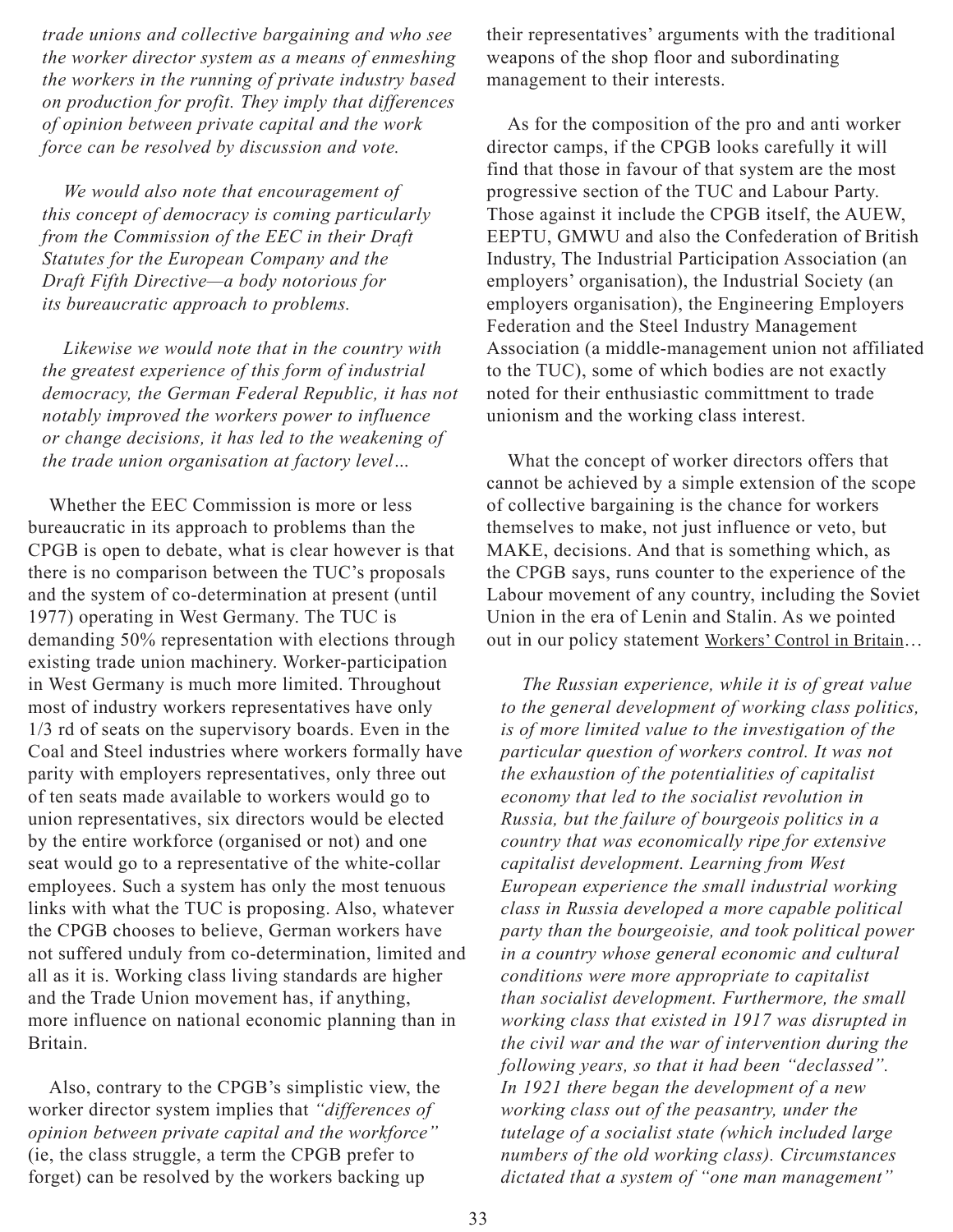*be operated in factories. During the Stalin period this system could not be superseded. No sooner had a modern industrial economy been built than another massive disruption was caused by the Nazi invasion…In Britain workers' control within capitalism is being put on the agenda by the very development of the capitalist economy. This means that the British working class has to deal with a situation which did not occur in Russia because of the political failure of the bourgeoisie while the capitalist economy was in its infancy: hence the limited value of the Russian revolution in clarifying this question of workers' control.*

The class organisation of British workers has now reached a degree of perfection unmatched in any other country at any time. Its very strength and coherence argues now for substantial progress towards a form of socialist organisation which, in keeping with working class traditions, would strengthen democracy at every level in the society.

This is a time for radical change; not the dogmatic hangovers and fears the CPGB offers, along with insistence on centralised control of the economy, as a substitute for genuine advance. The CPGB's attitude to industrial democracy in Britain today serves only to show how deeply conservatism is embedded in the society.

Nor does the CPGB's slight nod towards progress in the nationalised industries absolve it of the charge of cowardly conservatism. No-one looking at the hopeless state of the public sector would believe for a moment that the CPGB's much vaunted *"principle of social control"* has led to any substantial, let alone desirable, change in the organisation and performance of the industries concerned.

Yet, according to the CPGB, workers in a majority position in a private firm would immediately demand nationalisation and would surrender control to representatives of government, consumers and local authorities. Such nonsense on top of a rejection of the only practical strategy to hand for working class advance merely adds insult to injury.

All in all, whatever troubles employers may have to face in future they can rest assured that Her Majesty's loyal Communist Party will put no obstacles in the way of Britain's stable and orderly progress to the bottom of the scrap heap.

# *EMPLOYERS:— A LAST DITCH STAND*

Since the failure of the Tripartite talks in 1972/74 the employers have abandoned their previous postwar strategy of compromise and conciliation and have opted to engage in class war to defend their rights and privileges.The Confederation of British Industry's evidence to the Committee of Inquiry represents a determined attempt by the employers to regain the initiative from the TUC. It is essentially a rejection of real industrial democracy onto which a diversionary system of participation and consultation designed to undermine working class power on the shop floor has been grafted.

The CBI has made it clear that it rejects the TUC's perspective absolutely.

*We believe that the CBI should put forward a practical policy of its own and stand by it, rather than attempt to negotiate or compromise on the extreme proposals of others. (*CBI Evidence to the Committee of Inquiry on Industrial Democracy*)*

It condemns the Commission's terms of reference which it rightly claims were dictated by the TUC and recommends that its members should immediately, without waiting for the Commission's report, and ignoring its proceedings, negotiate *"participation agreements"* with their employees; directly without involving trade union machinery. The TUC's proposals are, it quite correctly says…

*…concerned not with genuine participation, but with control.*

Industrial democracy, as the bosses see it, is about…

*…involvement of the employee in the context and purpose of his job…promoting understanding.*

And making workers…

*…aware of the reasons for the major decisions which affect them.*

They deny that…

*…employee representation at board level necessarily has an important role to play in the extension of greater participation.*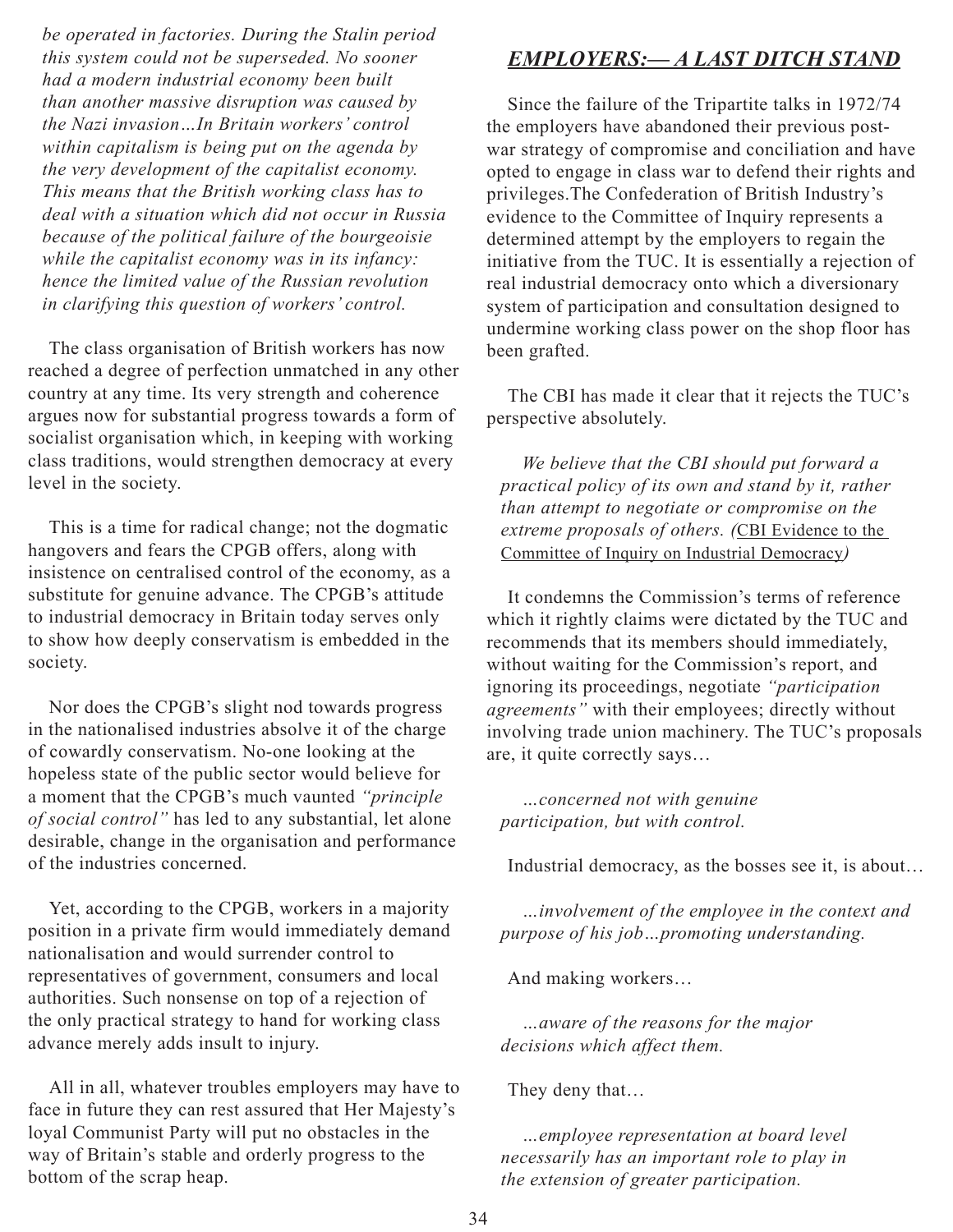And reject what they define as the TUC's objective…

# *…control over major, corporate, decisions (by) representatives of organised labour.*

Clearly the CBI is reacting against the threat to the basis of its power which is inherent in the TUC's demand for legislation to give effect to parity of representation on the boards of companies. It has the enthusiastic backing of its entire class in its oppositionist strategy.

The Engineering Employers' Federation has taken a similar stand against the TUC's proposals. The Industrial Participation Association (whose President, Sir Jack Callard, former chairman of ICI, is a member of the Bullock Commission) also attacks the Inquiry's terms of reference; the suggestion that worker directors should be elected through trade union machinery. It would also limit worker representation to 1/3. Another employers organisation, the Industrial Society, proposes that the Companies Act be amended to make it clear that directors have…

*…a responsibility for the interests of employees as well as shareholders.*

and to require annual reports to made by the boards to a company's employees. At most, they suggest, experimental arrangements should be found whereby workers could endorse the appointment of one or perhaps even two directors. The Steel Industry Management Association likewise rejects union representation on the grounds that…

*…managers should be free to manage.*

They propose that supervisory boards should be made up of four equal parts involving representatives of workers, owners, managers and the *"social interest"*.

Big deal all round! The bosses will consider any permutation of participation but the TUC's plan for parity of representation which implies ultimate workers control.

Nor is this all. The CBI and EEF policy of negotiating *"participation agreements"* is designed to not only defend but further the employers interest. Their main aim is to achieve a situation where…

#### *…decision making in industry is with the consent of the employees involved.*

In the CBI view the justification for industrial democracy is that…

*…employees today are better educated, better informed and have been encouraged to expect more from their lives.*

It feels that these more mature employees should now be encouraged and given every opportunity of…

*…influencing decisions.*

Providing of course that management and unions keep to their respective traditional positions.

According to the CBI…

*Bargaining is a proper process for deciding the share of proceeds to be allocated to pay and other employment costs; participation is the means of enlisting employee co-operation in creating the proceeds to be shared.*

Thus it is in the CBI's interest, in furthering its *"management by consent"* strategy, to insist on the role of collective bargaining and the trade unions' part in that process. It leaves them the option of devising, through participation agreements, ways of bypassing trade union machinery to gain the consent of the workers for their industrial policies.

Such a strategy is ultimately doomed to failure but it should be pointed out that but for the CPGB and conservative unions' concern for habit and tradition the possibility of employers using the opportunity for an extension of industrial democracy to involve workers in diversionary participation and consultation machinery would never have arisen.

# *CONCLUSION*

Workers' control, in the last analysis, means simply the right of workers to hire and fire management. Under workers' control management will be subordinate to and forced to operate in the interests of its workforce. At present management is responsible only to dithering shareholders (parliamentarians and civil servants in the public sector) who have no idea how to fulfill their social obligations. Already the